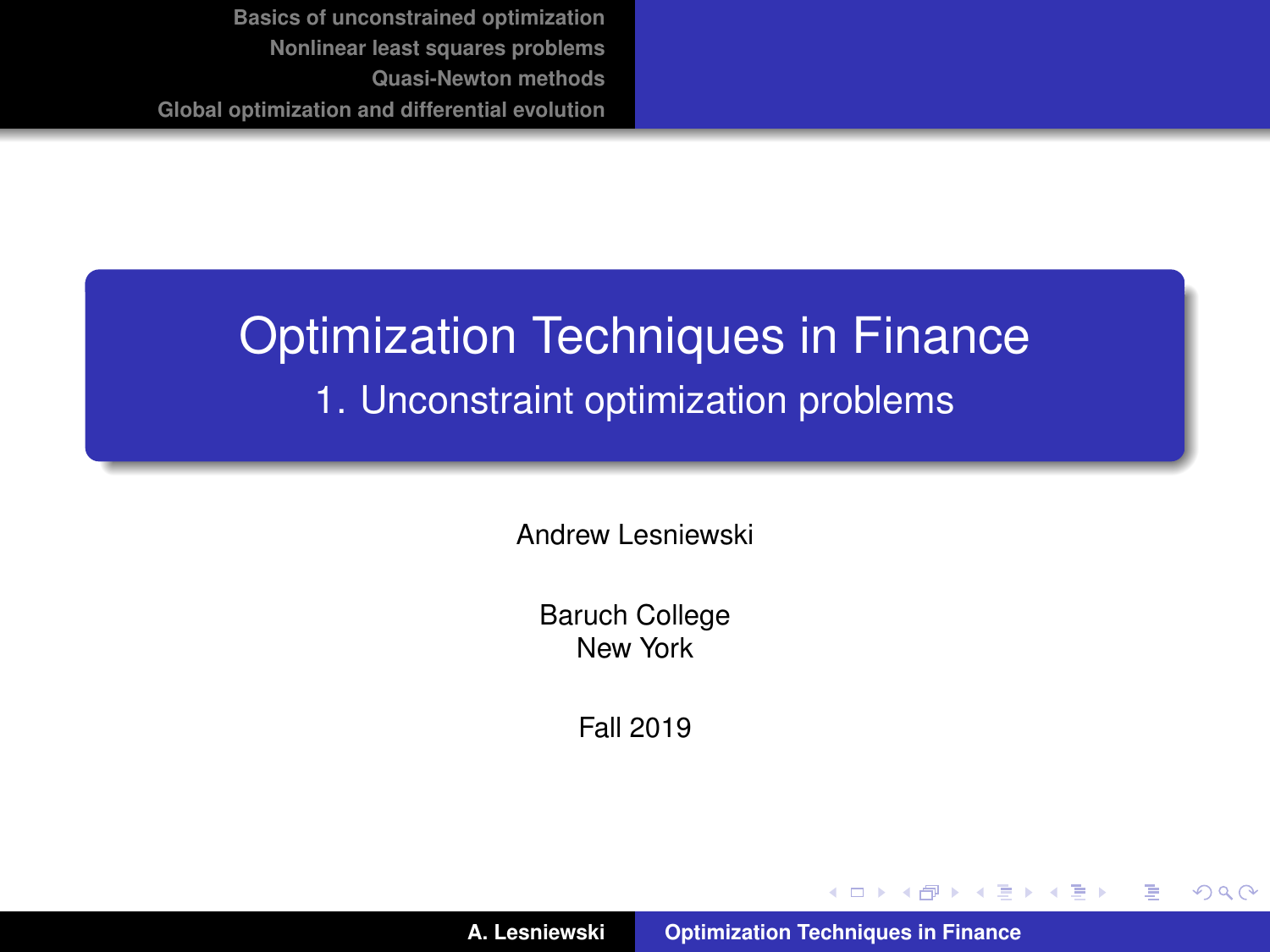



**1** [Basics of unconstrained optimization](#page-3-0)









**4** [Global optimization and differential evolution](#page-41-0)

イロメ イ部メ イ君メ イ君メー

 $299$ 

重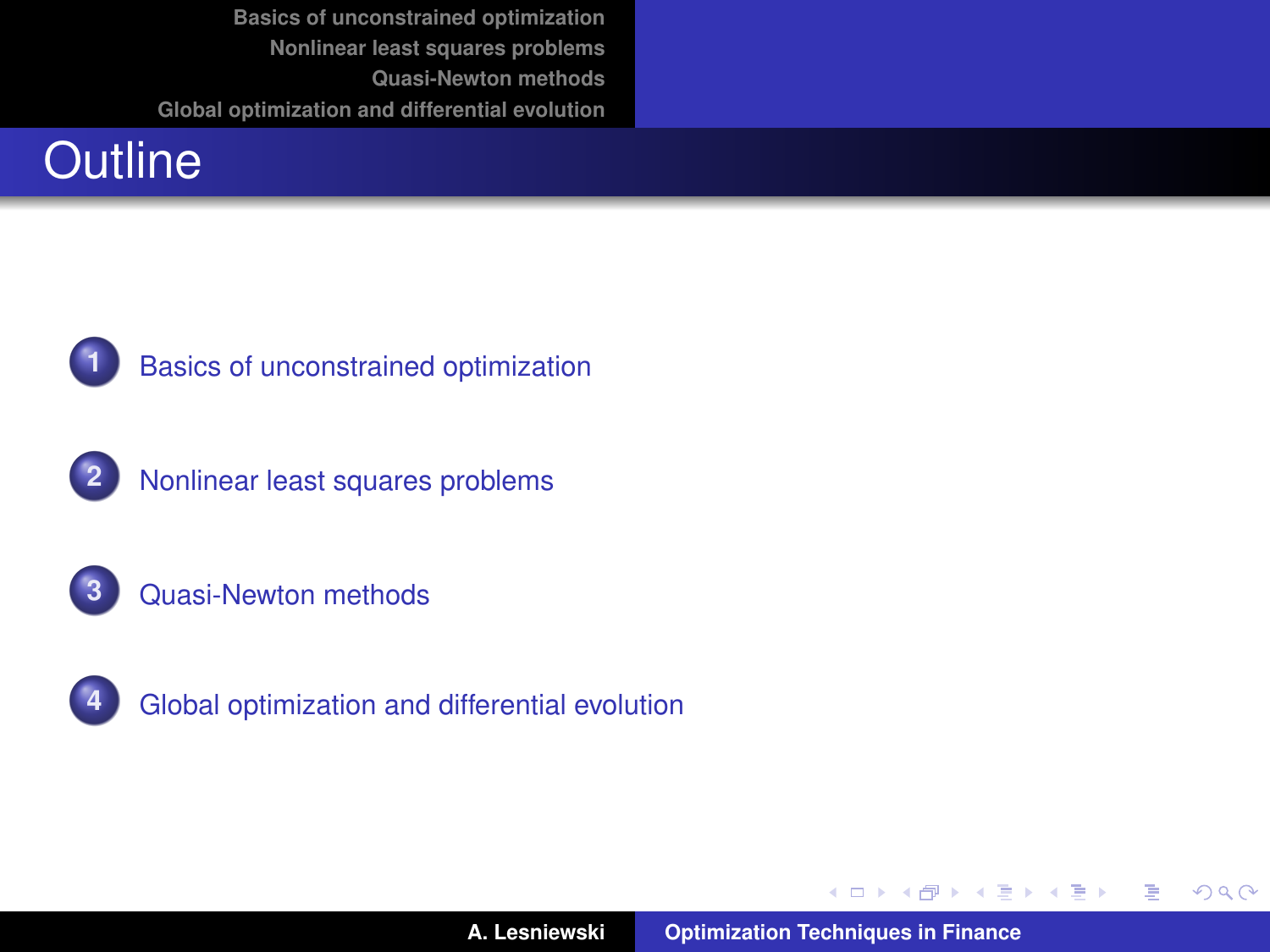# Optimization problems

- Finance is all about *optimization*. .
- Optimization helps to:
	- (i) maximize profits,
	- (ii) minimize costs,
	- (iii) control risk.
- Optimization problems facing financial professionals may include:
	- (i) Optimally allocate assets in a portfolio.
	- (ii) Build and interest rate curve based on benchmark rate observations.
	- (iii) Fit an implied volatility model to option market data.
	- (iv) Fit a time series model into observed data.
	- $(v)$  Unwind a large position in a way that minimizes transaction costs.
	- (vi) Design an optimal hedging strategy of a portfolio of assets.
	- (vii) Optimally fit a predictive model into observed data.
	- (viii) Optimally exercise an American option.

イロメ イ部メ イ君メ イ君メー

 $299$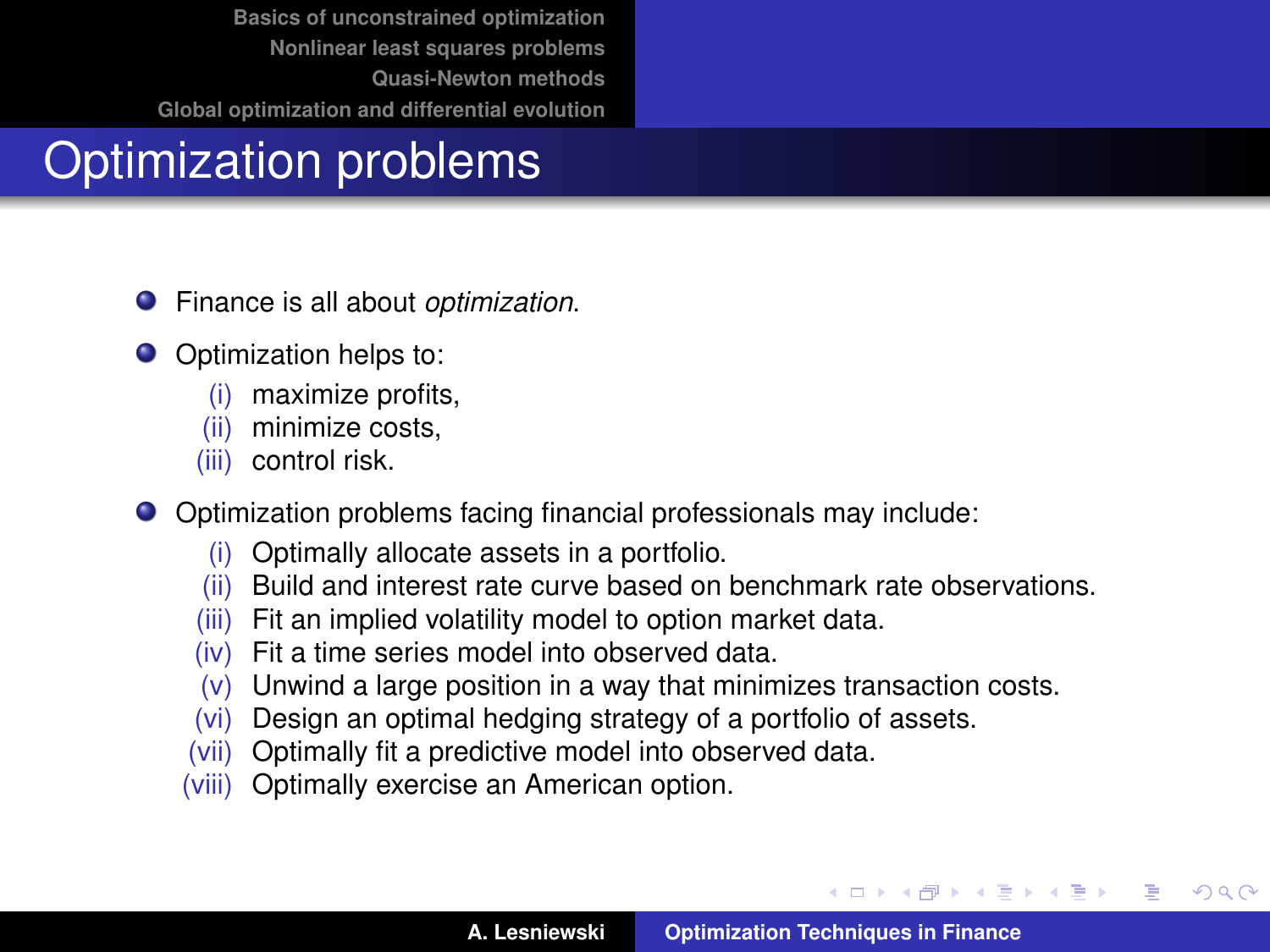#### <span id="page-3-0"></span>Optimization problems

- Optimization is part of *applied mathematics*.
- That means that optimization problems are formulated in terms of properties of suitably defined functions.
- Depending on the context, solving an optimization problem draws on different disciplines of mathematics.
- A very limited number of optimization problems can be solved in "closed form", i.e. a ready to use explicit formula. Typically, solving an optimization problem requires designing an *algorithm* and implementing it in *computer code*.
- Not all algorithms are equal: we strongly prefer algorithms with good performance characteristics.

イロメ イ部メ イヨメ イヨメー

 $QQ$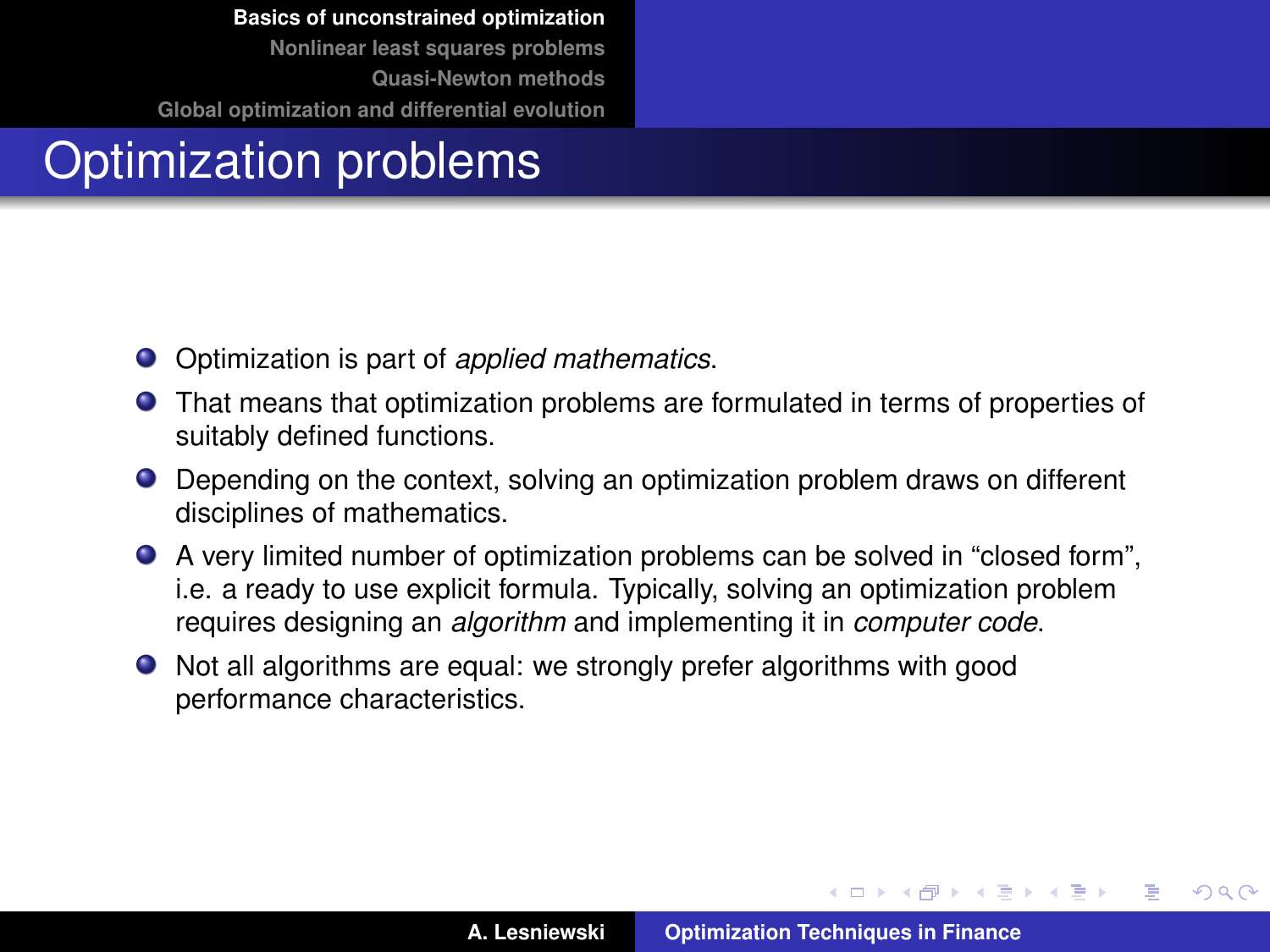# Optimization problems

- Typically, *optimization problems* are formulated in terms of an *objective function*  $f(x)$ ,  $x \in \Omega \subset \mathbb{R}^n$  (depending on context, also known as a *loss function*, a *cost function*, etc.). The variables *x* are the *parameters* of the problem, and *n* is the *dimension* of the problem.
- The set  $\Omega \subset \mathbb{R}^n$  defines constraints on the optimization problem, and its elements are called *feasible points*.
- More complex problems (such as multi-stage problems) may involve multiple objective functions.
- An optimization problem consists in finding a value *x* <sup>∗</sup> of the parameters such that  $f(x) > f(x^*)$  for all values of x in a neighborhood of  $x^*$ . Such an  $x^*$  is called a *local minimizer* of *f* (*x*).
- A *global minimizer* has the property that  $f(x) > f(x^*)$  for *all* values of  $x \in \Omega$ .

イロメ イ部メ イヨメ イヨメー

 $299$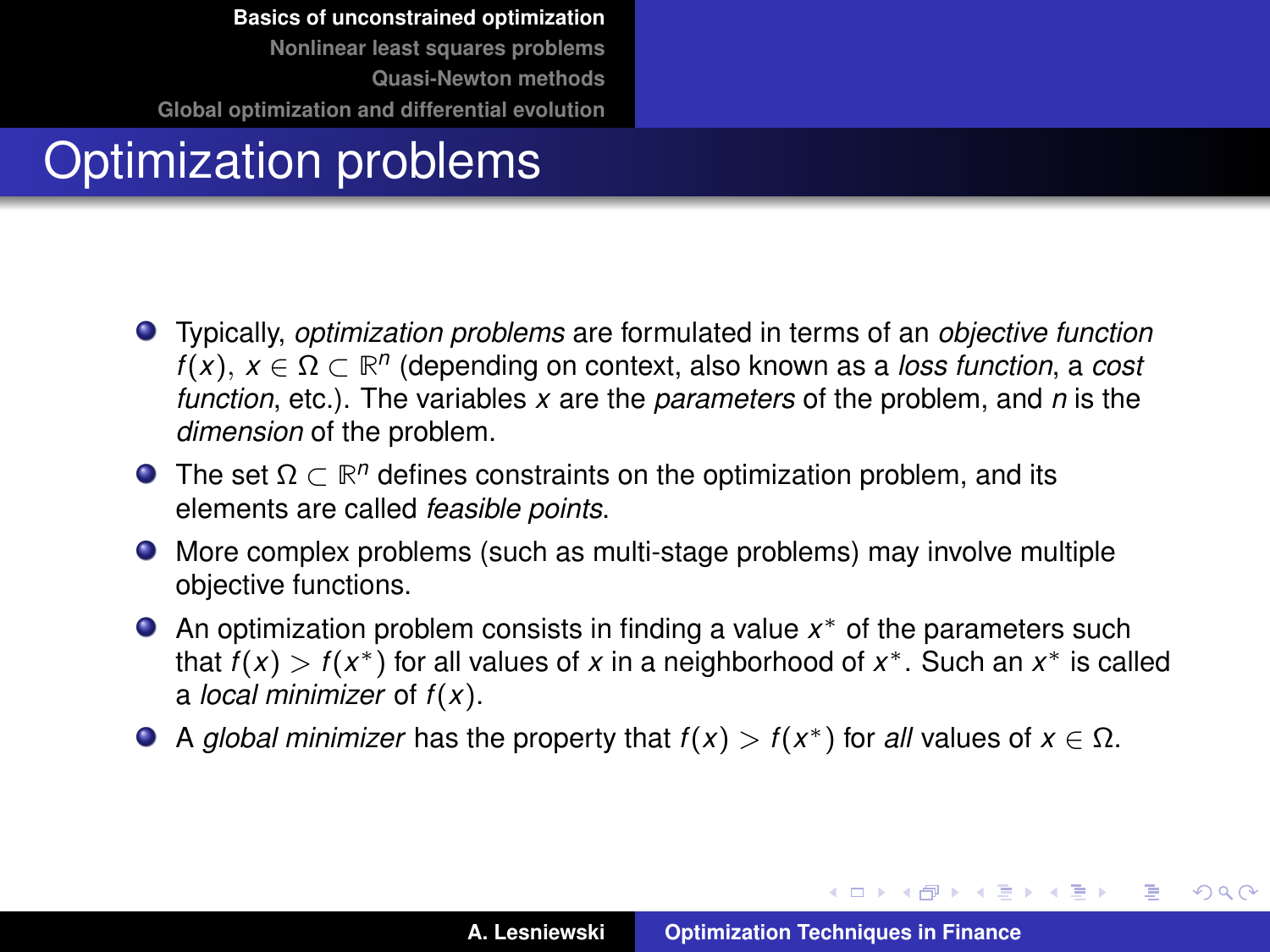### Unconstrained optimization problems

- Finding global minimizers is typically much harder than finding local minimizer, as an objective function may have multiple local minima within Ω.
- In the case of a *convex* objective function, its local minimum is necessarily global, and there is no difference between the two problems. We will return to convex optimization later.
- A problem in which finding a maximum is required can be reduced to the case of a minimization problem by considering the objective function  $\tilde{f}(x) = -f(x)$ . In these lectures we will usually consider minimization problems.
- An optimization problem with  $\Omega = \mathbb{R}^n$  are called *unconstrained*.

イロメ イ部メ イヨメ イヨメー

 $QQ$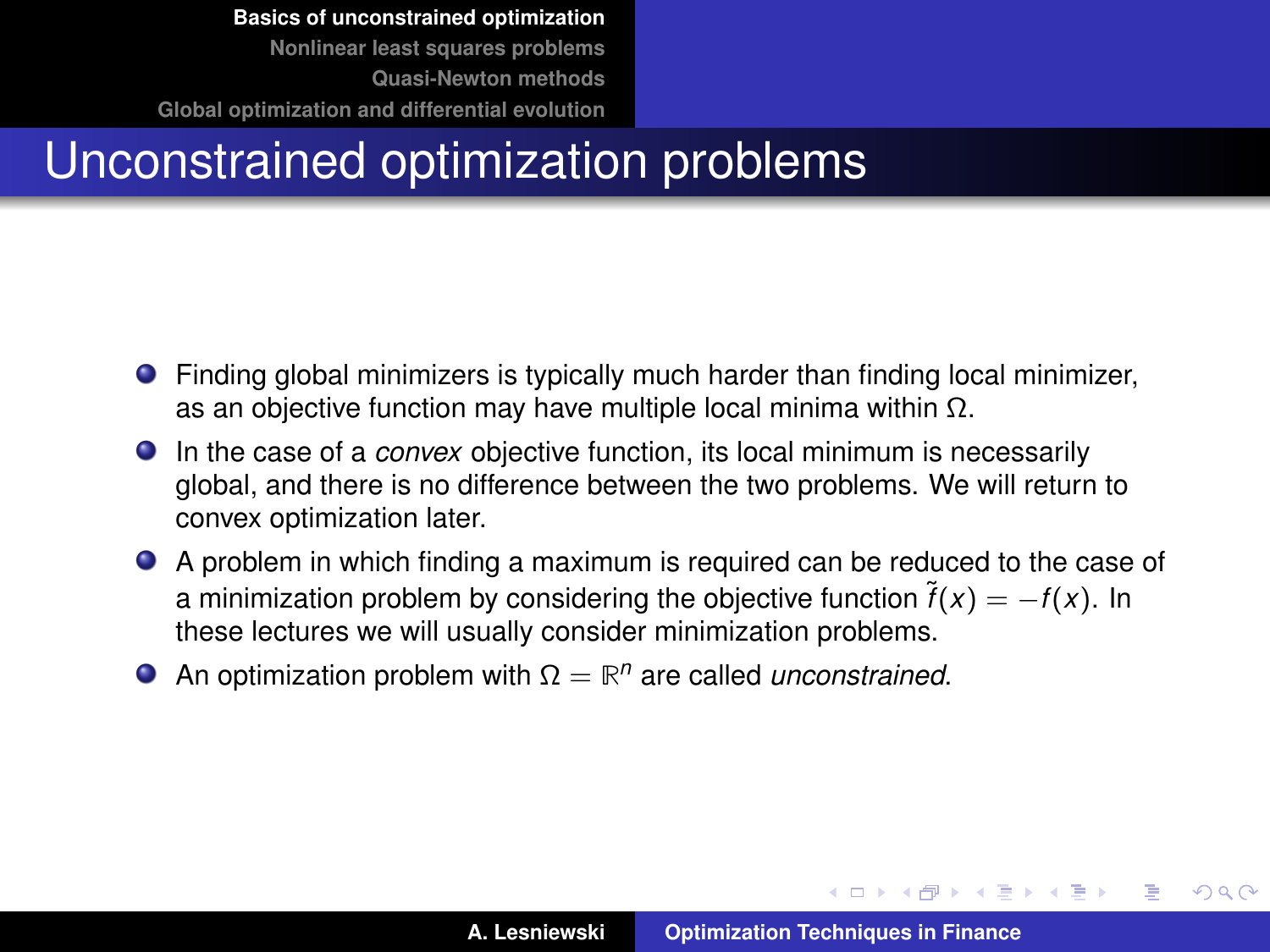### Necessary optimality conditions

- Let  $x^*$  be an unconstrained local minimizer of an objective function  $f(x)$ ,  $x \in \mathbb{R}^n$ , and assume that *f* (*x*) is continuously differentiable in a vicinity of *x* <sup>∗</sup>. Then:
	- (i) Its gradient at *x* <sup>∗</sup> is zero,

$$
\nabla f(x^*) = 0. \tag{1}
$$

(ii) If, additionally, *f* (*x*) is twice continuously differentiable near *x* <sup>∗</sup>, then the Hessian at *x* <sup>∗</sup> is positive semidefinite:

$$
\nabla^2 f(x^*) \geq 0. \tag{2}
$$

イロメ イ団メ イヨメ イヨメー

重

 $298$ 

The proof is quite quick: Choose a direction  $d \in \mathbb{R}^n$  and define a function  $g(t) = f(x^* + td)$ ,  $t \in \mathbb{R}$ . Since  $x^*$  is a local minimizer,

$$
0 \leq \lim_{t \to 0+} \frac{g(t) - g(0)}{t}
$$
  
=  $g'(0)$   
=  $\nabla f(x^*)^T d$ .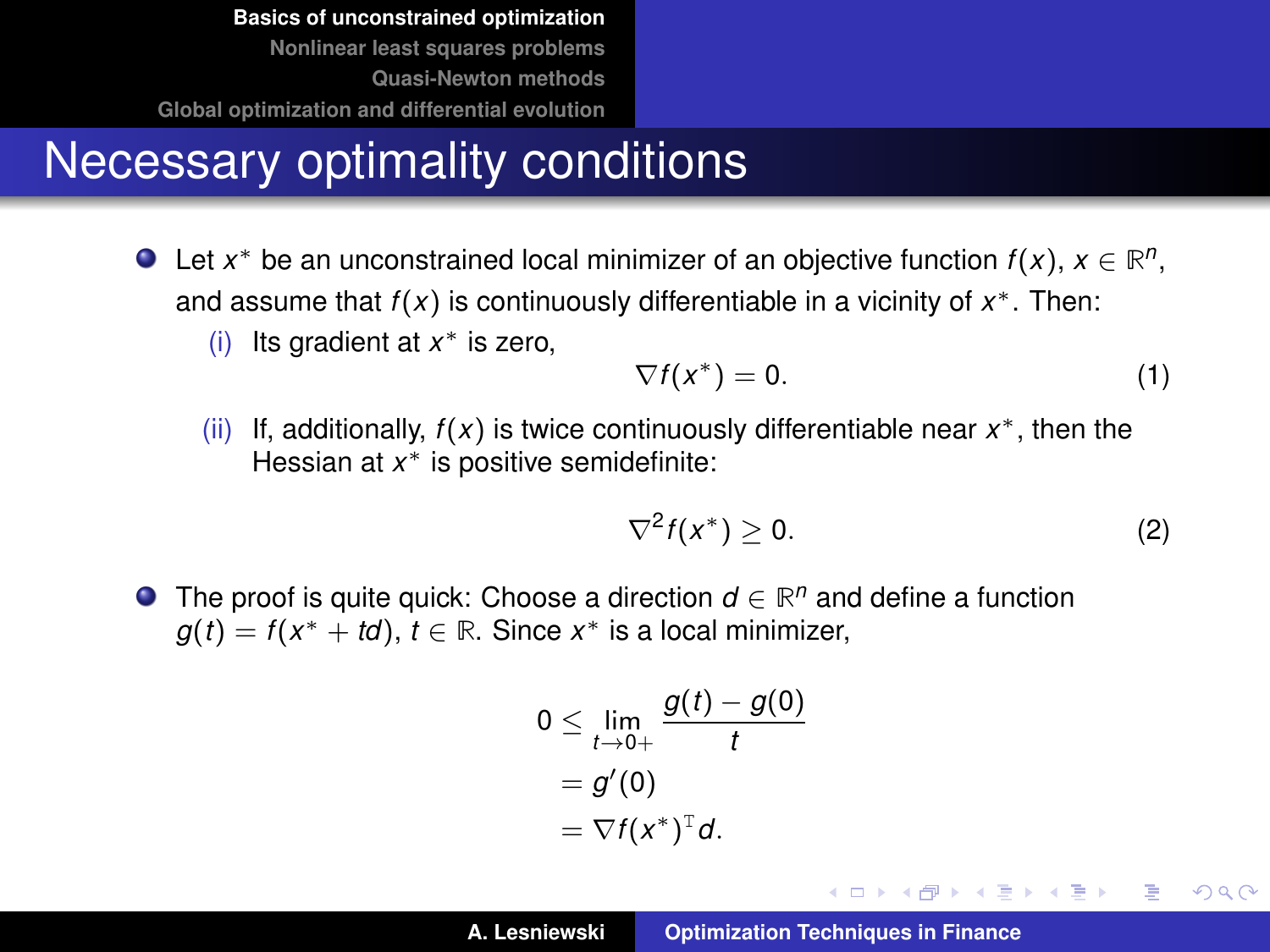#### Necessary optimality conditions

- Since *d* is arbitrary, this is possible only if  $\nabla f(x^*) = 0$ .
- If  $f(x)$  is twice continuously differentiable, then from Taylor's theorem:

$$
g(t) = g(0) + g'(0)t + \frac{1}{2}g''(0)t^2 + o(t^2)
$$
  
=  $g(0) + \frac{1}{2}d^T\nabla^2 f(x^*)dt^2 + o(t^2)$ .

**O** Therefore,

$$
0 \le \lim_{t \to 0} \frac{g(t) - g(0)}{t^2}
$$
  
=  $\frac{1}{2} d^{\mathrm{T}} \nabla^2 f(x^*) d + \lim_{t \to 0} \frac{o(t^2)}{t^2}$   
=  $\frac{1}{2} d^{\mathrm{T}} \nabla^2 f(x^*) d$ ,

and we are done.

(ロ) (個) (運) (運)

 $299$ 

重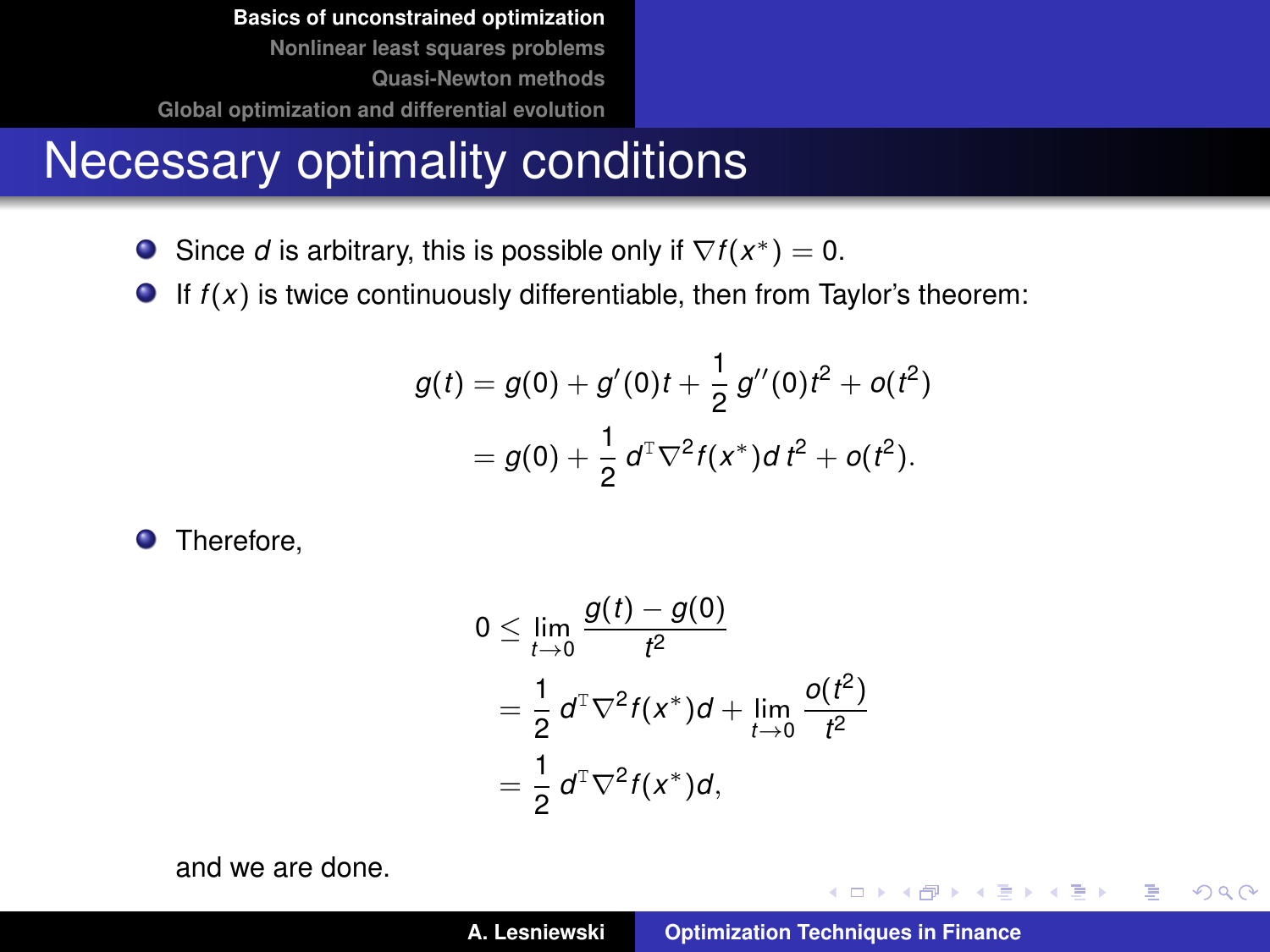# Sufficient optimality conditions

Let the objective function  $f(x)$ ,  $x \in \mathbb{R}^n$ , be twice continuously differentiable in an open set *O* ⊂ **R** *n* . Suppose that a point *x* <sup>∗</sup> ∈ *O* satisfies the conditions (i)

$$
\nabla f(x^*) = 0. \tag{3}
$$

(ii) the Hessian at *x* <sup>∗</sup> is (strictly) positive definite:

$$
\nabla^2 f(x^*) > 0. \tag{4}
$$

イロメ イ部メ イヨメ イヨメー

重  $2Q$ 

Then  $x^*$  is a strict local minimizer of  $f(x)$ .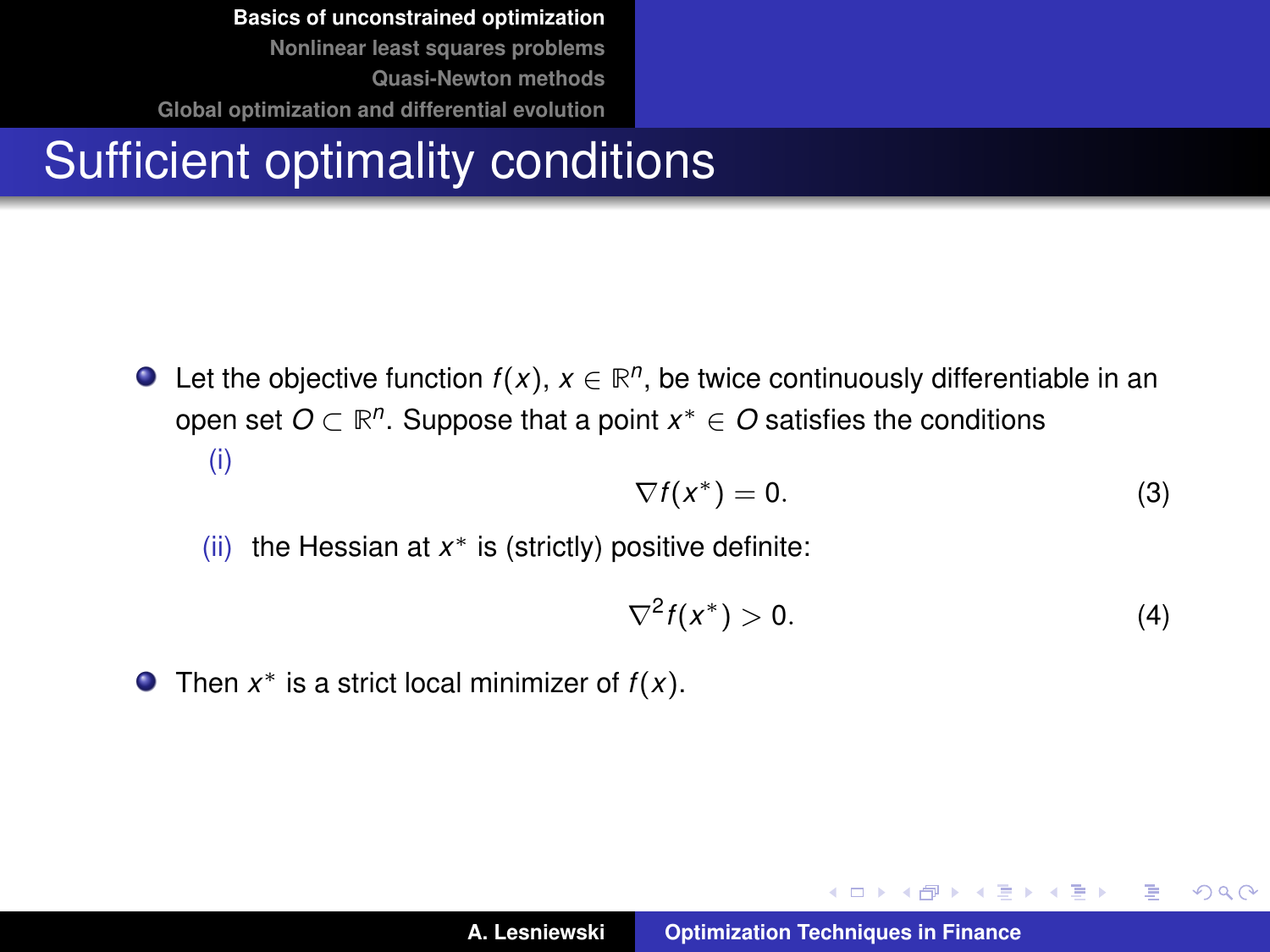# Example: quadratic objective function

Let  $A \in Mat_n(\mathbb{R})$  be a positive definite matrix,  $b \in \mathbb{R}^n$ , and consider the objective function:

<span id="page-9-1"></span>
$$
f(x) = \frac{1}{2}x^{\mathrm{T}}Ax - x^{\mathrm{T}}b.
$$
 (5)

The first order optimality condition reads  $\bullet$ 

$$
Ax^*=b,
$$

i.e.

<span id="page-9-0"></span>
$$
x^* = A^{-1}b. \tag{6}
$$

**O** The Hessian

$$
\nabla^2 f(x) = A \tag{7}
$$

イロメ イ団メ イヨメ イヨメー

 $2Q$ 重

is positive definite (and constant). Therefore, [\(6\)](#page-9-0) is a strict minimizer of [\(5\)](#page-9-1).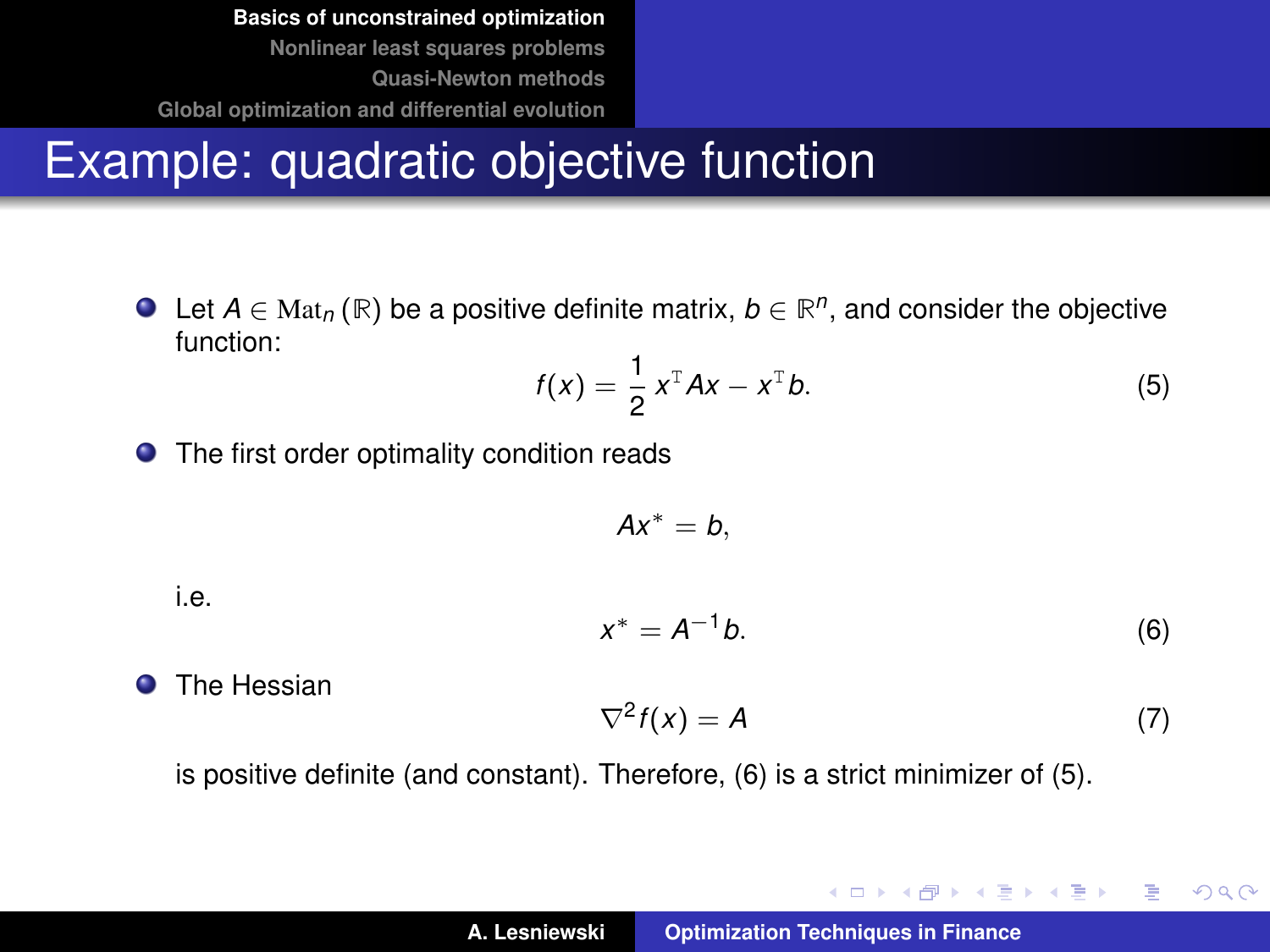## Easy objective function: quadratic function

An objective function that is easy to optimize is a quadratic function:  $\bullet$ 

$$
f(x, y) = (x - 1)^2 + (y - 1)^2.
$$
 (8)

イロメ イ部メ イヨメ イヨメー

 $QQQ$ 

B

- **O** Inspection shows that it has a unique global minimum at  $x = 1$ ,  $y = 1$ .
- This minimum is trivial to find analytically, and numerical algorithms usually have  $\bullet$ an easy time to find it.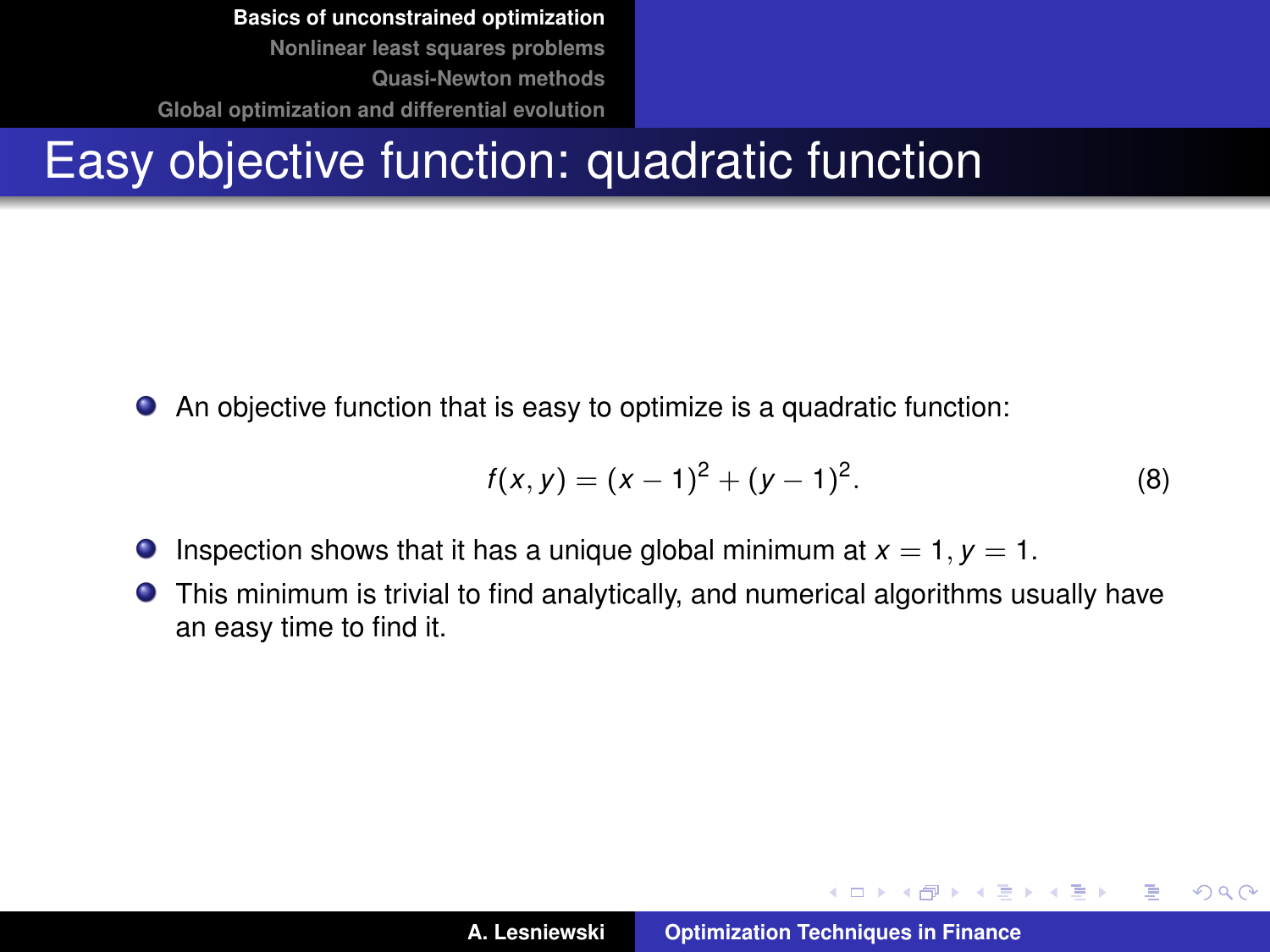### Easy objective function: quadratic function

 $\bullet$ The figure below shows a 3D graph of the quadratic function.



 $299$ 

重

**Survival Control**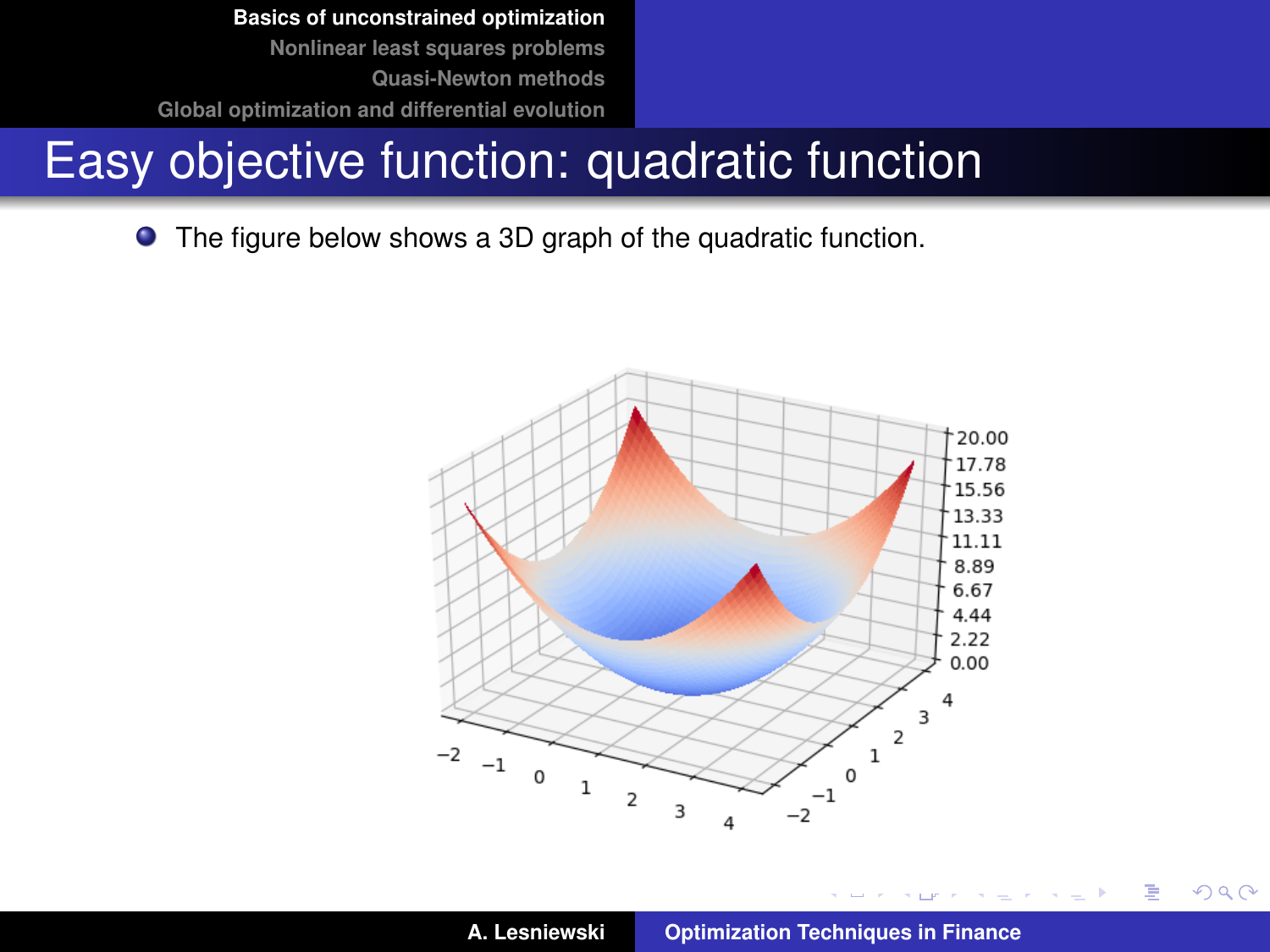# Hard objective function: Rosenbrock function

A function, frequently used as a performance benchmark for testing optimization algorithms, is the *Rosenbrock function*:

$$
f(x, y) = (x - 1)^2 + 100(y - x^2)^2.
$$
 (9)

- **Inspection shows that it has a unique global minimum at**  $x = 1$ **,**  $y = 1$ **.**
- This minimum, even though trivial to find analytically, lies inside a steep parabolic valley, and numerical algorithms struggle to find it.

イロメ イ団メ イヨメ イヨメー

 $QQQ$ 

B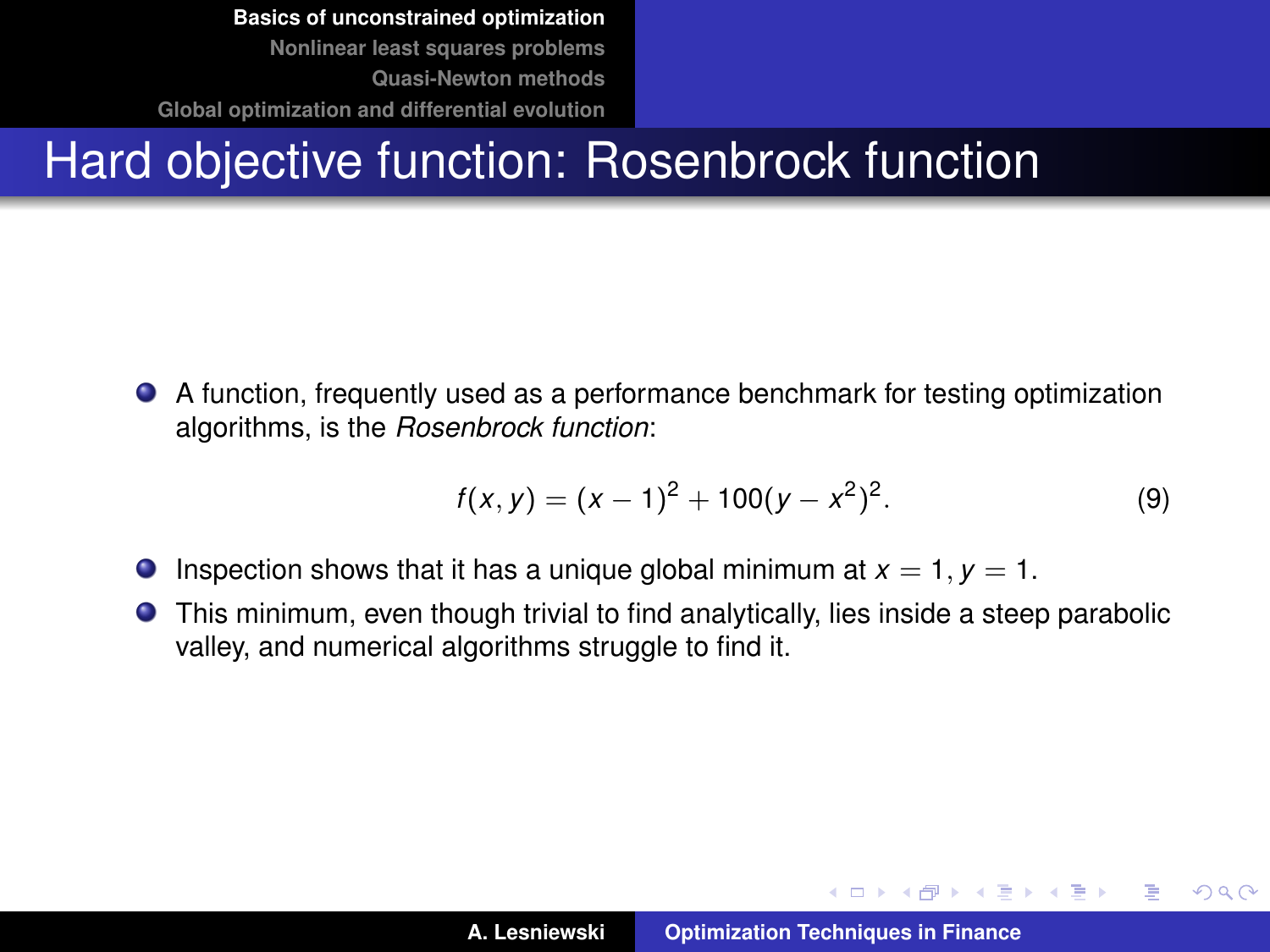# Hard objective function: Rosenbrock function

The figure below shows a 3D graph of the Rosenbrock function. Note the parabolic valley going through the point (1, 1).



 $299$ 

∍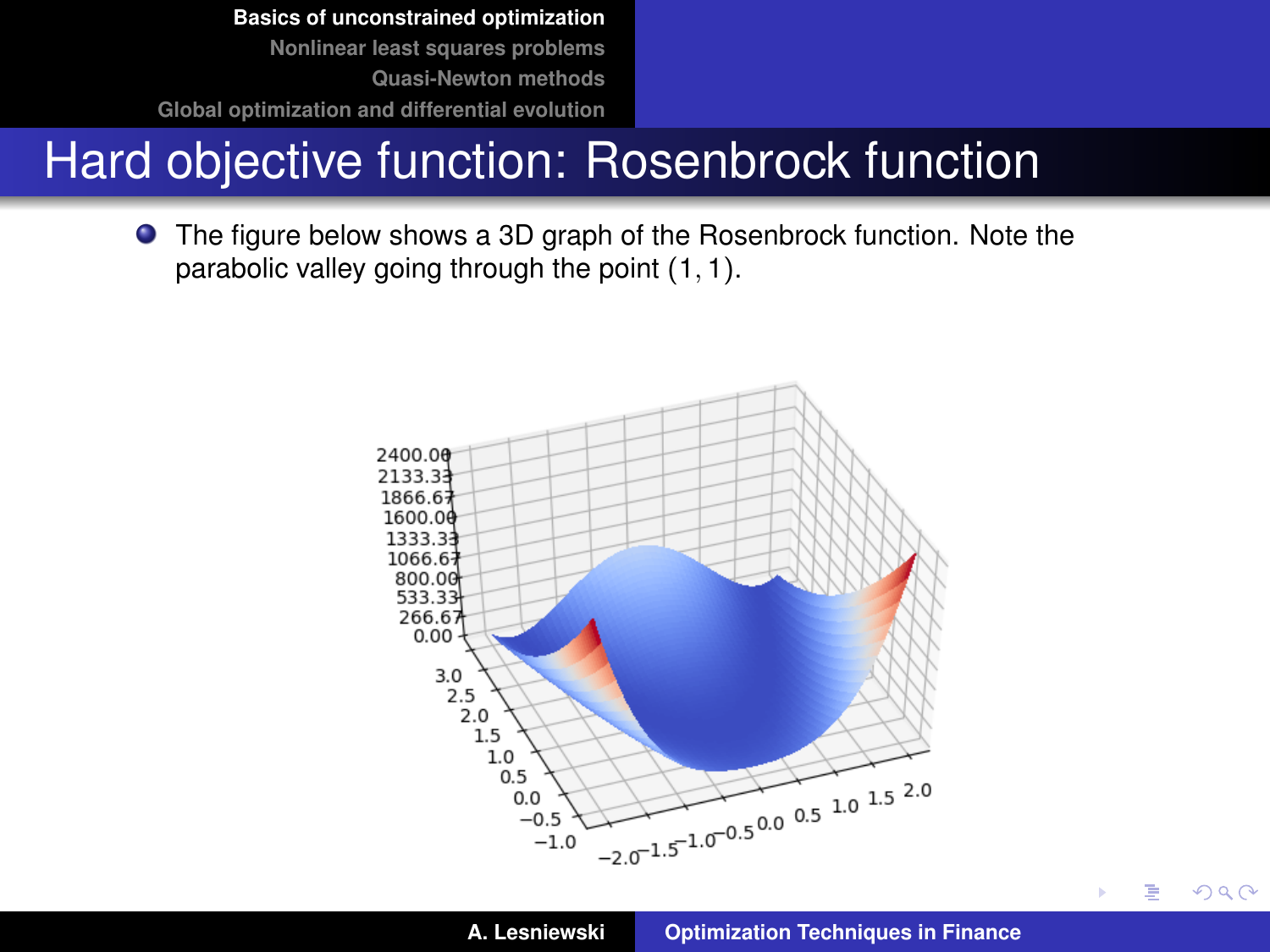# **Sensitivity**

Suppose that we have a differentiable objective function that is parameterized by a set of parameters  $\alpha \in \mathbb{R}^p$ , i.e. the objective function is of the form  $f(x, \alpha)$ . Assume that for each  $\alpha$  there is a local minimizer  $x^*(\alpha),$  and that  $x^*(\alpha)$  is a differentiable function of  $\alpha$ .

● The first order optimality condition reads

$$
\nabla_{x}f(x^{\ast}(\alpha),\alpha)=0.
$$

**Taking the gradient with respect to**  $\alpha$  **and using the chain rule yields** 

$$
\nabla_{\alpha} x^*(\alpha) \nabla_x^2 f(x^*(\alpha), \alpha) + \nabla_{x\alpha}^2 f(x^*(\alpha), \alpha) = 0,
$$

where  $\nabla_{\alpha} x(\alpha)$  is a *p* × *n* matrix of first derivatives  $\partial x_i(\alpha)/\partial \alpha_k$ ). Assuming invertibility of the Hessian, this yields

$$
\nabla_{\alpha} x^* (\alpha) = -\nabla_{x\alpha}^2 f(x^* (\alpha), \alpha) (\nabla_x^2 f(x^* (\alpha), \alpha))^{-1}.
$$
 (10)

イロメ イ部メ イ君メ イ君メー

重  $2Q$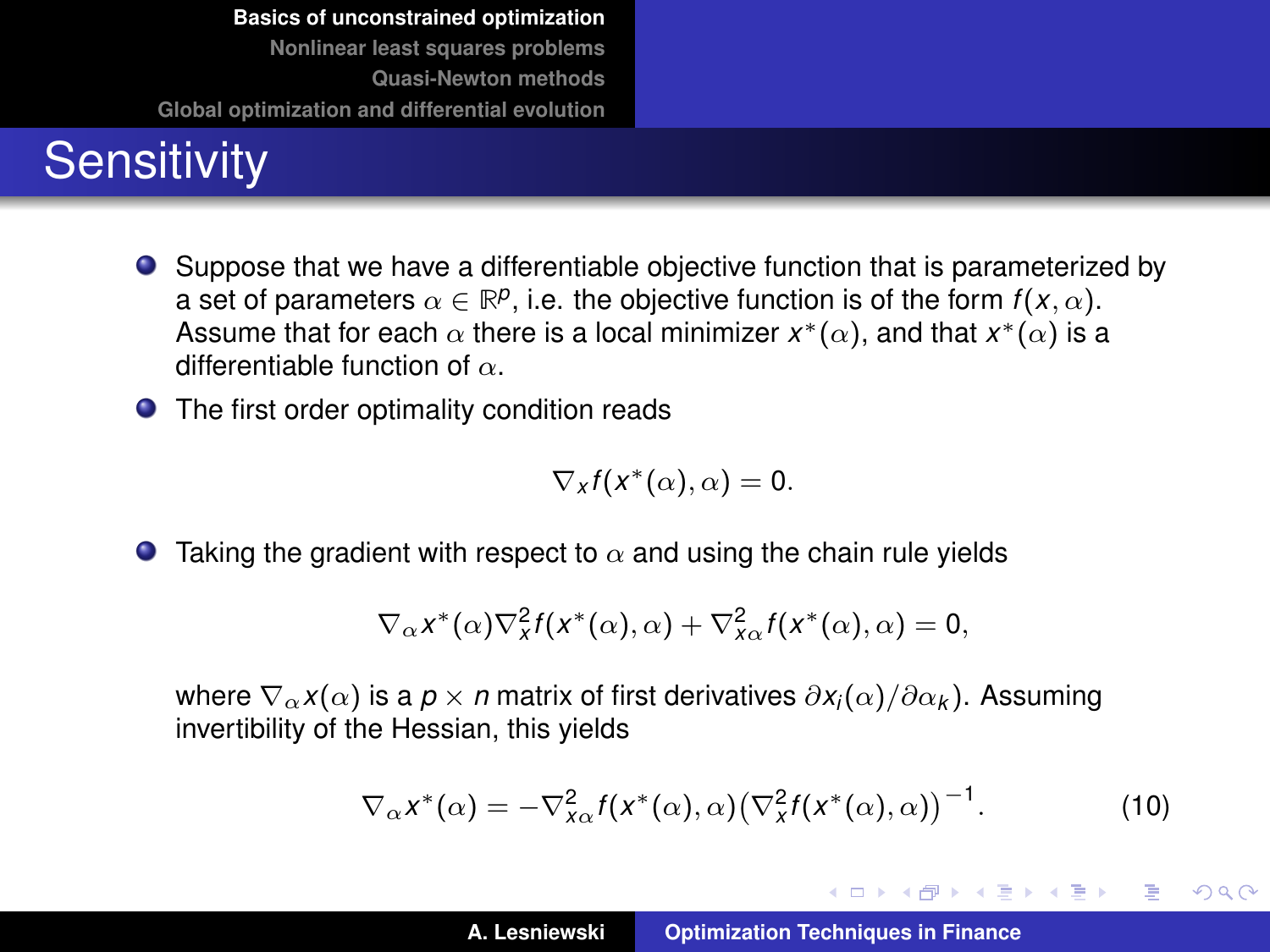<span id="page-15-0"></span>

- $\bullet$ This expresses the *sensitivity* of the minimizer to the parameter  $\alpha$ .
- For example, if  $f(x, \alpha) = f(x) x^{\text{T}} \alpha, \alpha \in \mathbb{R}^n$ , then

$$
\nabla_{\alpha} x^* (\alpha) = \left( \nabla_x^2 f(x^* (\alpha)) \right)^{-1} . \tag{11}
$$

イロトメ 御 トメ 君 トメ 君 トー

重

 $299$ 

Sensitivity analysis will be a helpful tool in studying constraint optimization  $\bullet$ problems.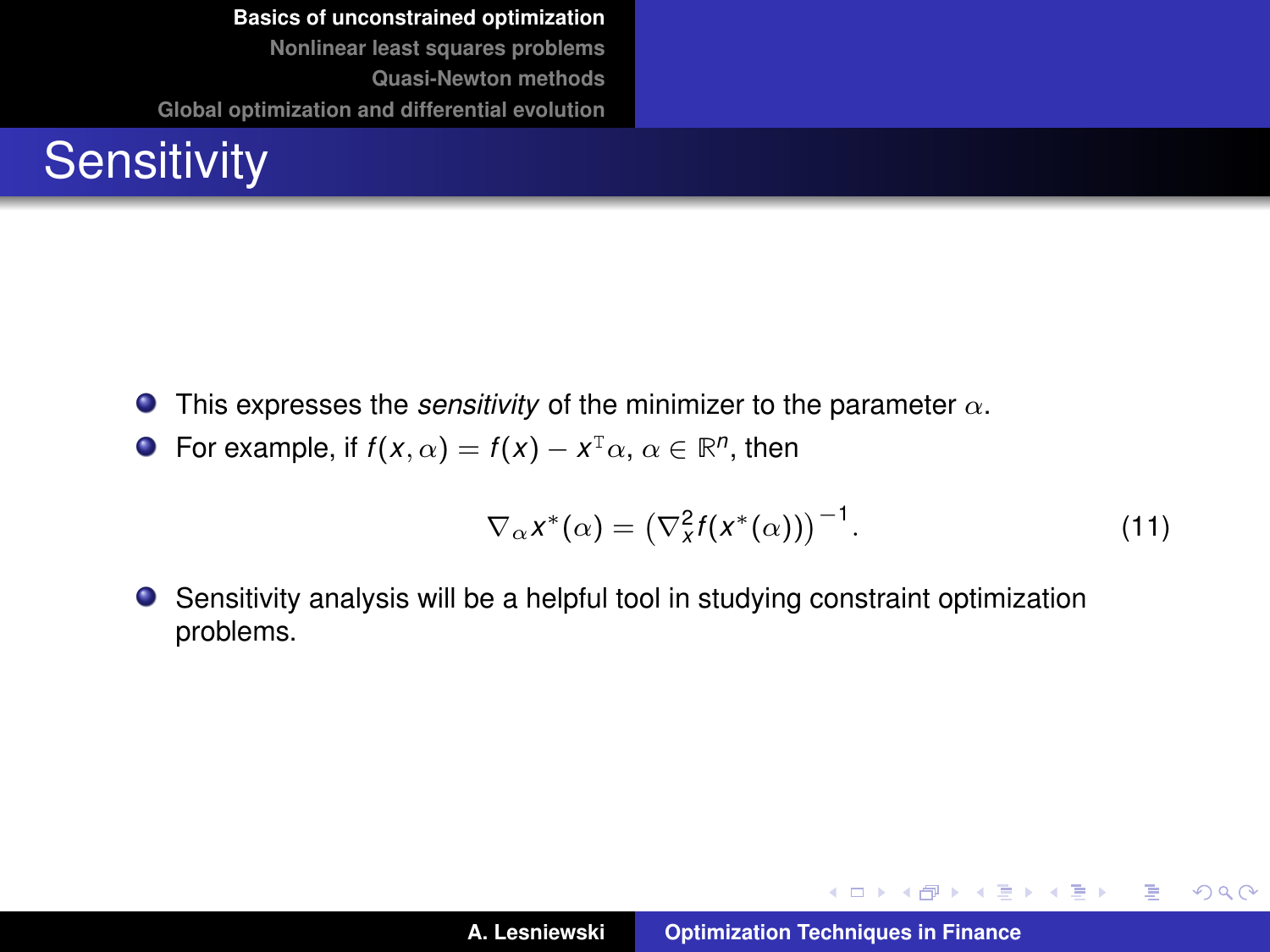### <span id="page-16-0"></span>NLS problems

In a *nonlinear least square (NLS) problem* the objective function is of the form:

<span id="page-16-1"></span>
$$
f(x) = \frac{1}{2} \sum_{i=1}^{m} \phi_i(x)^2, \quad x \in \mathbb{R}^n,
$$
 (12)

with given functions  $\phi_i(x)$ , and  $m \geq n$ . The factor  $\frac{1}{2}$  is introduced for convenience.

Introducing the column vector  $\phi(x) = (\phi_1(x), \ldots \phi_m(x))^T$ , we can conveniently write this objective function as

<span id="page-16-2"></span>
$$
f(x) = \frac{1}{2} \phi(x)^{\mathrm{T}} \phi(x). \tag{13}
$$

NLS problems arise in *data fitting*: We are given a set of data points (observations)  $(T_1, S_1), \ldots, (T_n, S_n)$  and a *data model* depending on a number of parameters *x*1, . . . *x<sup>k</sup>* :

$$
S = g(x, T). \tag{14}
$$

 $299$ 

The goal is to fit the data to the model.

 $\bullet$  The model function  $g(x, T)$  can be e.g. an explicitly defined function or a suitable spline function. ◆ロ→ ◆個→ ◆唐→ →唐→ →唐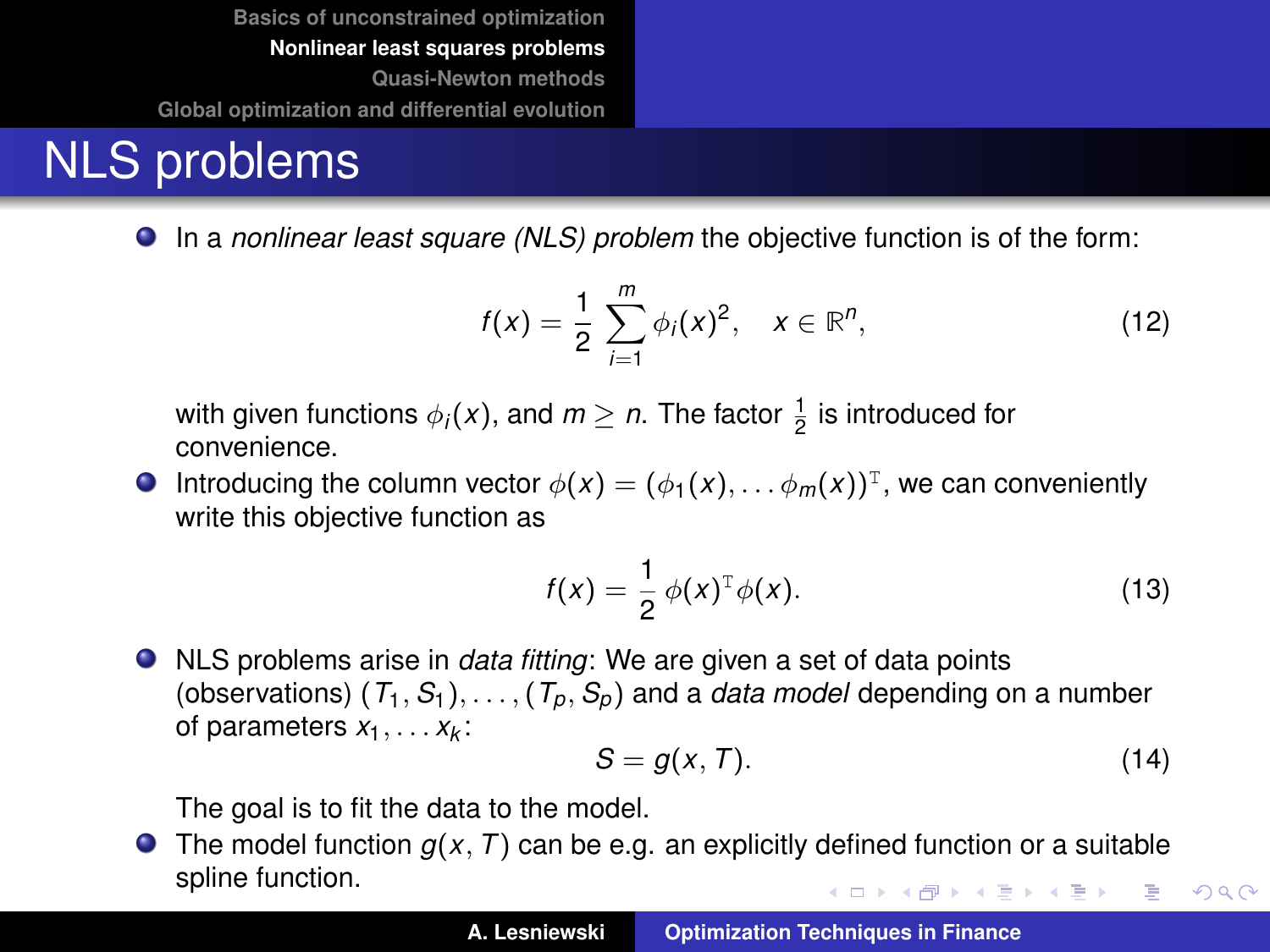#### NLS problems

 $\bullet$ Assume that

$$
S_i = g(x, T_i) + \varepsilon_i, \tag{15}
$$

where  $\varepsilon_i$  are residuals. One way to fit the model to the data is to minimize the sum of squares of the residuals, which leads to the following objective function:

$$
f(x) = \frac{1}{2} \sum_{i=1}^{m} (g(x, T_i) - S_i)^2.
$$
 (16)

In the simplest situation, *x* is two-dimensional,  $x = (a, b) \in \mathbb{R}^2$ , and the function  $q(x, T)$  is linear:

$$
S = g(a, b, T)
$$
  
= a + bT. (17)

イロメ イ部メ イヨメ イヨメー

 $299$ 

重

This is the *linear* least square problem that can easily be solved in the closed form.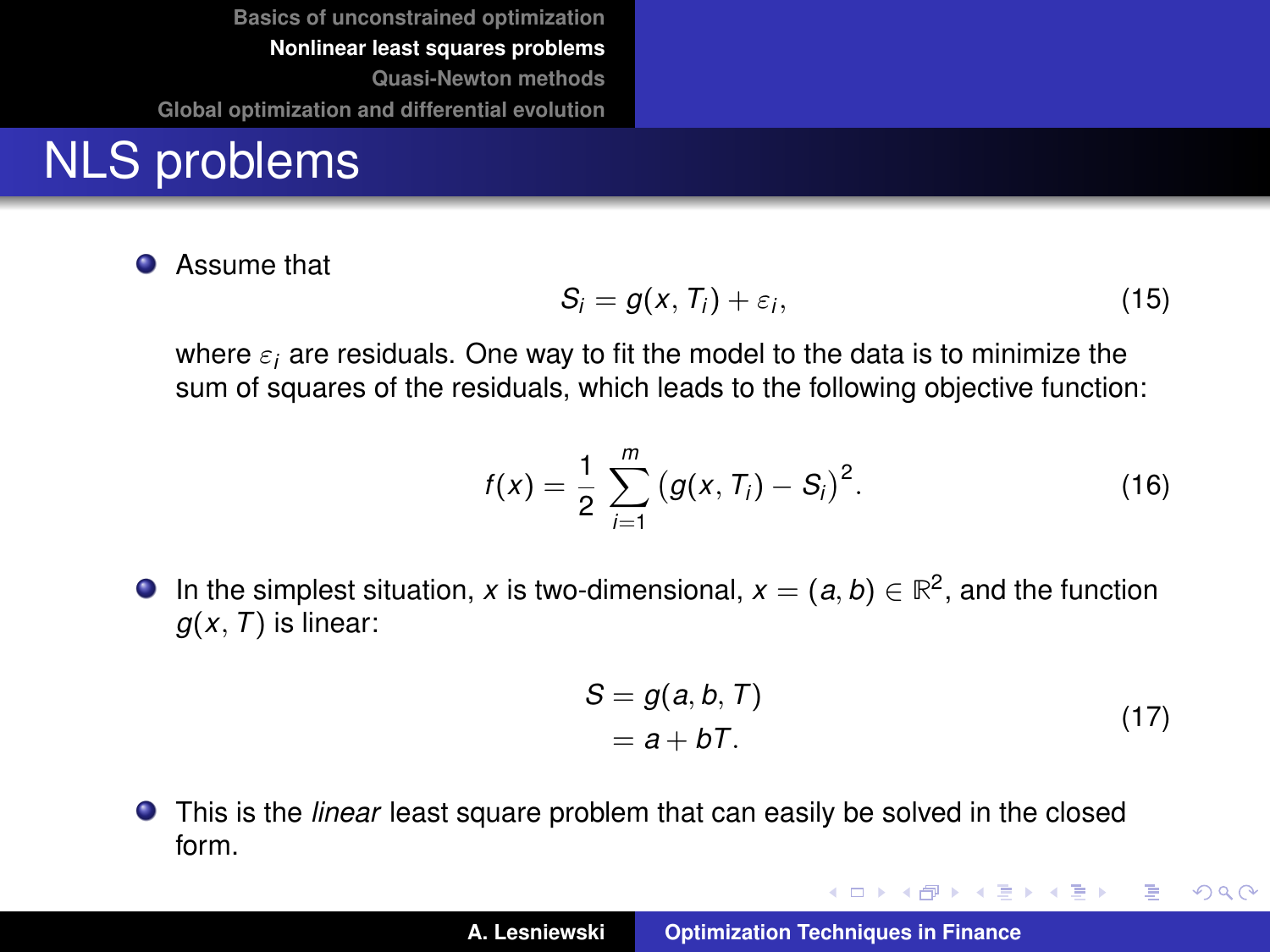#### NLS problems

**•** The minimizer is given by the linear regression formulas:

$$
b^* = \frac{\sum_i (S_i - \overline{S})(T_i - \overline{T})}{\sum_i (T_i - \overline{T})^2},
$$
  
\n
$$
a^* = \overline{S} - b^* \overline{T},
$$
\n(18)

イロメ イ部メ イヨメ イヨメー

 $299$ 

Þ

where  $\overline{\mathcal{T}} = \frac{1}{\rho}\sum_{i=1}^{\rho}\mathcal{T}_i$ , and  $\overline{S} = \frac{1}{\rho}\sum_{i=1}^{\rho}\mathcal{S}_i$ .

Except for the linear case, NLS problems cannot be solved in closed form. NLS problems tend to be hard (think about it: the Rosenbrock function can be viewed as an NLS problem), and require refined numerical algorithms.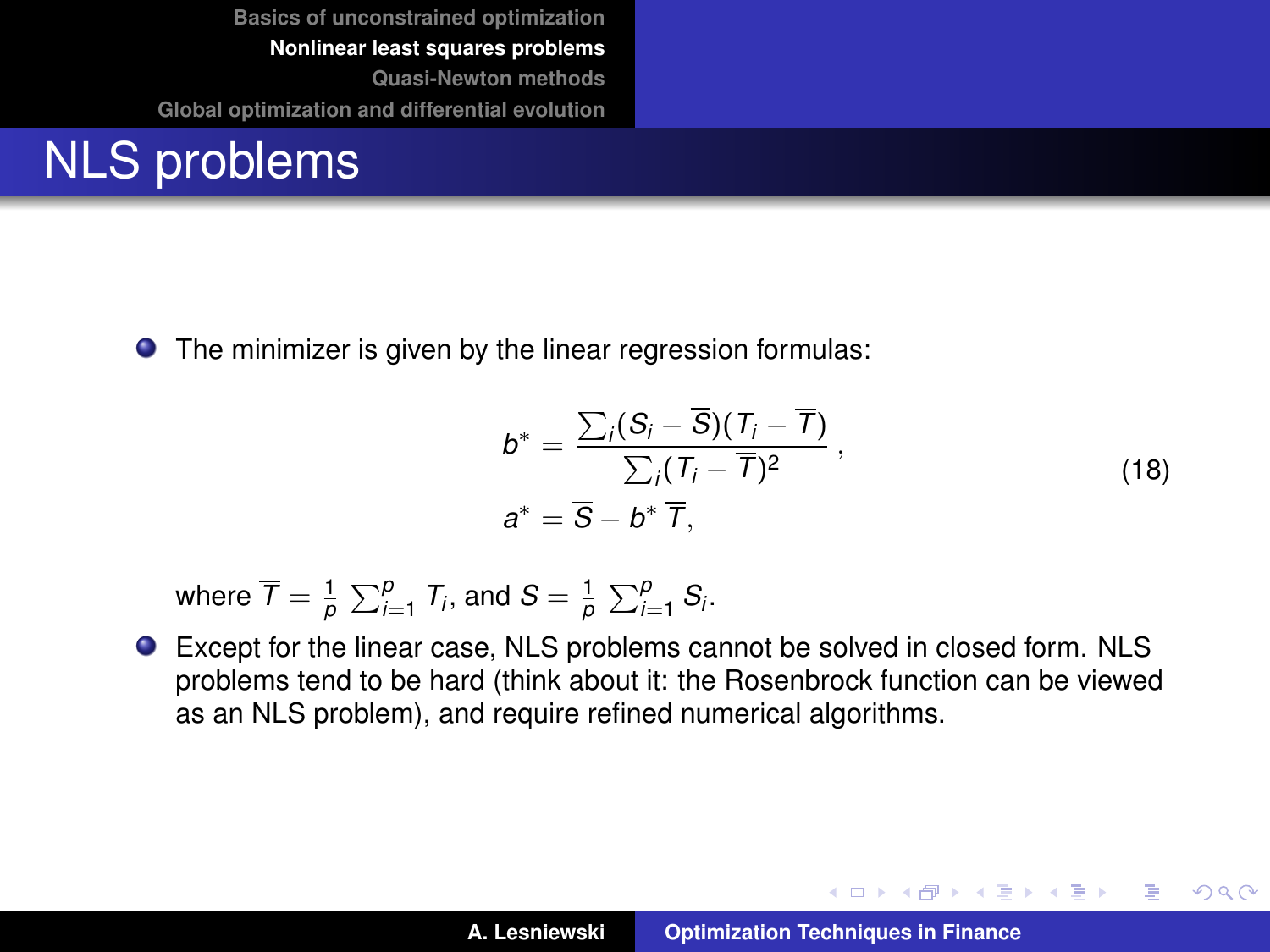# NLS problems

- In finance, NLS problems arise when we face the task of interpolating a cross section of market data. This amounts to the problem of *curve building* in a variety of contexts. Here are a few important examples.
- Given a snapshot of benchmark swap rates of given tenors, build a smooth interpolating curve that allows us to compute the swap rate of any tenor.
- Given a snapshot of the US Treasuries, fit a smooth curve that allows to carry out rich-cheap analysis.
- Given a snapshot of benchmark credit spreads, build a smooth interpolating curve that allows us to compute the spread of any maturity.
- Given a snapshot of option prices of the same expiration (and underlying) but varying strikes, build an interpolation curve that allows us to predict volatility smile for any strike.

(ロトス個) (運) (運)

 $299$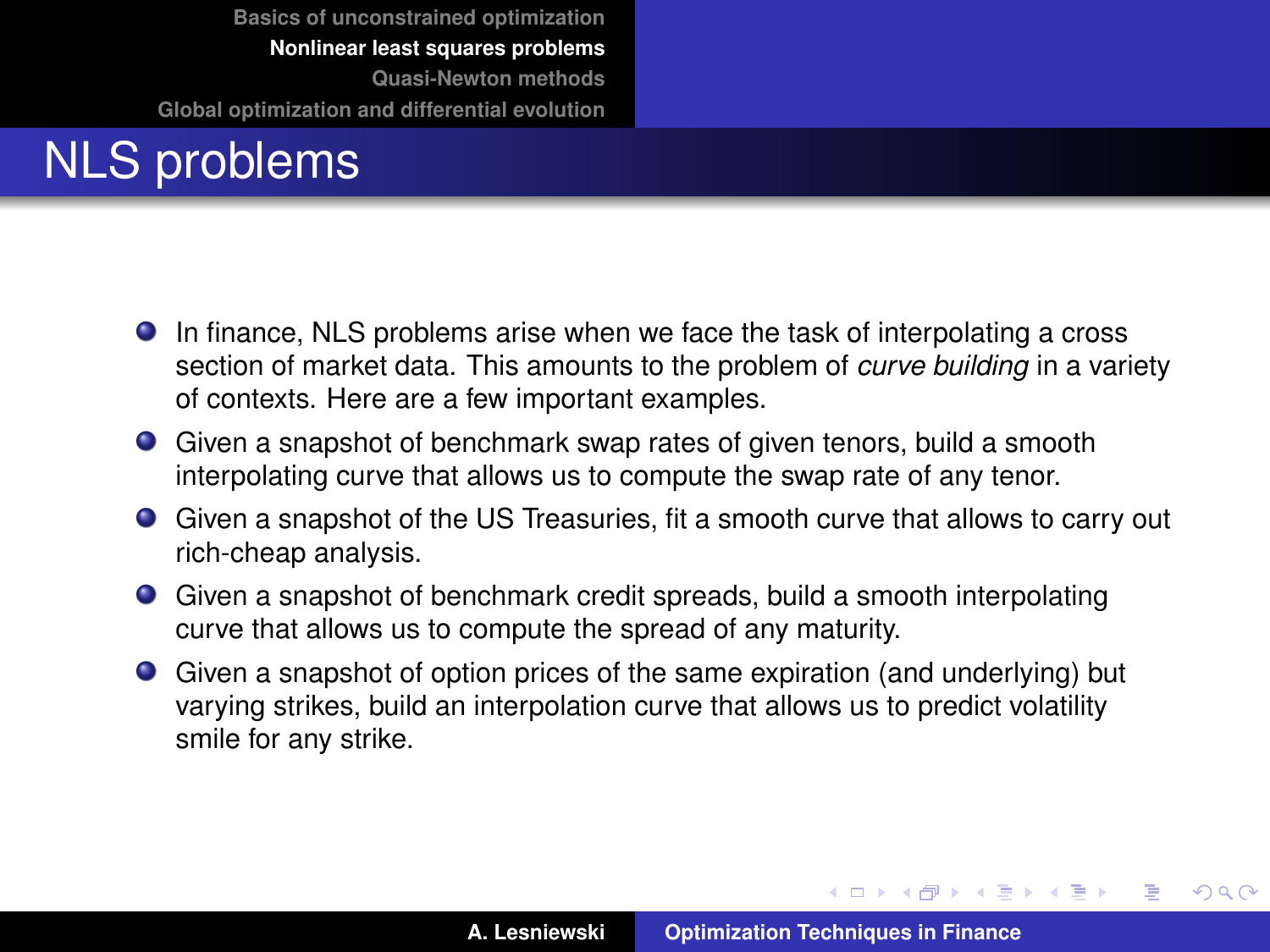#### NLS problems

- We will now develop an number of algorithms for solving NLS problems. Each of these algorithms is *recursive*, meaning that it starts with an initial guess for *x* ∗ and continues until an exit criterion is met.
- Before we move on, notice that the gradient of the objective function [\(12\)](#page-16-1) (or [\(13\)](#page-16-2)) is given by

$$
\nabla f(x) = \sum_{i=1}^{m} \phi_i(x) \nabla \phi_i(x)
$$
  
=  $J(x)^{\mathrm{T}} \phi(x)$ , (19)

<span id="page-20-0"></span>where  $J(x)_{ij} = \nabla_i \phi_i(x)$  is the  $m \times n$  Jacobian matrix.

 $\bullet$  Likewise, the Hessian of  $f(x)$  is given by

<span id="page-20-1"></span>
$$
\nabla^2 f(x) = \sum_{i=1}^m (\nabla \phi_i(x) \nabla \phi_i(x)^T + \phi_i(x) \nabla^2 \phi_i(x))
$$
\n
$$
= J(x)^T J(x) + \sum_{i=1}^m \phi_i(x) \nabla^2 \phi_i(x).
$$
\n(20)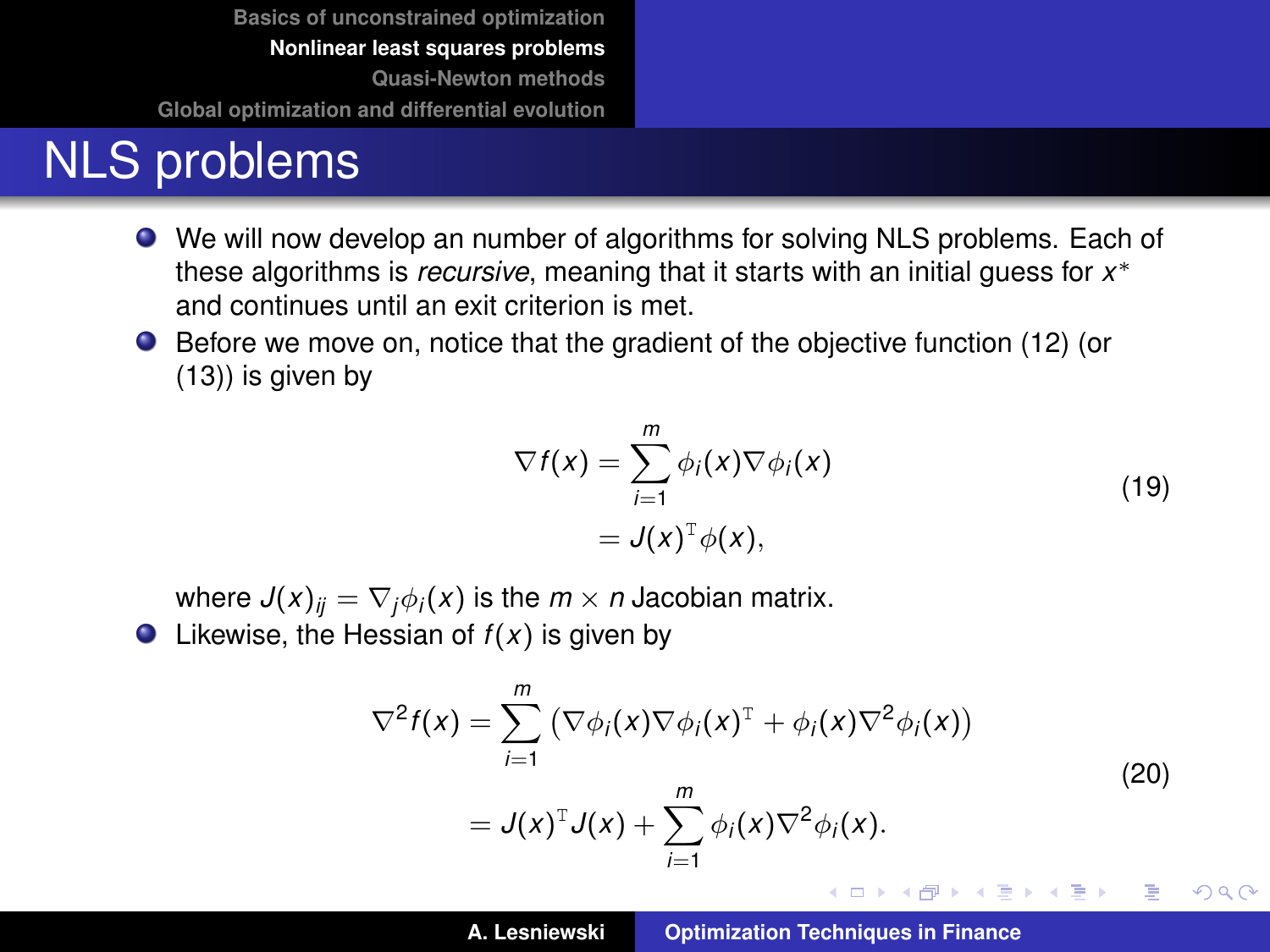### NLS problems

As discussed earlier, finding a local minimizer *x* <sup>∗</sup> of *f* (*x*) requires solving the equation

$$
\nabla f(x^*) = 0. \tag{21}
$$

If *x* is close to *x* <sup>∗</sup>, we can use Taylor's expansion to approximate

$$
0 = \nabla f(x^*)
$$
  
\$\approx \nabla f(x) + \nabla^2 f(x)(x^\* - x).\$

- Assuming that the matrix  $\nabla^2 f(x)$  is nonsingular for all x, this suggest the following *Newton method* update rule:
	- (i) Start with an initial guess  $x_0$  for  $x^*$ .
	- (ii) For  $k = 1, 2, ...$

<span id="page-21-0"></span>
$$
x_{k+1} = x_k - \nabla^2 f(x_k)^{-1} \nabla f(x_k). \tag{22}
$$

イロメ イ部メ イヨメ イヨメー

重

 $299$ 

This observation is the starting point of several powerful algorithms for solving the NLS problem.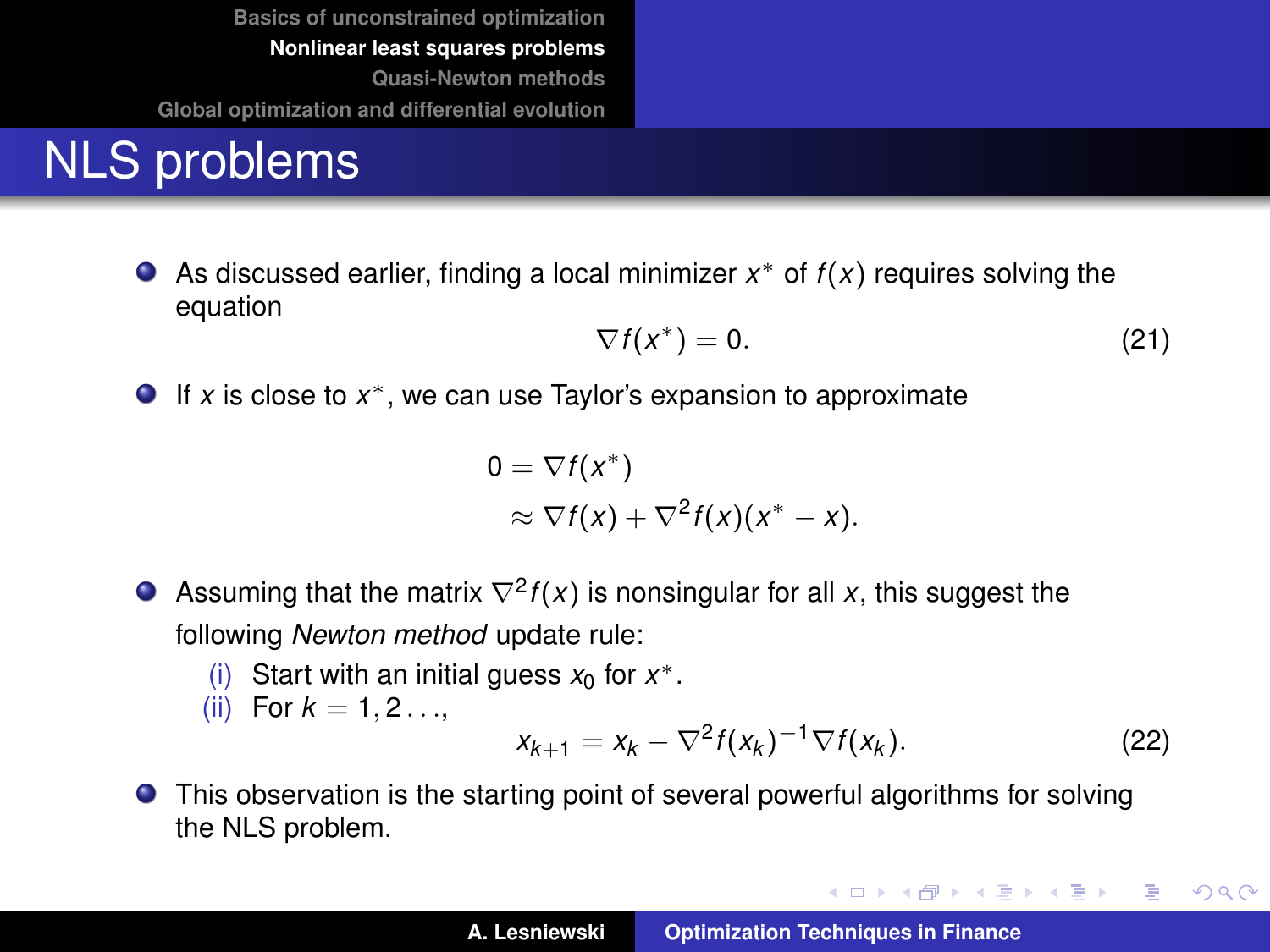- <span id="page-22-0"></span>In some ways, the scheme above is very attractive: it can be proved that if  $x_0$  is sufficiently close to the local minimizer *x* <sup>∗</sup>, then the sequence *x<sup>k</sup>* converges rapidly to  $x^*$ , namely quadratically in the error  $||x_{k+1} - x_k||$ .
- Notice, however, some of the practical challenges that it faces:
	- (i) Finding an appropriate initial guess may be difficult.
	- (ii) Expressions [\(19\)](#page-20-0) and [\(20\)](#page-20-1) for the gradient and Hessian of  $f(x)$ , respectively, require computing the first and second derivatives of the functions  $\phi_i(x)$ . Preferably, these derivatives should be calculated in closed form. Typically, even in the case of moderate dimensionality *n* of the problem, this is infeasible. It is especially true for the second derivatives.
	- (iii) One may try to calculate the derivatives numerically, as finite differences. In the case of a moderate / large dimensionality of the problem, this is computationally prohibitively expensive, and the algorithm is inefficient.
	- (iv) There is no guarantee that the Hessian in [\(22\)](#page-21-0) is invertible. Even if it is, there is a cost associated with this operation at each iteration step.

イロメ イ部メ イ君メ イ君メー

 $298$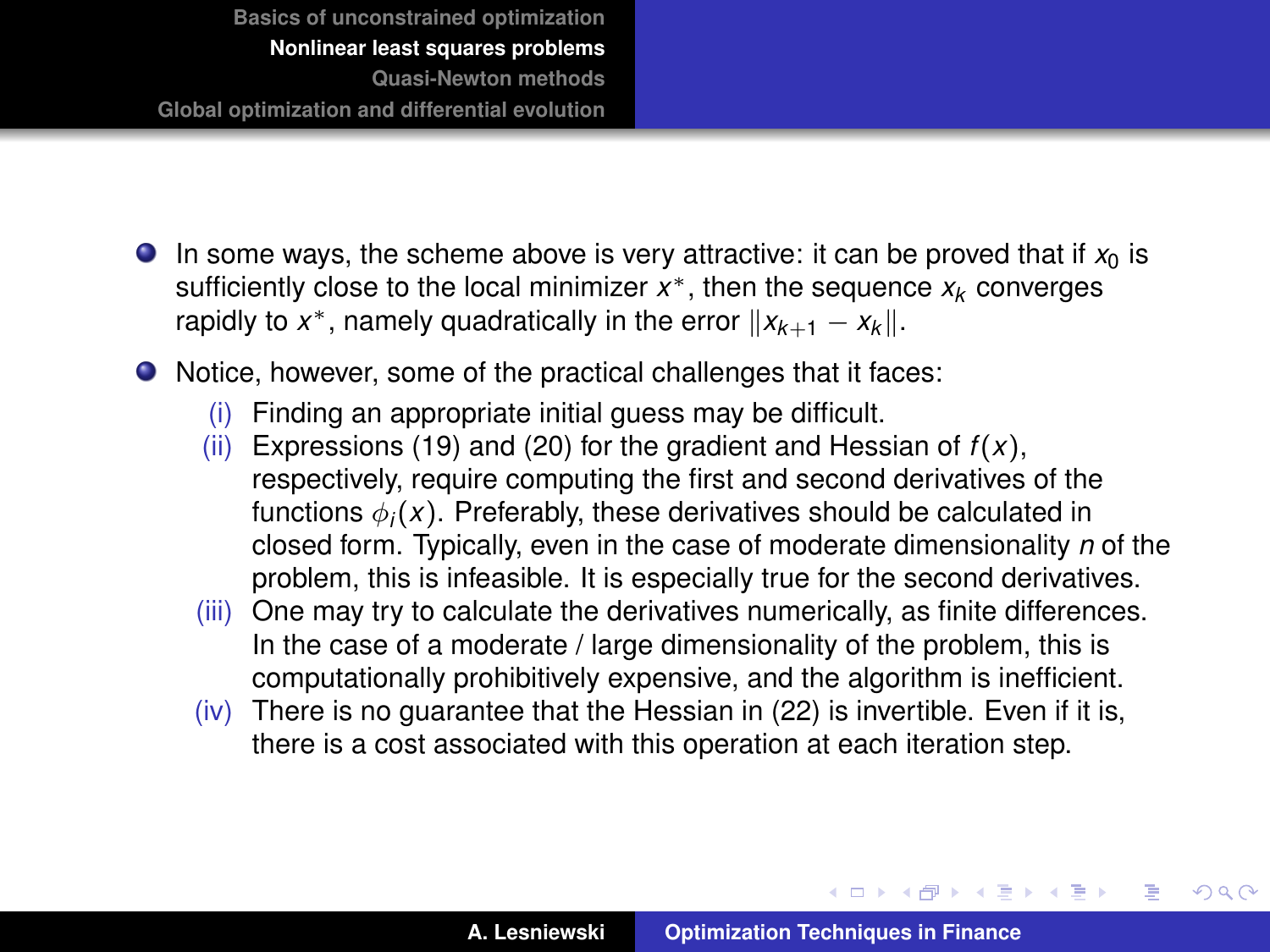## <span id="page-23-0"></span>Gradient descent method

- The *gradient descent method* is the simplest approximation to [\(22\)](#page-21-0), in which assume that the Hessian is a multiple of the identity matrix.
- **O** The scheme can thus be formulated as
	- (i) Start with an initial guess  $x_0$  for  $x^*$ .
	- (ii) For  $k = 1, 2, ...$

$$
x_{k+1} = x_k - \alpha \nabla f(x_k). \tag{23}
$$

 $2Q$ 

Here the parameter  $\alpha > 0$  is called the *step size* or *learning rate*.

**The value of**  $\alpha$  **can be either determined by trial and error or by means of a** *line search* algorithm. In the latter approach, in each step, we numerically search for a value α*<sup>k</sup>* satisfying

$$
\alpha_k = \argmin_{\alpha} f(x_k - \alpha \nabla f(x_k)). \tag{24}
$$

- Gradient descent methods are easy to implement, but their performance tends to be mixed. Convergence (if any) is linear and slow, and it requires many iterations.
- Among the descent methods, the gradient descent method is locally the best, as it moves the next iteration in the direction of the stee[pe](#page-22-0)s[t d](#page-24-0)[e](#page-22-0)[sce](#page-23-0)[n](#page-24-0)[t](#page-15-0) [of](#page-16-0) *[f](#page-32-0)* [\(](#page-33-0)*[x](#page-15-0)*[\)](#page-16-0).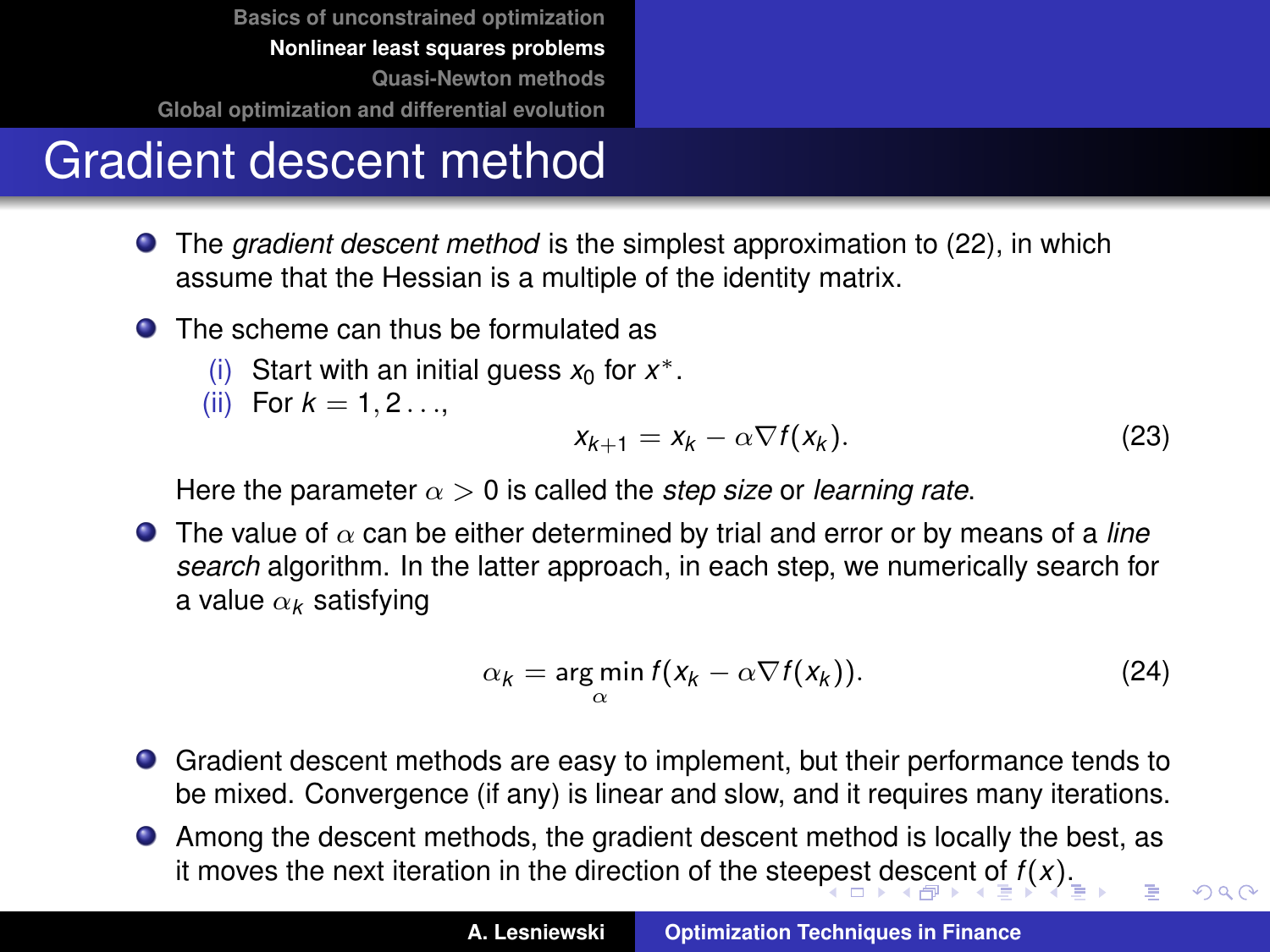## <span id="page-24-0"></span>Gauss-Newton method

**The** *Gauss-Newton method* **is based on the assumption that the function**  $\phi_i(x)$ can be locally well approximated by linear functions:

$$
\phi(x+h) \approx \phi(x) + J(x)h. \tag{25}
$$

イロメ イ団メ イヨメ イヨメー

重

 $299$ 

**O** This implies that

$$
f(x+h) \approx f(x) + \nabla f(x)^{\mathrm{T}} h + \frac{1}{2} h^{\mathrm{T}} \nabla^2 f(x) h
$$
  
=  $f(x) + h^{\mathrm{T}} J(x)^{\mathrm{T}} \phi(x) + \frac{1}{2} h^{\mathrm{T}} J(x)^{\mathrm{T}} J(x) h,$  (26)

<span id="page-24-1"></span>where we have used expressions [\(19\)](#page-20-0) and [\(20\)](#page-20-1) for the gradient and Hessian of *f* (*x*), respectively.

Notice the absence of the second derivatives in [\(20\)](#page-20-1) from the term quadratic in *h*. This is a consequence of the linear approximation assumption. This is a boon to the computational efficiency of algorithm.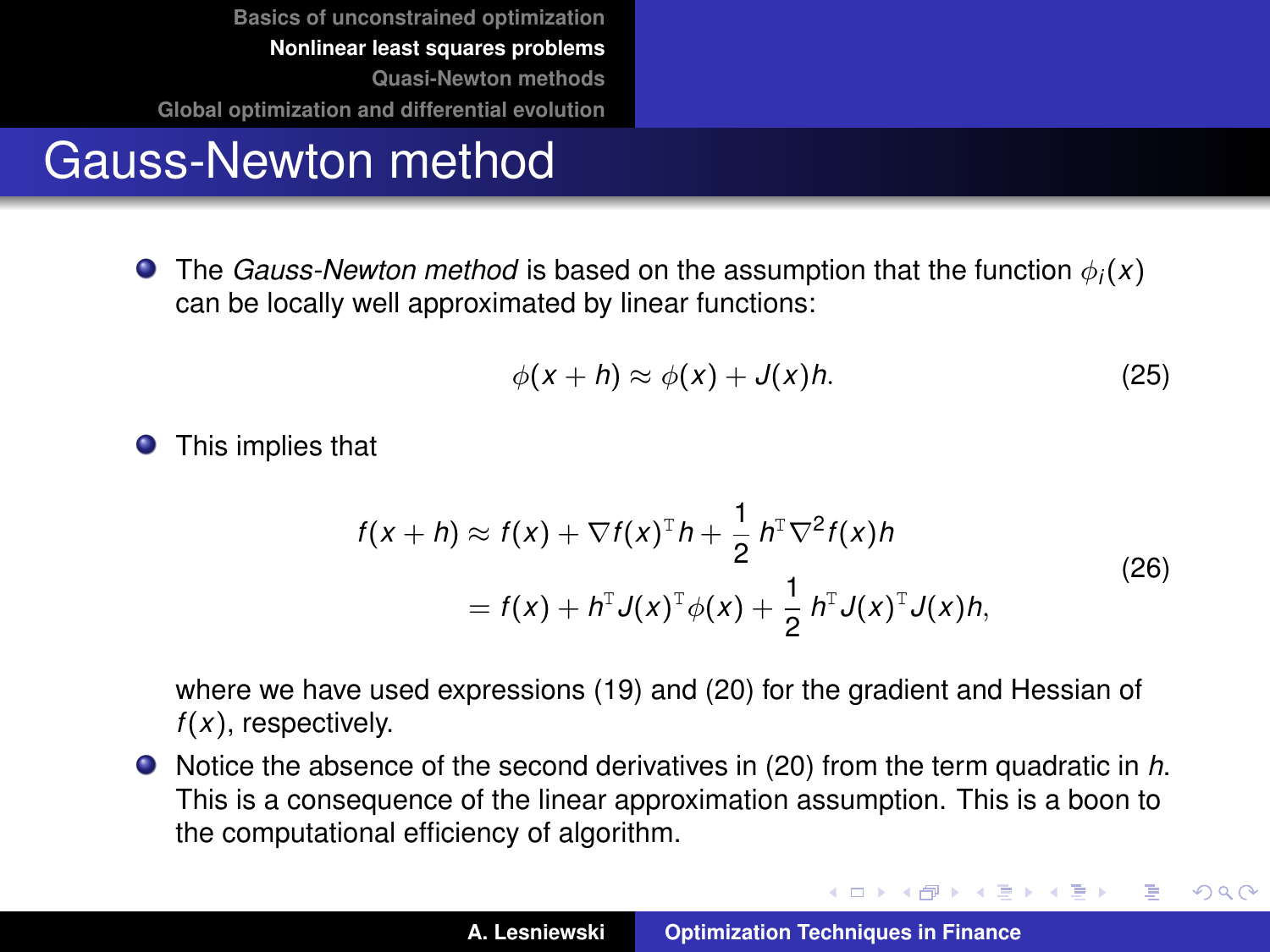# Gauss-Newton method

**Effectively, we thus approximate the Hessian of**  $f(x)$  **as follows:** 

$$
\nabla^2 f(x) \approx J(x)^T J(x). \tag{27}
$$

- This approximation guarantees that the Hessian is always positive semidefinite. Also, it turns out that dropping the second derivatives does not, in practice, affect the convergence of the process.
- We now choose the optimal *h* by minimizing the quadratic function in *h* on the right hand side of [\(26\)](#page-24-1). This yields the condition

<span id="page-25-0"></span>
$$
J(x)^{T}J(x)h = -J(x)^{T}\phi(x).
$$
 (28)

イロメ イ部メ イヨメ イヨメー

Þ

 $QQ$ 

● The function *f*(*x*) descents along the direction of *h*, as [\(28\)](#page-25-0) implies that

$$
h^{\mathbb{T}} \nabla f(x) = J(x)^{\mathbb{T}} \phi(x) h
$$
  
=  $-h^{\mathbb{T}} J(x)^{\mathbb{T}} J(x) h$   
 $\leq 0.$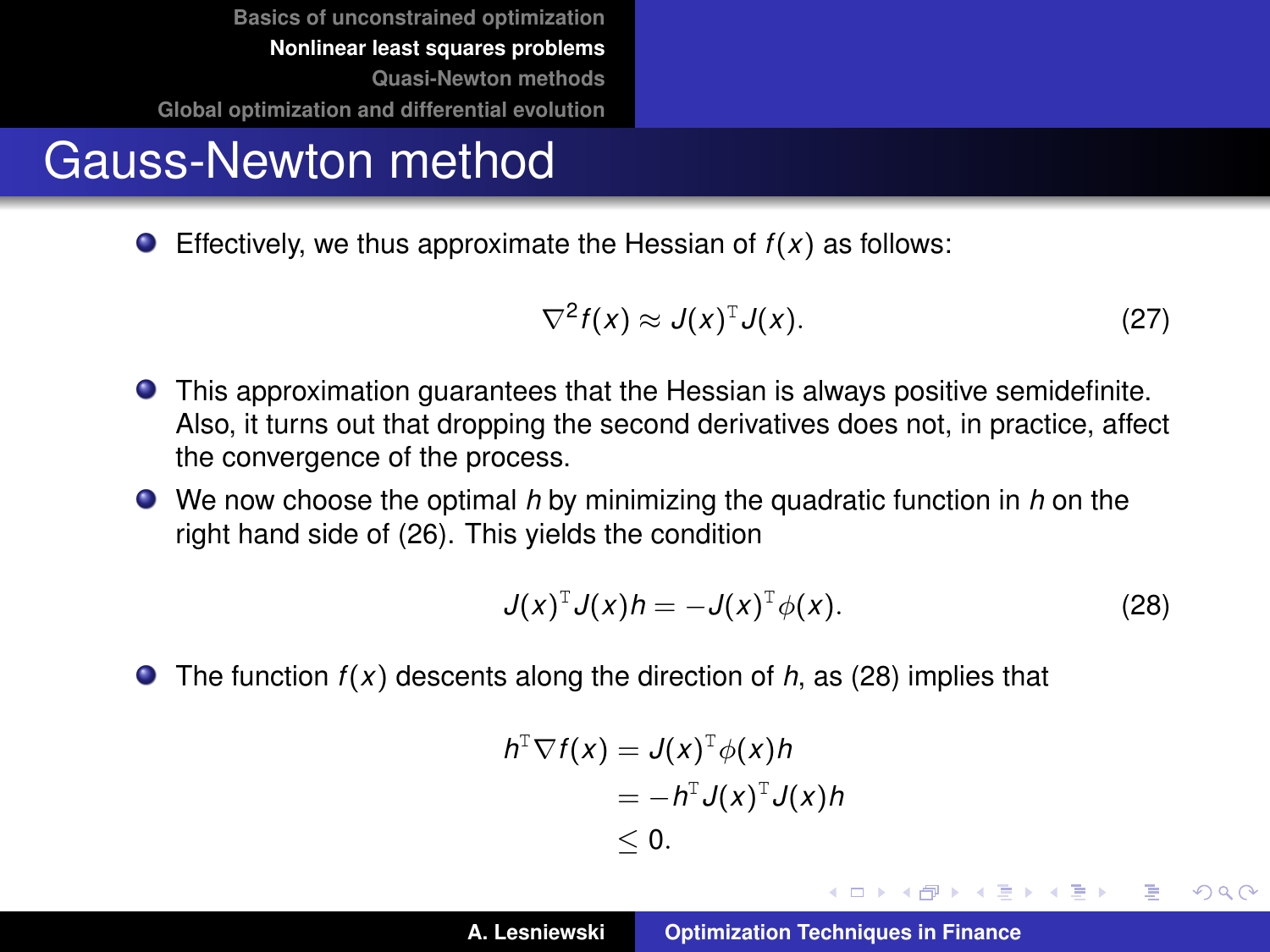# Gauss-Newton method

 $\bullet$  The Gauss-Newton scheme can be thus formulate as follows. We start at  $x_0$  and iterate:

$$
x_{k+1} = x_k - (J(x_k)^T J(x_k))^{-1} J(x_k)^T \phi(x_k).
$$
 (29)

- The key step of the method is solving equation [\(28\)](#page-25-0), which amounts to inverting the matrix  $J(x_k)^T J(x_k)$ .
- $\bullet$  In case if  $J(x)$  is poorly conditioned, this inverse may not exist.
- **If may be beneficial to refine the method by introducing the learning rate**  $\alpha$ **,**

$$
x_{k+1} = x_k - \alpha \left(J(x_k)^{\mathrm{T}} J(x_k)\right)^{-1} J(x_k)^{\mathrm{T}} \phi(x_k), \qquad (30)
$$

which can be either set *a priori* or determined at each step by conducting a line search. Under suitable technical assumptions, this method is guaranteed to converge.

Unlike the Newton method, the Gauss-Newton method typically converges linearly in *h*.

イロメ イ団メ イヨメ イヨメー

重

 $299$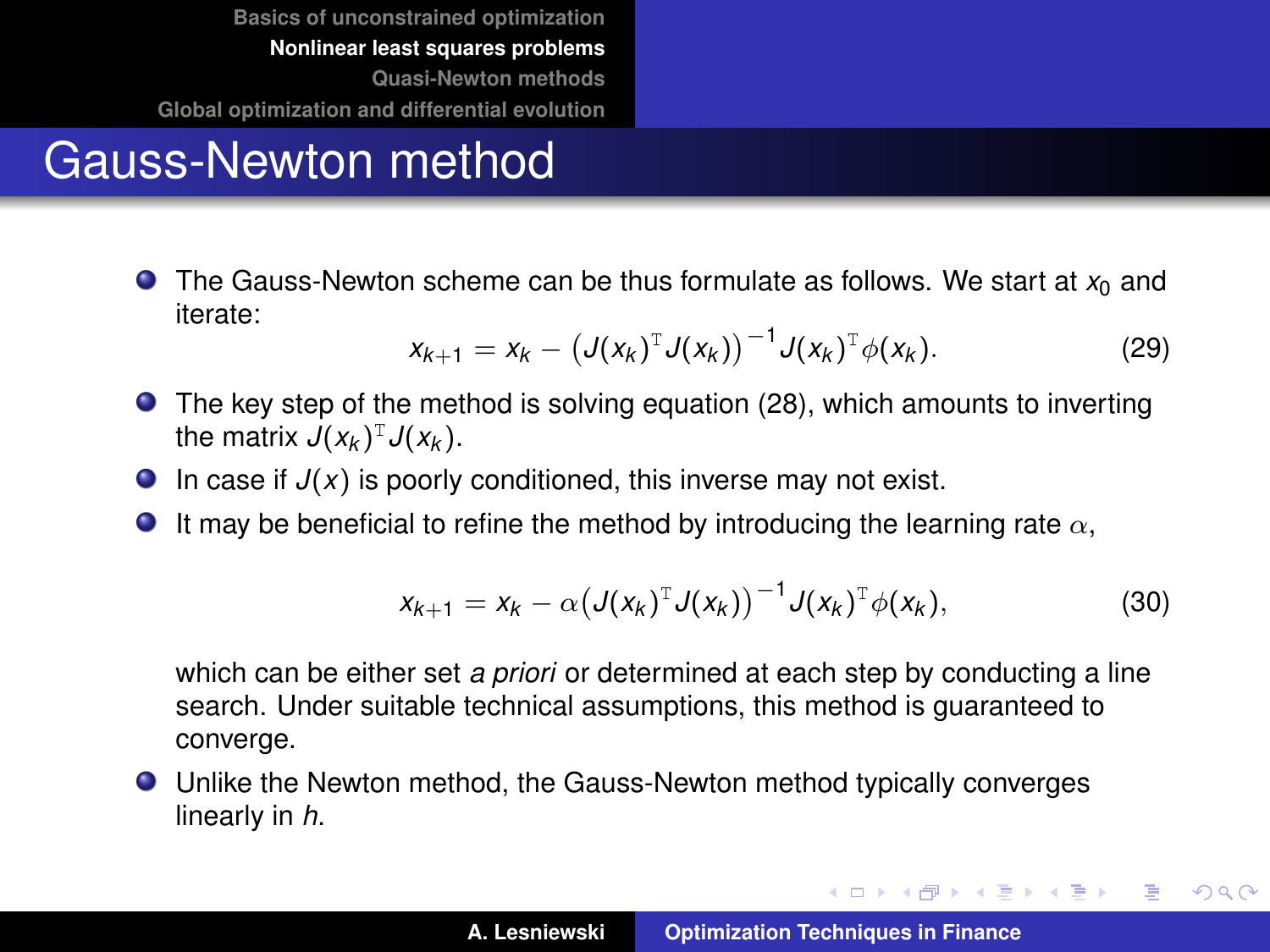# Levenberg-Marquardt method

- The *Levenberg-Marquardt method* is a clever hybrid of the gradient descent and Gauss-Newton methods.
- $\bullet$  Namely, we introduce a *damping parameter*  $\mu > 0$ , and determine the step size by solving the equation

<span id="page-27-0"></span>
$$
\left(J(x)^{\mathrm{T}}J(x)+\mu I\right)h=-J(x)^{\mathrm{T}}\phi(x). \tag{31}
$$

- $\bullet$  Notice that the presence of  $\mu$  has the following effects on the problem:
	- (i) The matrix  $J(x)^T J(x) + \mu I$  is strictly positive definite, and the existence of its inverse is guaranteed.
	- (ii) For small values of  $\mu$ , the iteration step is similar to the iteration step in the Gauss-Newton method.
	- (iii) For large values of  $\mu$ , the iteration step is similar to the iteration step in the gradient descent method.
- **The value of**  $\mu$  **will be updated throughout the iteration process, and it renders** line search unnecessary.

イロメ イ部メ イヨメ イヨメー

 $299$ 

重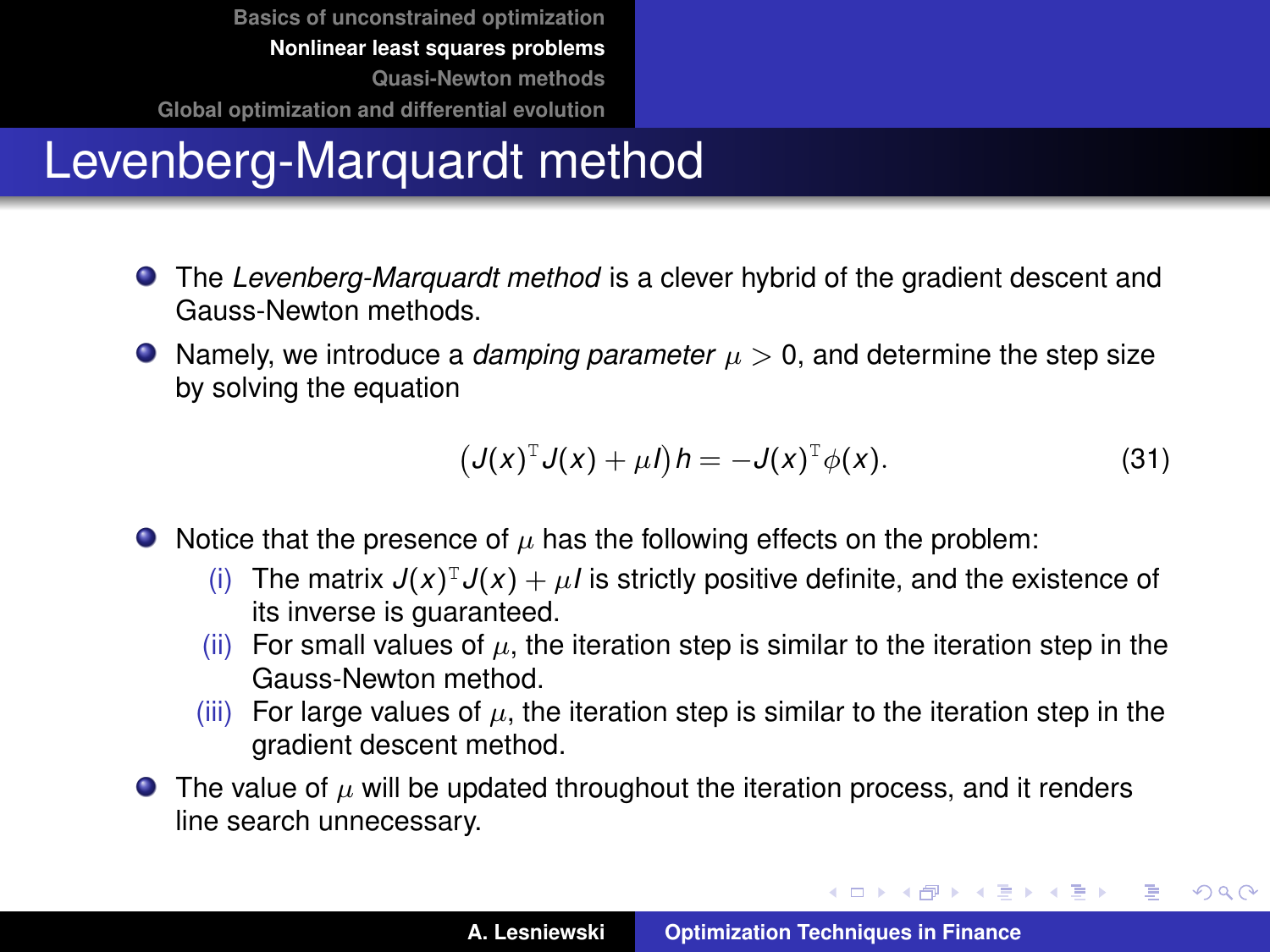#### Levenberg-Marquardt method

In order to initialize  $\mu$ , one usually chooses it be of the order of magnitude of maximum diagonal term of the matrix  $J(x_0)^T J(x_0)$ ,

<span id="page-28-1"></span>
$$
\mu_0 = \beta \max_i \left( J(x_0)^{\mathrm{T}} J(x_0) \right)_{ii},\tag{32}
$$

where  $\beta \approx 10^{-3}$  is determined empirically.

The update process is determined by the *gain ratio*, defined as the ratio of the projected change in  $f(x)$  to the change in  $f(x)$  projected by the quadratic approximation [\(26\)](#page-24-1):

<span id="page-28-2"></span>
$$
\rho = -\frac{f(x_k) - f(x_k + h)}{h^T J(x_k)^T \phi(x_k) + \frac{1}{2} h^T J(x_k)^T J(x_k) h},
$$
\n(33)

which can also be expressed as

<span id="page-28-0"></span>
$$
\rho = 2 \frac{f(x_k) - f(x_k + h)}{h^{\text{T}}(\mu h - J(x_k)^{\text{T}} \phi(x_k))}.
$$
 (34)

イロメ イ団メ イヨメ イヨメー

 $299$ 

B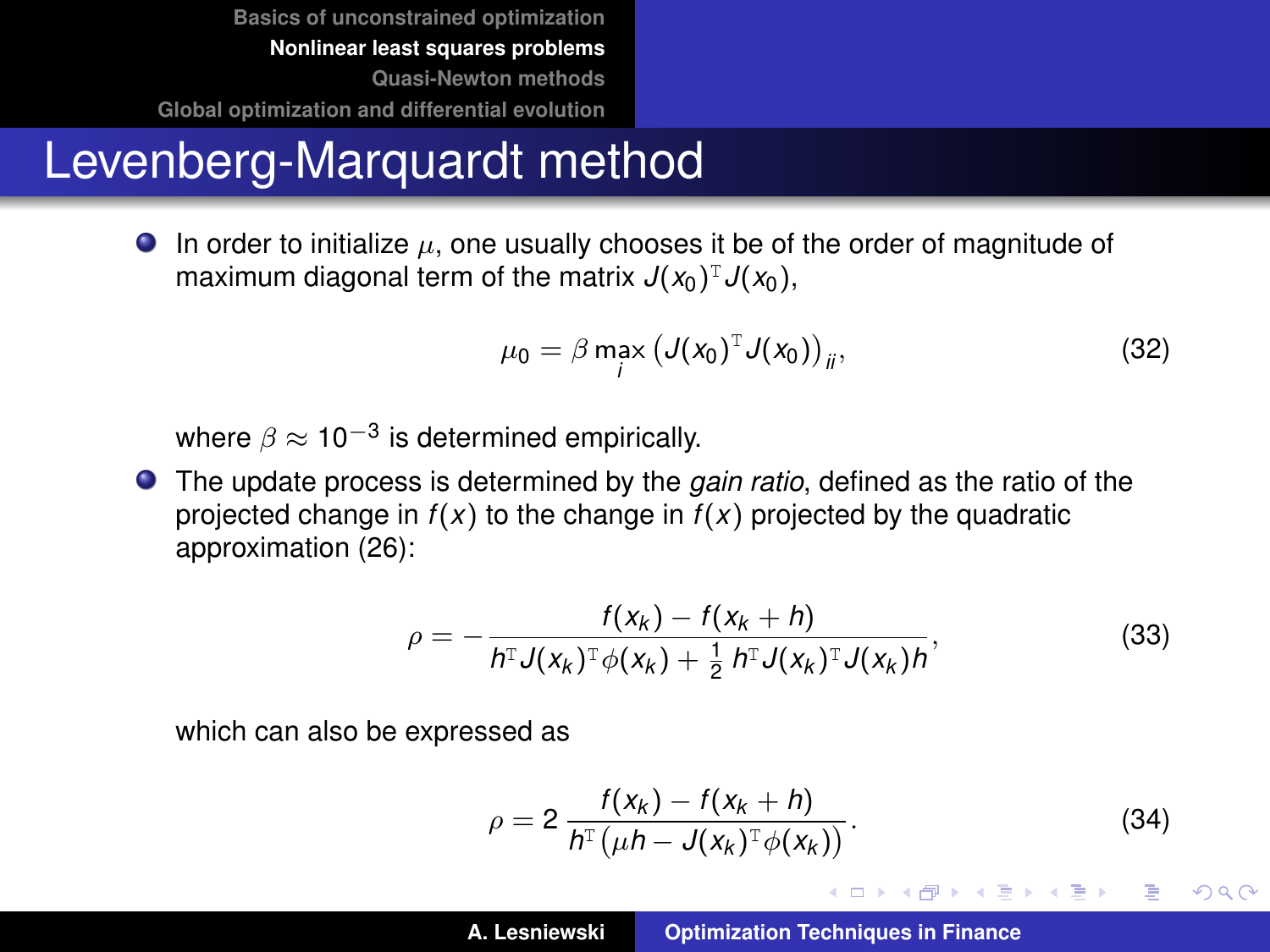### Levenberg-Marquardt method

● Note that the denominator in [\(34\)](#page-28-0) is always positive. Indeed, from [\(31\)](#page-27-0) we have:

$$
h^{\mathrm{T}}(\mu h - J(x_k)^{\mathrm{T}} \phi(x_k)) = 2\mu h^{\mathrm{T}} h + h^{\mathrm{T}} J(x_k)^{\mathrm{T}} J(x_k) h
$$
  
> 0.

- **E** Large value of  $\rho$  indicates that the quadratic approximation to  $f(x)$  is accurate. We should *decrease* the value of  $\mu$  in order to make the process more Gauss-Newton like, and accelerate the convergence.
- $\bullet$  On the other hand, a small value of  $\rho$  (also negative) indicates that the approximation is poor and we are on the wrong path. In this case, the value of  $\mu$ should be *increased* to make the process more gradient descent like, and also decrease the step size.
- **The updates of**  $\mu$  **are done in terms of a scaling factor**  $\lambda$  **(frequently chosen as**  $\lambda = 2$ ): if the gain ratio is positive, the value of  $\mu$  is reduced by a factor depending on  $\rho$ , otherwise it is scaled up according to  $\mu \to \lambda \mu$ .

**K ロ ▶ K 御 ▶ K 唐 ▶ K 唐 ▶** 

 $QQ$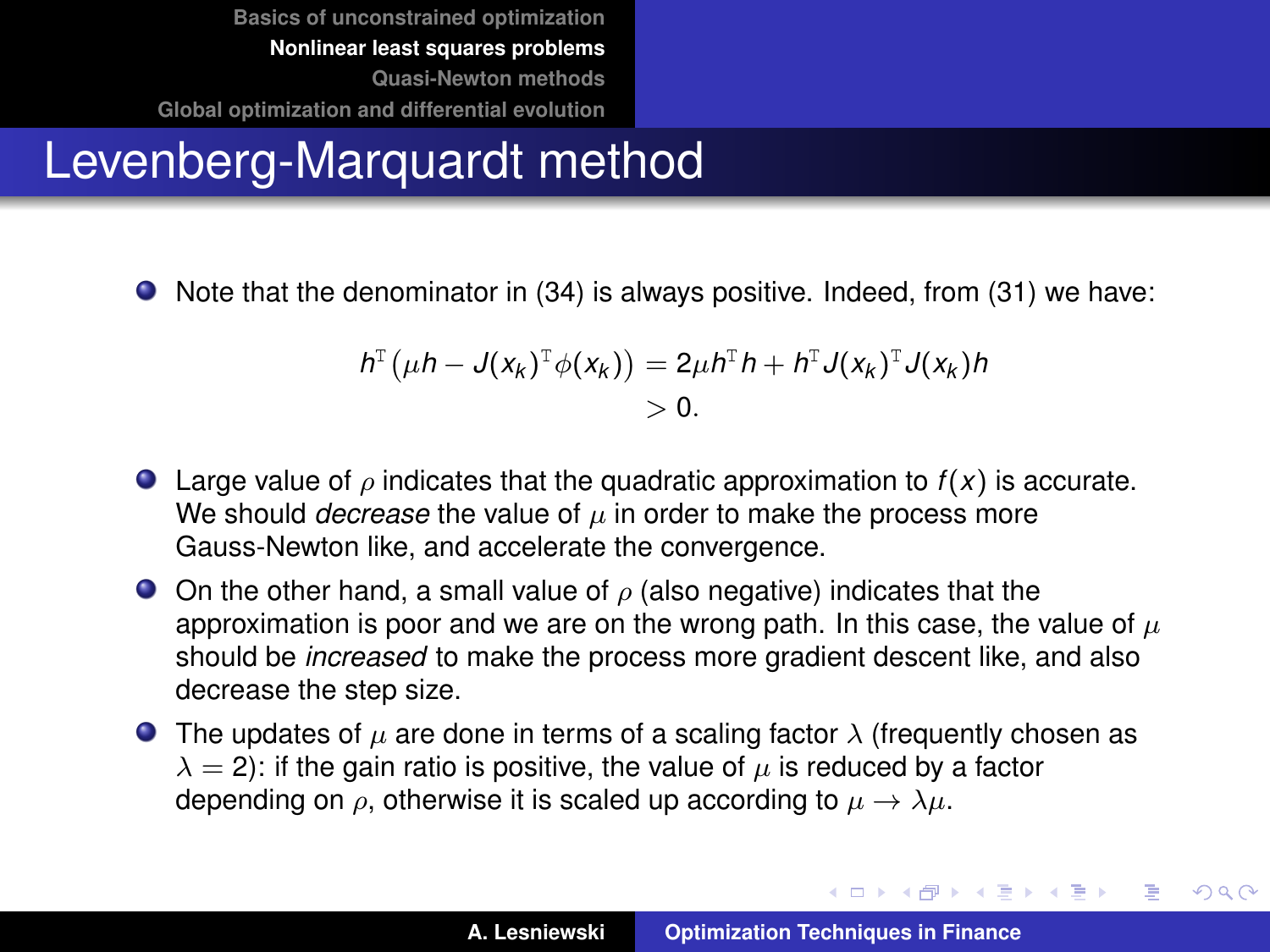# Levenberg-Marquardt method

- An important element of a search algorithm is a set of *exit criteria*, which stop the algorithm once it has converged or it failed to converge.
	- (i) Ideally, the search should stop if  $\nabla f(x^*) = J(x^*)^T \phi(x^*) = 0$ . We can implement it numerically by choosing a small  $\varepsilon_1 > 0$ , and require that all components of the vector  $\nabla f(x_k)$  have absolute values less than  $\varepsilon_1$ . This is equivalent to stating that

$$
||J(x_k)^T \phi(x_k)||_{\infty} \leq \varepsilon_1.
$$
 (35)

Here, the  $L^\infty$ *-norm*  $\|X\|_\infty$  of a vector  $X$  is defined as  $\max_i |X_i|.$ 

(ii) Another criterion guarantees exit, if the changes in  $x_k$  are slow. We choose another small number  $\varepsilon_2$  and verify if

$$
||x_{k+1}-x_k||\leq \varepsilon_2(||x_k||+\varepsilon_2). \hspace{1.5cm} (36)
$$

イロメ イ部メ イヨメ イヨメー

 $299$ 

重

(iii) Lastly, in order to avoid running an infinite loop, one has to choose the maximum number of iterations *kmax*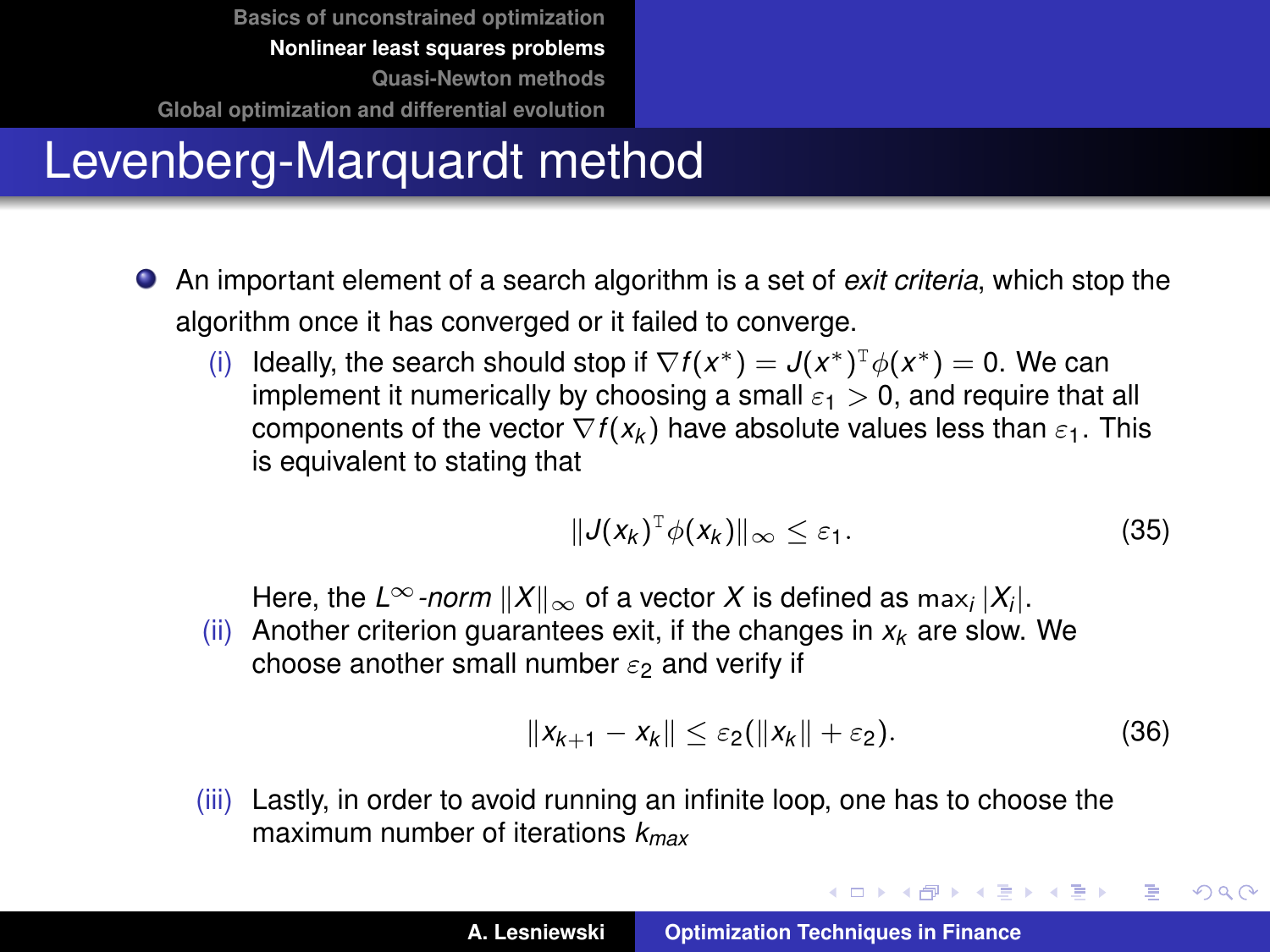### Levenberg-Marquardt method

Let us now summarize the Levenberg-Marquardt method in an algorithmic form:

choose  $x_0$ , initialize  $\mu$  according to [\(32\)](#page-28-1), and  $\lambda = 2$  $done = (\|J(x_0)^T\phi(x_0)\|_{\infty} \leq \varepsilon_1)$ while (*not done* and  $k < k_{max}$ )  $h = -(\mathcal{J}(x_k)^T \mathcal{J}(x_k) + \mu I)^{-1} \mathcal{J}(x_k) \phi(x_k)$  $if ||h|| < \varepsilon_2(||x_k|| + \varepsilon_2)$ *done* = *true* else calculate  $\rho$  according to [\(33\)](#page-28-2) if  $\rho > 0$  $X_{k+1} = X_k + h$  $\mathcal{A}$ *done* =  $(\Vert \mathcal{J}(x_{k+1})^T \phi(x_{k+1}) \Vert_{\infty} \leq \varepsilon_1)$ update  $\mu \to \mu$  max(1/3, 1  $-$  (2 $\rho$   $-$  1) $^3$ ), and  $\lambda =$  2 else

update  $\mu \to \lambda \mu$ , and  $\lambda \to 2\lambda$ **KORKARYKERKE AGA**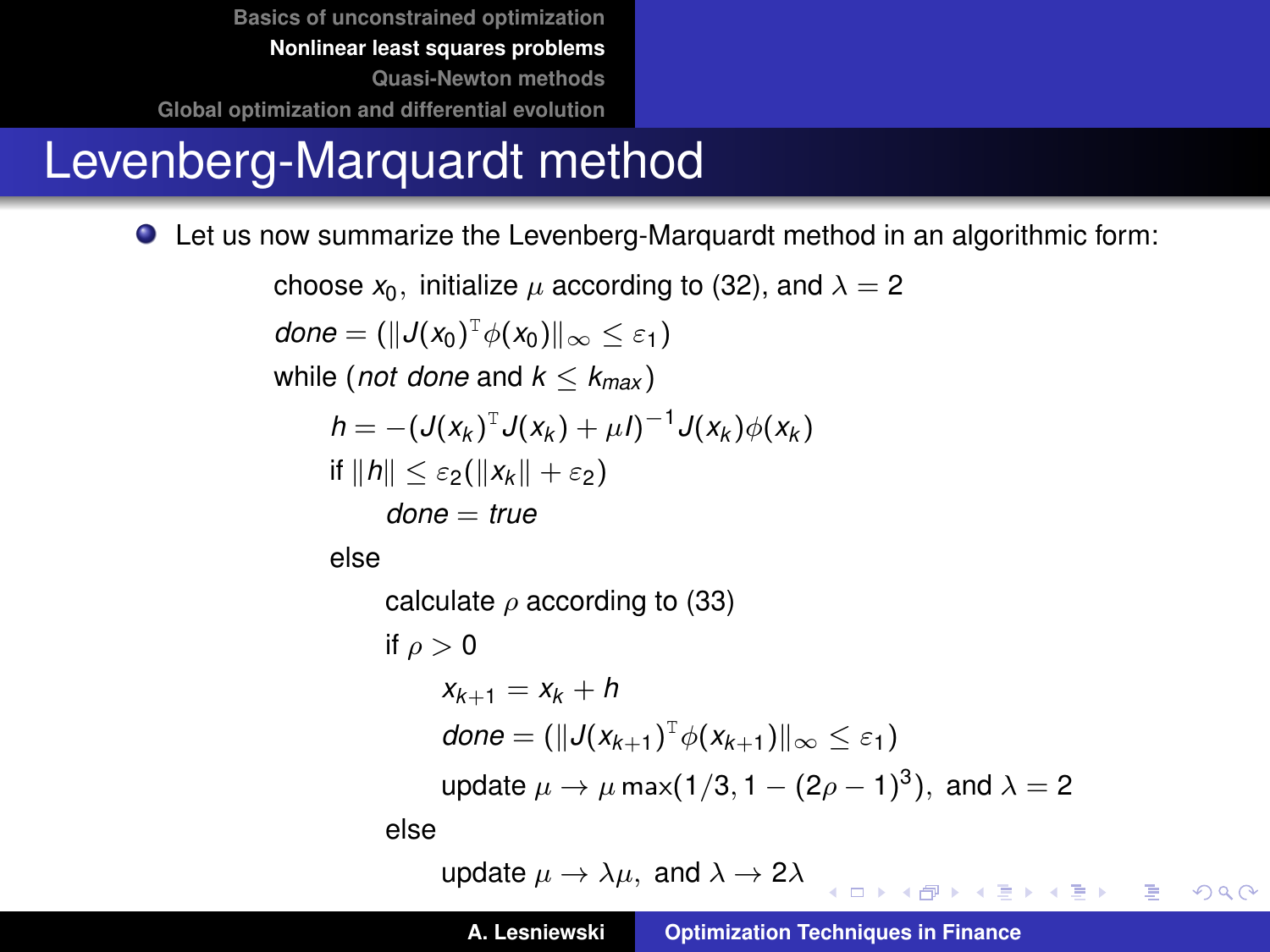#### <span id="page-32-0"></span>Levenberg-Marquardt method

 $\bullet$  The Levenberg-Marquard method is implemented in  $\text{scipy}$ .

イロメ イ部メ イヨメ イヨメー

重

 $299$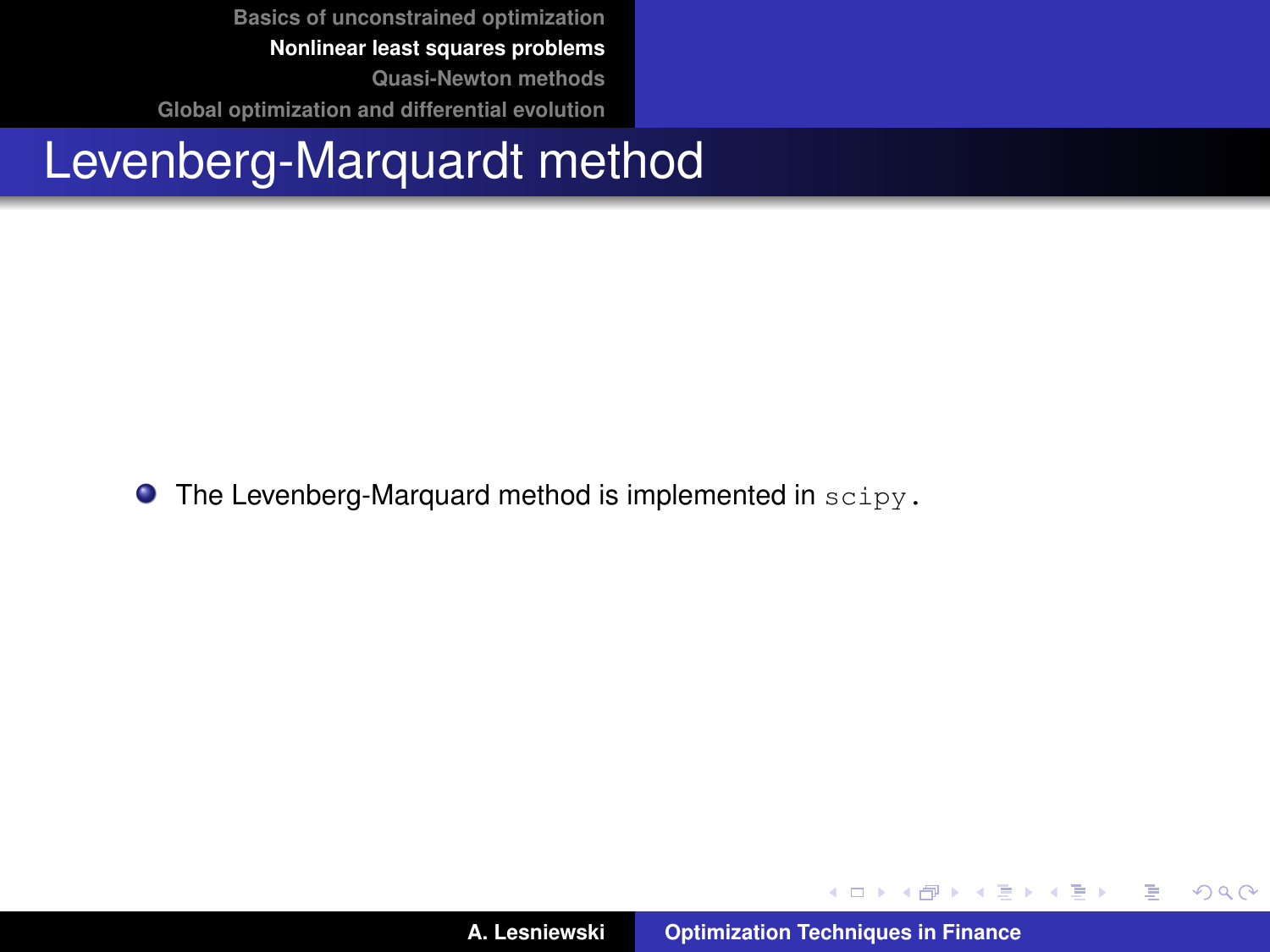**[Basics of unconstrained optimization](#page-3-0) [Nonlinear least squares problems](#page-16-0)**

**[Quasi-Newton methods](#page-33-0)**

<span id="page-33-0"></span>**[Global optimization and differential evolution](#page-41-0)**

# Data fitting without NLS

- Data fitting problems in finance often lead to optimization problems which are not of the NLS type.
- For example, in models requiring maximum likelihood estimation (MLE) from historical data, the objective function is typically not a sum squares of the residuals between the data and the model. Instead, it is the probability of the observed data given given the (unknown) parameters of the probability distribution.
- For example, many problems lead to the task of minimizing the Kullback-Leibler divergence between the observed frequencies  $p$  and a probability model  $q(x)$ ,

$$
KL(p||q(x)) = \sum_{i=1}^{m} p_i \log \frac{p_i}{q_i(x)}.
$$
 (37)

イロメ イ部メ イヨメ イヨメー

 $299$ 

重

This objective function clearly is not of the NLS form.

Quasi-Newton methods have been designed to problems like this. The most popular among them is the *BFGS method* (for Broyden, Fletcher, Goldfarb, and Shanno)and its variations.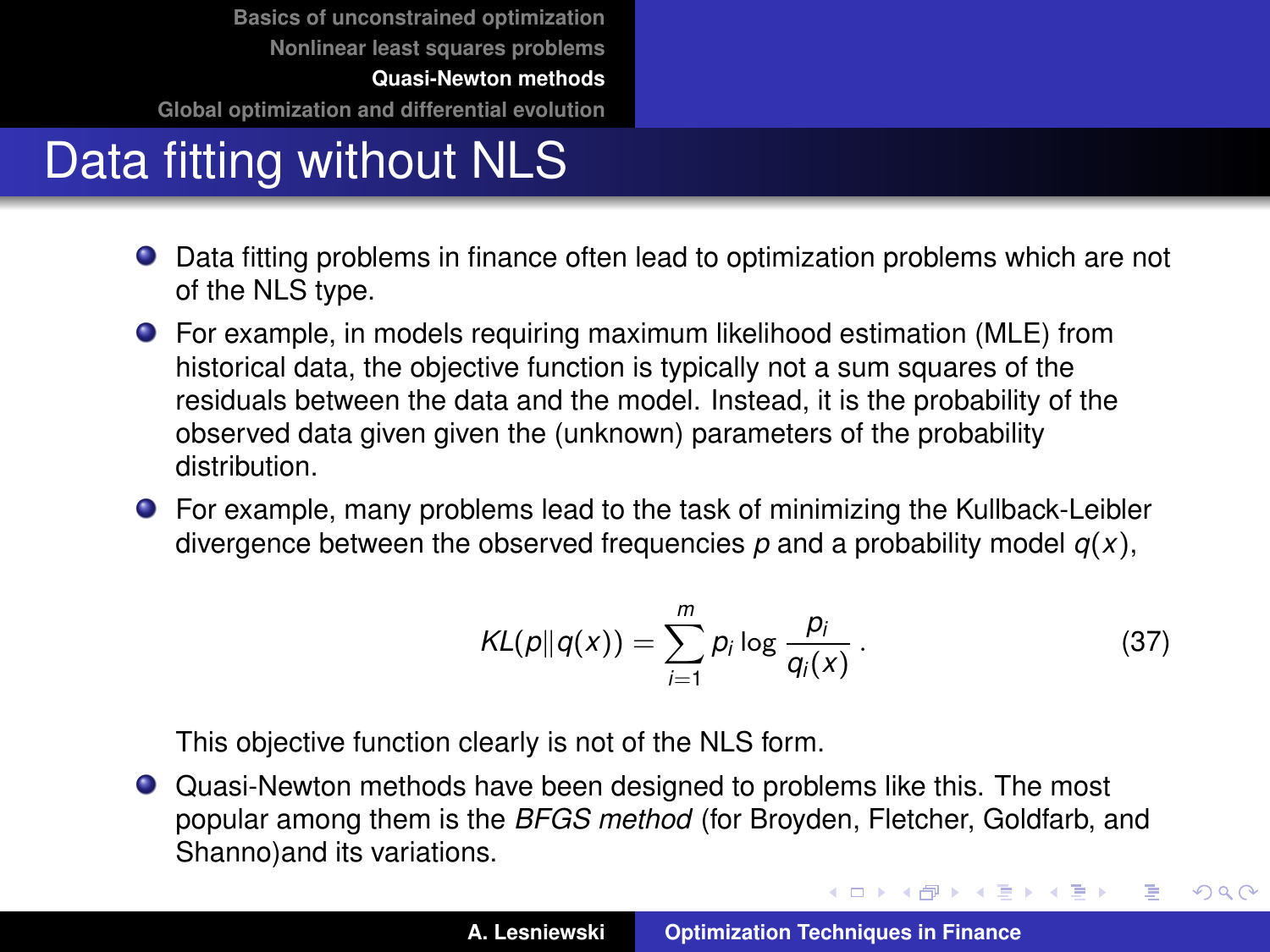**[Basics of unconstrained optimization](#page-3-0) [Nonlinear least squares problems](#page-16-0)**

**[Quasi-Newton methods](#page-33-0)**

**[Global optimization and differential evolution](#page-41-0)**

## BFGS method

- $\bullet$  Our goal is to find a local minimizer of an objective function  $f(x)$ , not necessary expressed as a sum of squares. We initialize the search with  $x_0$  and iterate.
- At the  $(k + 1)$ -th step of iteration we approximate the value of  $f(x_{k+1})$  by an expression quadratic in the direction of the step from *x<sup>k</sup>* . Namely, for *x* in the vicinity of *x<sup>k</sup>* , we can write

<span id="page-34-0"></span>
$$
f(x) \approx f(x_k) + \nabla f(x_k)^{\mathrm{T}} h + \frac{1}{2} h^{\mathrm{T}} B_k h, \qquad (38)
$$

where  $B_k$  is a positive definite matrix.

- Naively, *B<sup>k</sup>* should be the Hessian at *x<sup>k</sup>* , but, as we know, this leads to serious performance issues, and the challenge is to choose *B<sup>k</sup>* smartly.
- The minimizer of [\(38\)](#page-34-0) is

<span id="page-34-1"></span>
$$
h = -B_k^{-1} \nabla f(x_k), \tag{39}
$$

and  $x_{k+1}$  is given by

$$
x_{k+1} = x_k + \alpha_k h. \tag{40}
$$

イロメ イ部メ イヨメ イヨメー

重

 $298$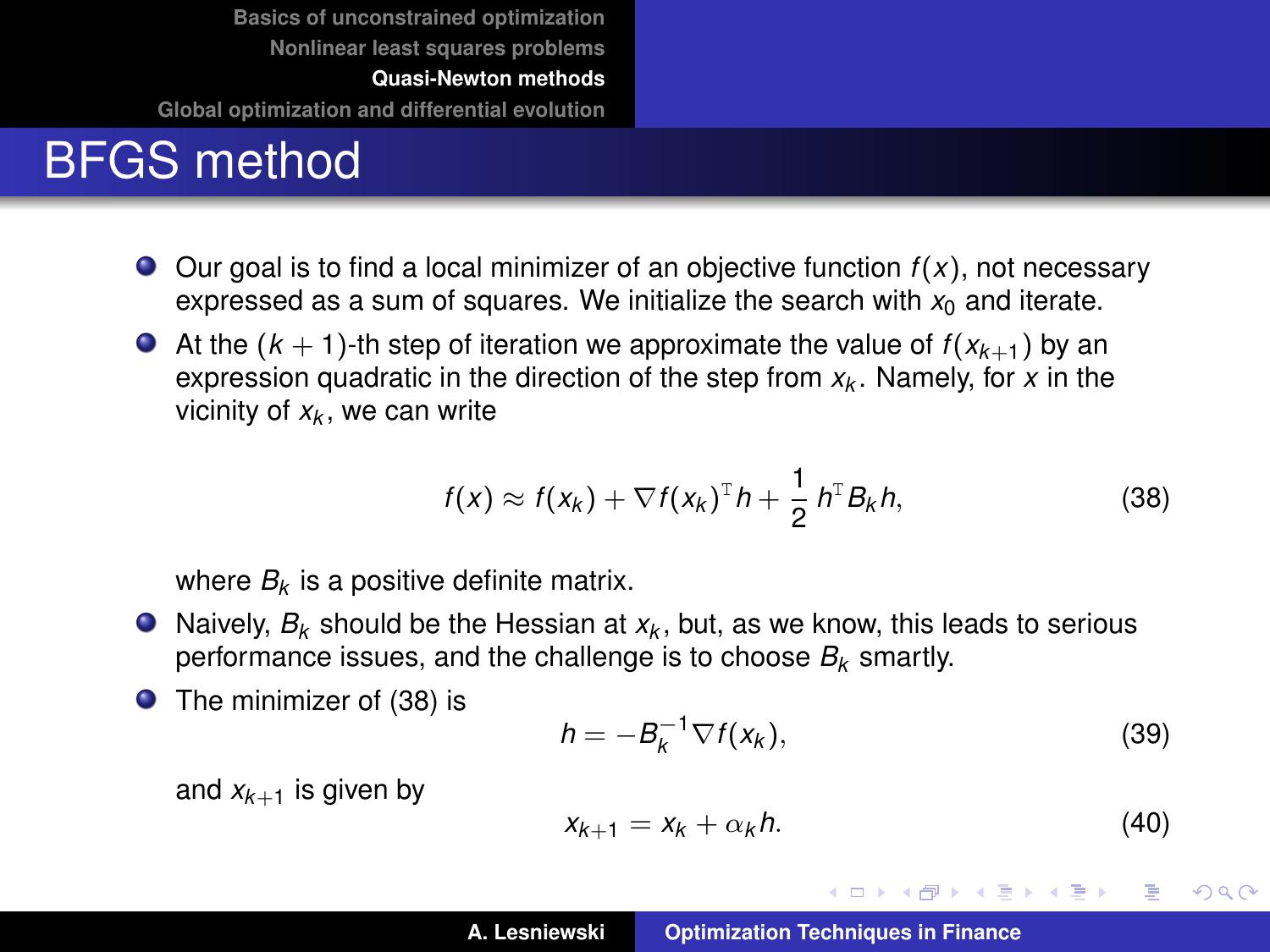#### BFGS method

The value of the multiplier  $\alpha_k$  is determined from the line search:

<span id="page-35-1"></span>
$$
\alpha_k = \argmin_{\alpha} f(x_k - \alpha \nabla f(x_k)). \tag{41}
$$

In the BFGS method, the matrix  $B_k$  is constructed iteratively as follows. Given *Bk* , we require that the updated value *Bk*+<sup>1</sup> satisfies the *secant equation*

$$
B_{k+1}(x_{k+1}-x_k)=\nabla f(x_{k+1})-\nabla f(x_k) \qquad (42)
$$

(remember *B<sup>k</sup>* is supposed to mimic the Hessian!).

**O** This can be written as

<span id="page-35-0"></span>
$$
B_{k+1}S_k = y_k, \qquad (43)
$$

メロメメ 御 メメ きょくきょう

重。  $298$ 

where  $s_k = x_{k+1} - x_k$  and  $y_k = \nabla f(x_{k+1}) - \nabla f(x_k)$ .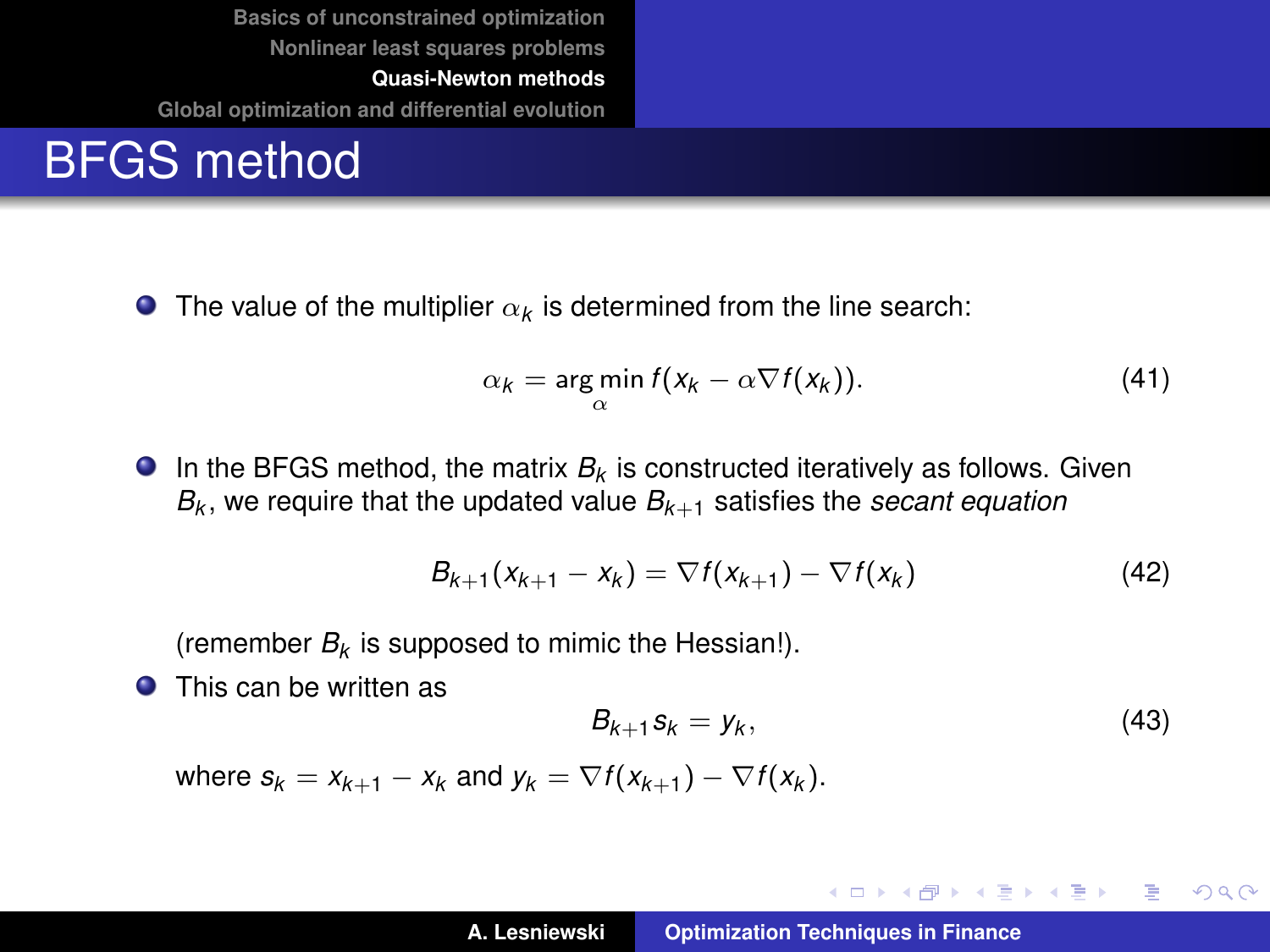**[Basics of unconstrained optimization](#page-3-0) [Nonlinear least squares problems](#page-16-0)**

**[Quasi-Newton methods](#page-33-0)**

**[Global optimization and differential evolution](#page-41-0)**

# BFGS method

Premultiplying [\(43\)](#page-35-0) by  $s_k^T$ , we see that the following *curvature condition* has to be satisfied:

$$
s_k^{\mathrm{T}}y_k>0.\tag{44}
$$

If the curvature condition is satisfied, the secant equation [\(43\)](#page-35-0) has a unique solution.

*s*

- For non-convex functions, the curvature condition is not always satisfied. In such a case, it has to be enforced by means of choosing an appropriate step size  $\alpha_k.$
- $\bullet$  We will now assume that the updated  $B_{k+1}$  equals to  $B_k$  plus two positive definite rank 1 matrices:

$$
B_{k+1} = B_k + auu^{\mathrm{T}} + bvv^{\mathrm{T}}, \qquad (45)
$$

(ロ) (個) (運) (運)

 $299$ 

重

where  $a, b \in \mathbb{R}$ , and  $u, v \in \mathbb{R}^n$ .

● How do we choose the parameters above?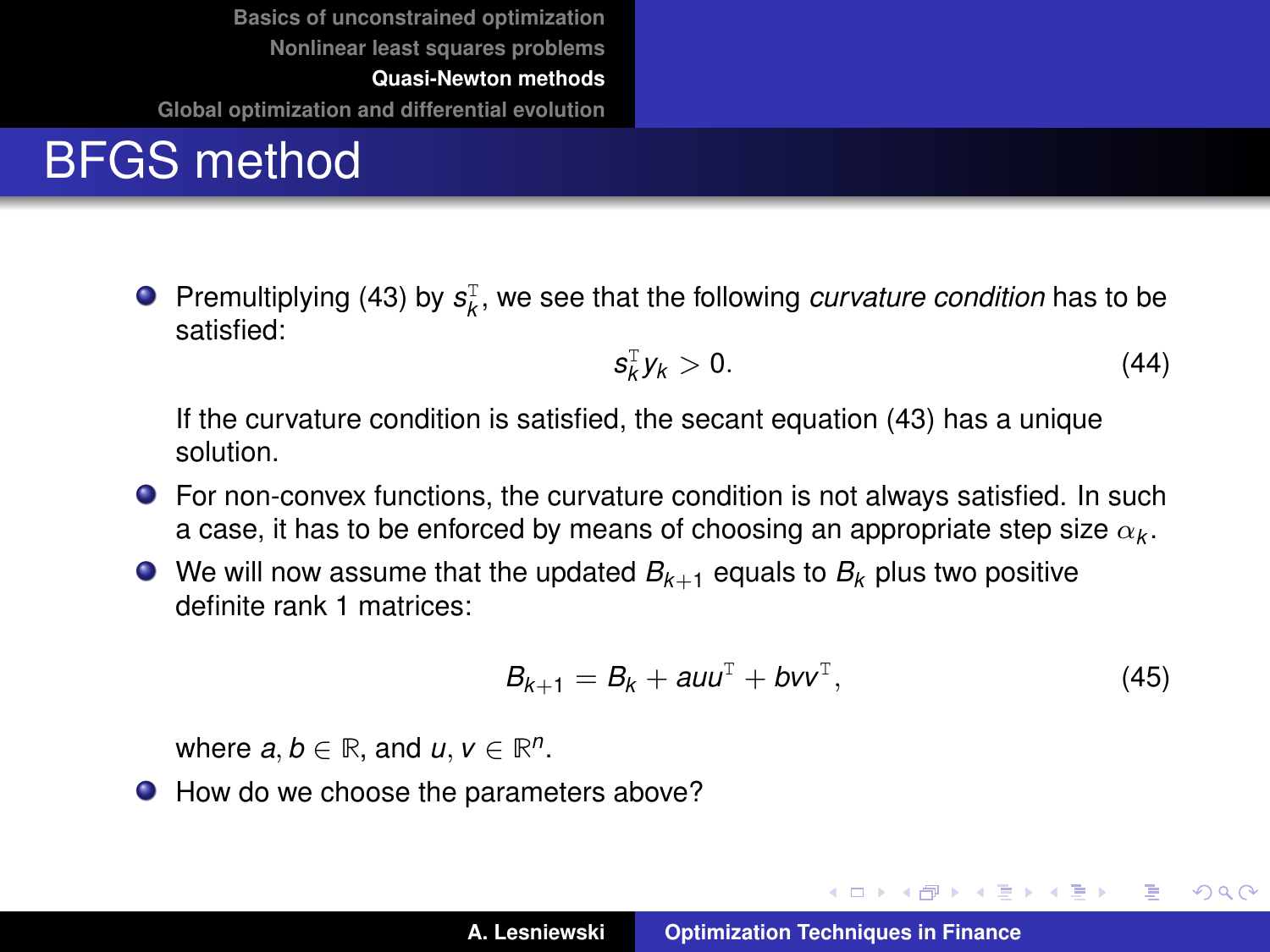**[Basics of unconstrained optimization](#page-3-0) [Nonlinear least squares problems](#page-16-0) [Quasi-Newton methods](#page-33-0)**

**[Global optimization and differential evolution](#page-41-0)**

#### BFGS method

This in itself is an optimization in which we minimize the Frobenius (i.e. *L* 2 ) norm between the symmetric matrices  $B_{k+1}$  and  $B_k$  under the constraint that the secant equation holds. The solution turns out to be

$$
u = y_k,
$$
  
\n
$$
v = B_k s_k
$$
  
\n
$$
a = \frac{1}{s_k^T y_k},
$$
  
\n
$$
b = -\frac{1}{s_k^T B_k s_k},
$$

which leads to the following update equation for  $B_{k+1}$ :

<span id="page-37-0"></span>
$$
B_{k+1} = B_k - \frac{B_k s_k s_k^{\mathrm{T}} B_k}{s_k^{\mathrm{T}} B_k s_k} + \frac{y_k y_k^{\mathrm{T}}}{s_k^{\mathrm{T}} y_k} \,. \tag{46}
$$

イロメ イ部メ イヨメ イヨメー

 $299$ 

重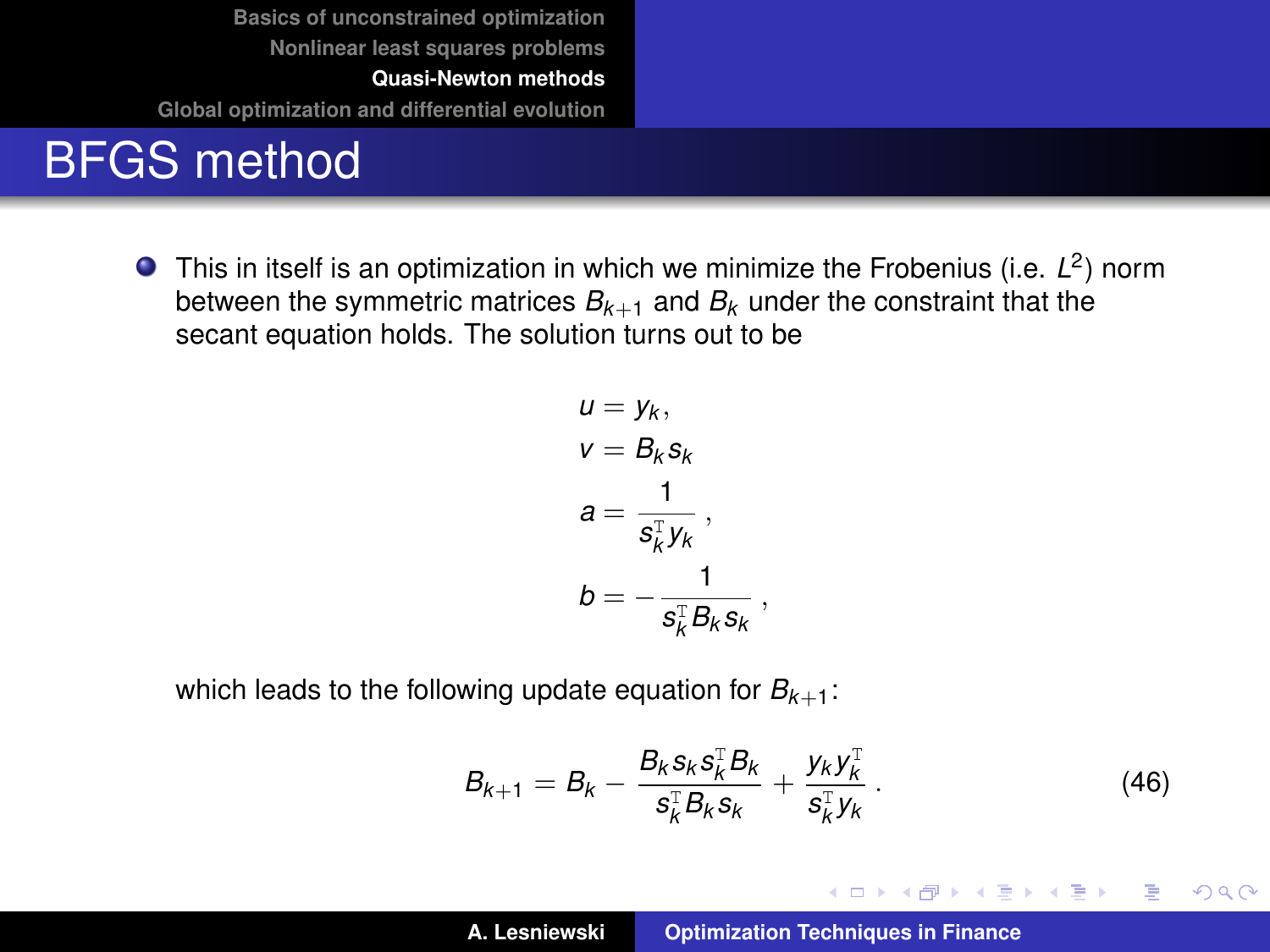**[Basics of unconstrained optimization](#page-3-0) [Nonlinear least squares problems](#page-16-0)**

**[Quasi-Newton methods](#page-33-0)**

**[Global optimization and differential evolution](#page-41-0)**



- $\bullet$  We are now almost ready, except for the choice of the initial matrix  $B_0$ . Unfortunately, there is no standard recipe for the choice of  $B_0$ .
- $\bullet$  One possible choice is the Hessian of  $f(x)$  calculated at the initial guess  $x_0$ (either in closed form, or using finite differences.)
- Another choice is a multiple of the identity matrix,  $B_0 = aI$ , where a is user determined.
- For the exit criterion we use  $\|\nabla f(x_k)\|_{\infty} < \varepsilon$ , where  $\varepsilon$  is user determined.

イロメ イ部メ イヨメ イヨメー

 $299$ 

重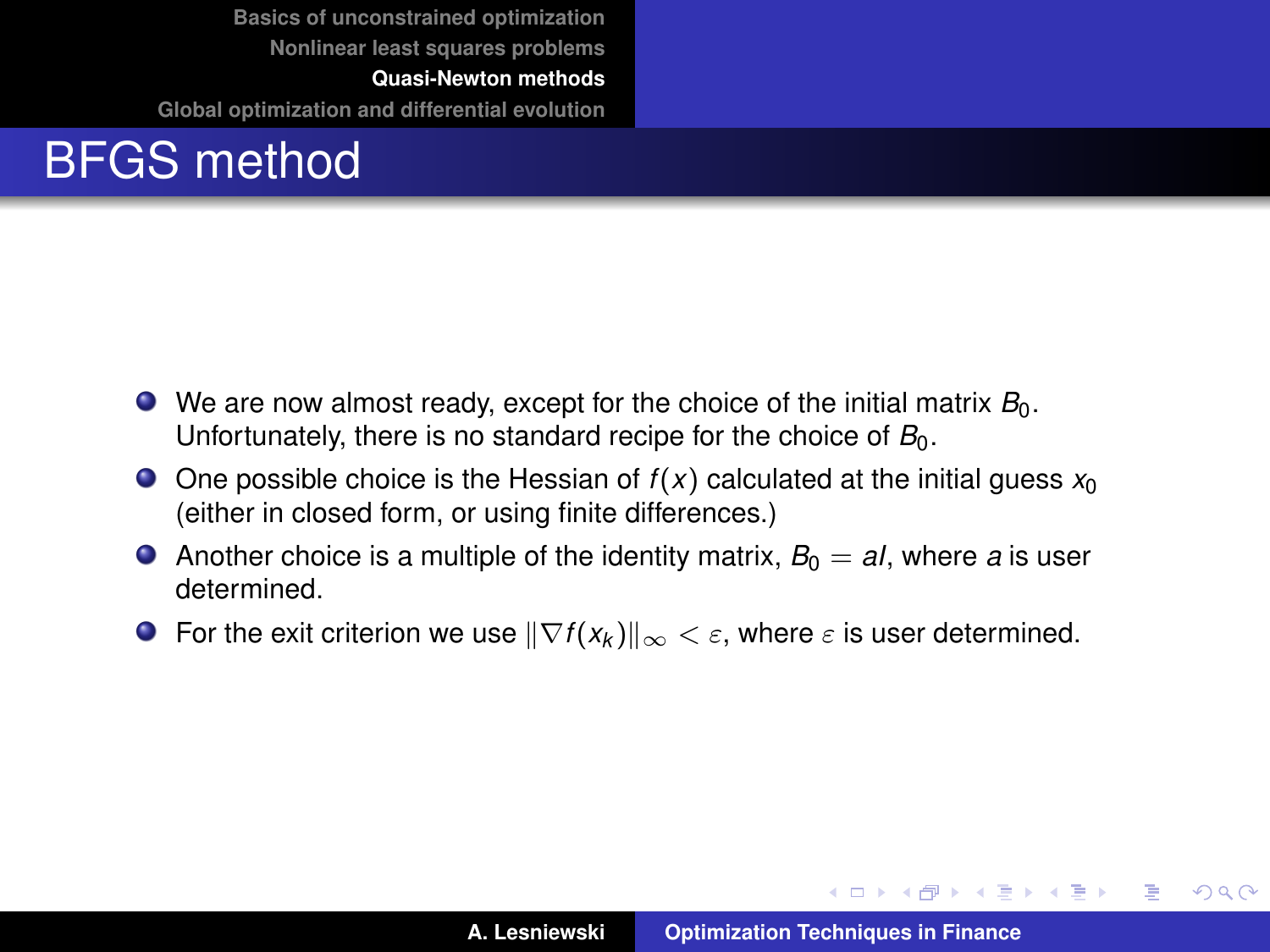**[Basics of unconstrained optimization](#page-3-0) [Nonlinear least squares problems](#page-16-0)**

**[Quasi-Newton methods](#page-33-0) [Global optimization and differential evolution](#page-41-0)**

#### BFGS method

Let us now summarize the BFGS method in an algorithmic form:

initialize  $x_0$  and  $B_0$ while  $(\|\nabla f(x_k)\|_{\infty} > \varepsilon)$  and  $k < k_{max}$ compute the search direction [\(39\)](#page-34-1) carry out the line search [\(41\)](#page-35-1) set  $s_k = \alpha_k h$ , update  $x_{k+1} = x_k + s_k$ , and calculate  $y_k$ update  $B_k$  to  $B_{k+1}$  according to equation [\(46\)](#page-37-0)

K ロ ▶ K 御 ▶ K 重 ▶ K 重 ▶ 三重 → 約 Q @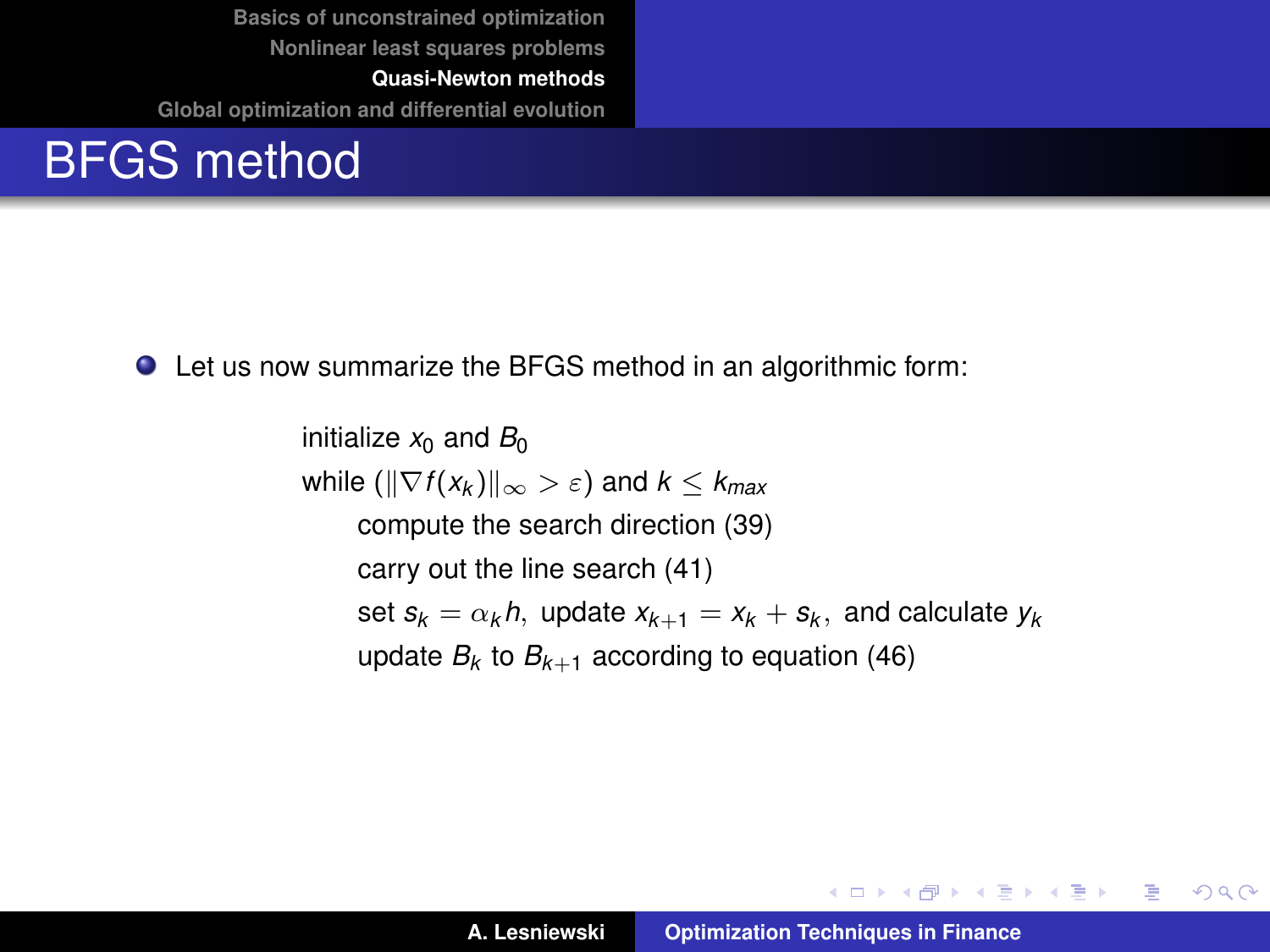**[Basics of unconstrained optimization](#page-3-0) [Nonlinear least squares problems](#page-16-0) [Quasi-Newton methods](#page-33-0)**

**[Global optimization and differential evolution](#page-41-0)**

### BFGS method

- **The algorithm above requires inverting the matrix**  $B_k$  **at each step of the iteration.**
- There is a version of the BFGS method, which operates in terms of the inverses  $H_k = B_k^{-1}$  only.
- Namely, one can verify (with some pain) that the update equation [\(46\)](#page-37-0) can be formulated in terms of the inverses as follows:

$$
H_{k+1} = \Big(I - \frac{s_k y_k^{\mathrm{T}}}{s_k^{\mathrm{T}} y_k}\Big) H_k \Big(I - \frac{y_k s_k^{\mathrm{T}}}{s_k^{\mathrm{T}} y_k}\Big) + \frac{s_k s_k^{\mathrm{T}}}{s_k^{\mathrm{T}} y_k} \,. \tag{47}
$$

 $\bullet$  The BFGS method is implemented in the Python package  $\text{scipy}$ .

イロメ イ部メ イヨメ イヨメー

 $299$ 

重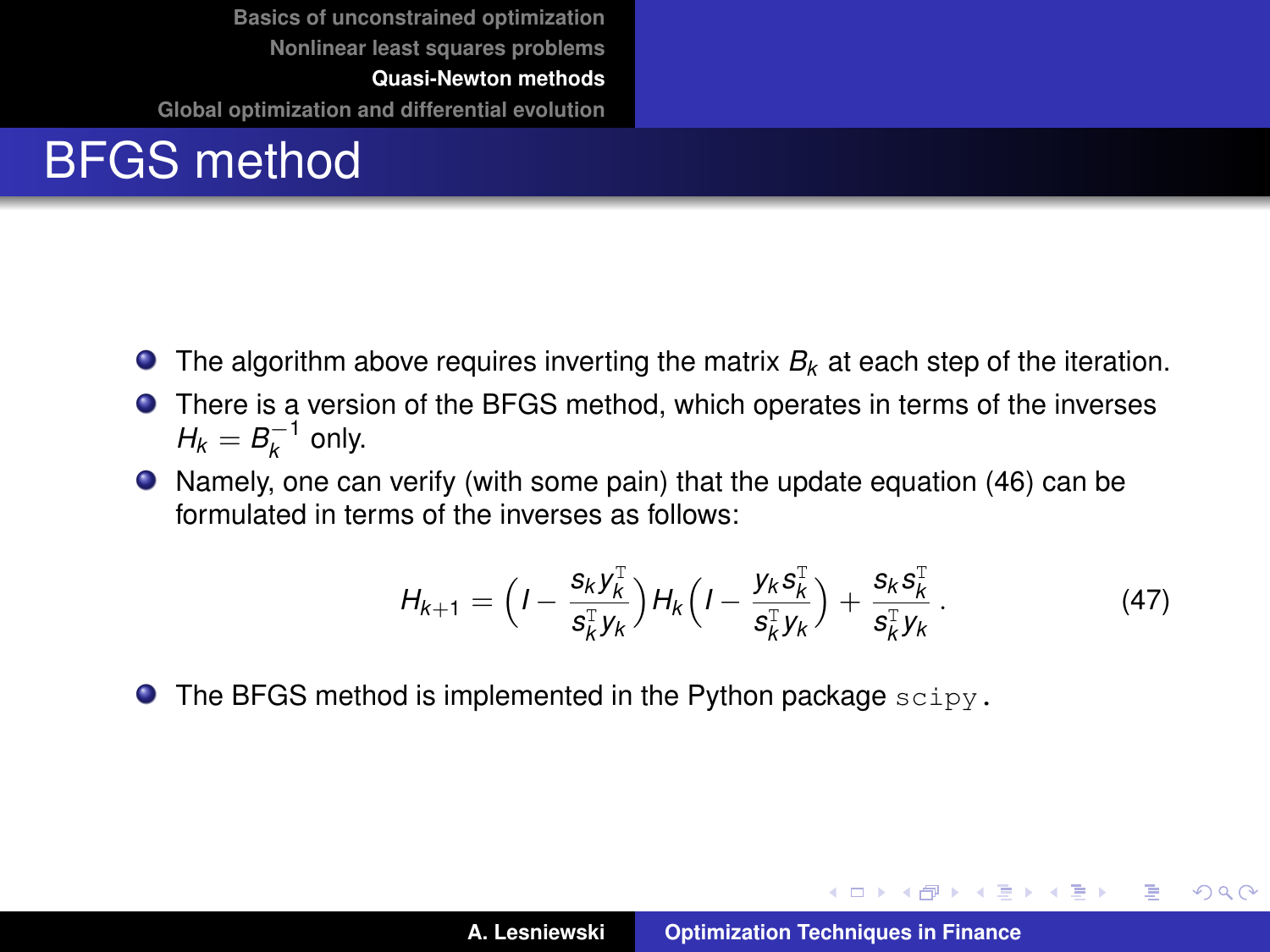# <span id="page-41-0"></span>Global optimization

- In many applications, the objective function has multiple local minima, or at least the existence of a unique global minimum cannot be guaranteed.
- Furthermore, objective functions can be non-differentiable, noisy, exhibit flat directions, etc.
- **In situations like this, analytic methods or Newton-like methods are not** applicable.
- A number of approaches for solving such optimization problems have been proposed. We will focus on a particularly neat stochastic search method, namely *differential evolution*.

イロメ イ部メ イヨメ イヨメー

 $QQ$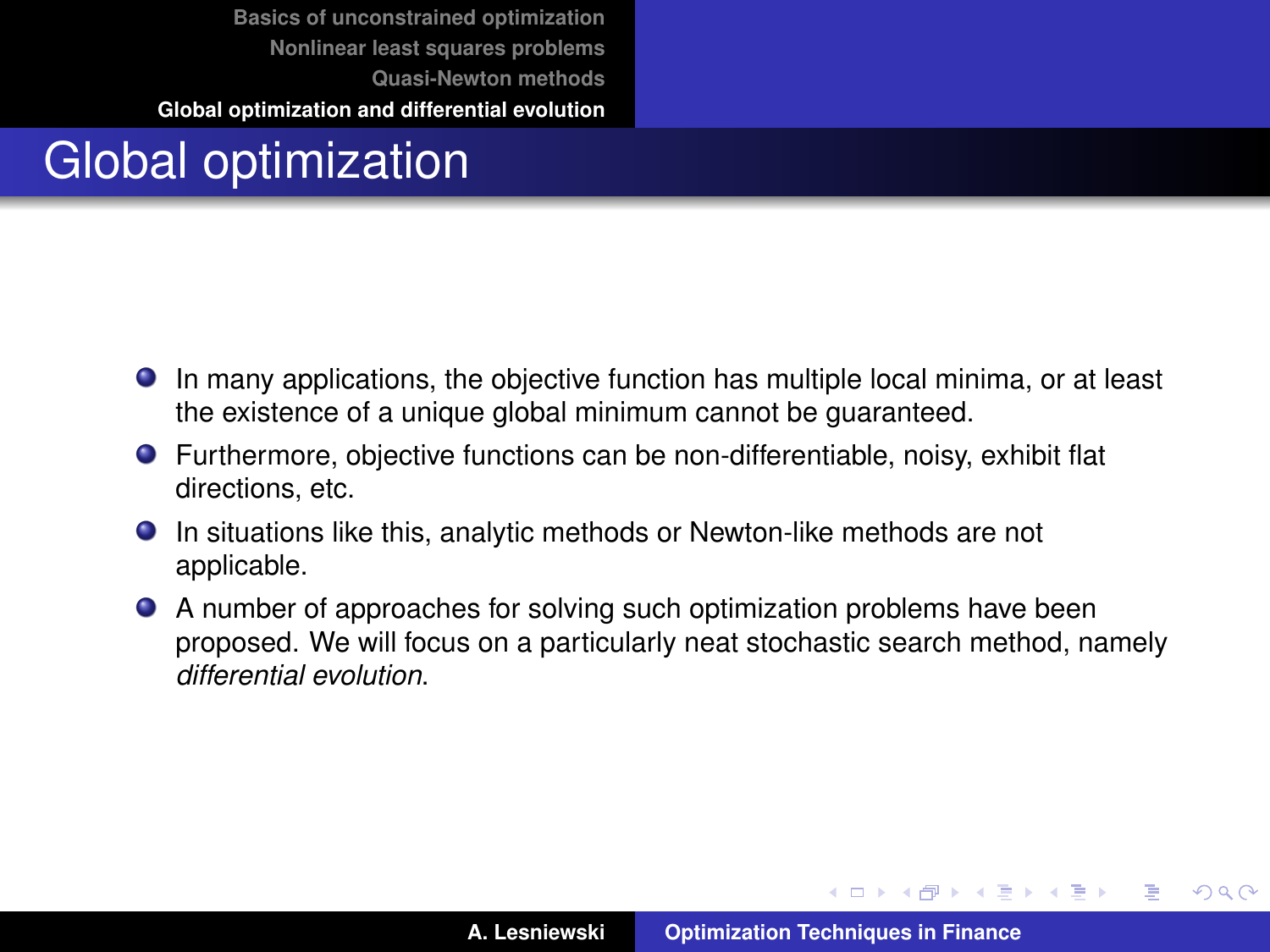# Hard objective function: Ackley function

Another function, frequently used as a performance benchmark for testing optimization algorithms, is the *Ackley function*:

$$
f(x,y) = 20 + e - 20 \exp\left(-0.2\sqrt{0.5(x^2 + y^2)}\right) - \exp\left(0.5(\cos(2\pi x) + \cos(2\pi y))\right).
$$
\n(48)

- **Inspection shows that it has a unique global minimum at**  $x = 0$ **,**  $y = 0$ **.**
- This minimum, even though trivial to find analytically, is hidden among plenty of local minima and maxima, which makes Newton-type methods impractical.

イロメ イ部メ イヨメ イヨメー

 $QQQ$ Þ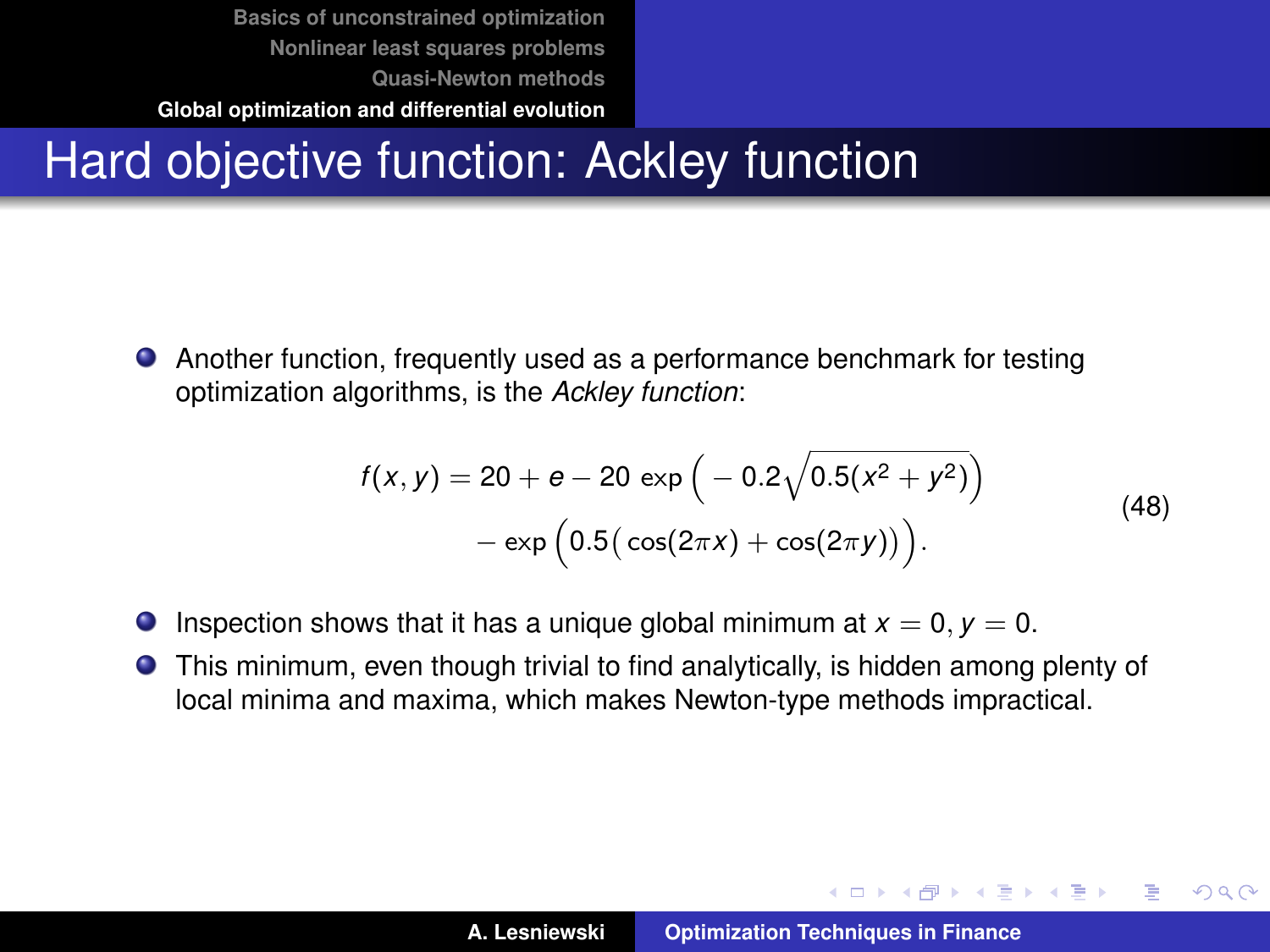**[Basics of unconstrained optimization](#page-3-0) [Nonlinear least squares problems](#page-16-0) [Quasi-Newton methods](#page-33-0)**

**[Global optimization and differential evolution](#page-41-0)**

# Hard objective function: Ackley function

The figure below shows a 3D graph of the Ackley function. Note the multitude of local minima and maxima.



 $298$ 

∍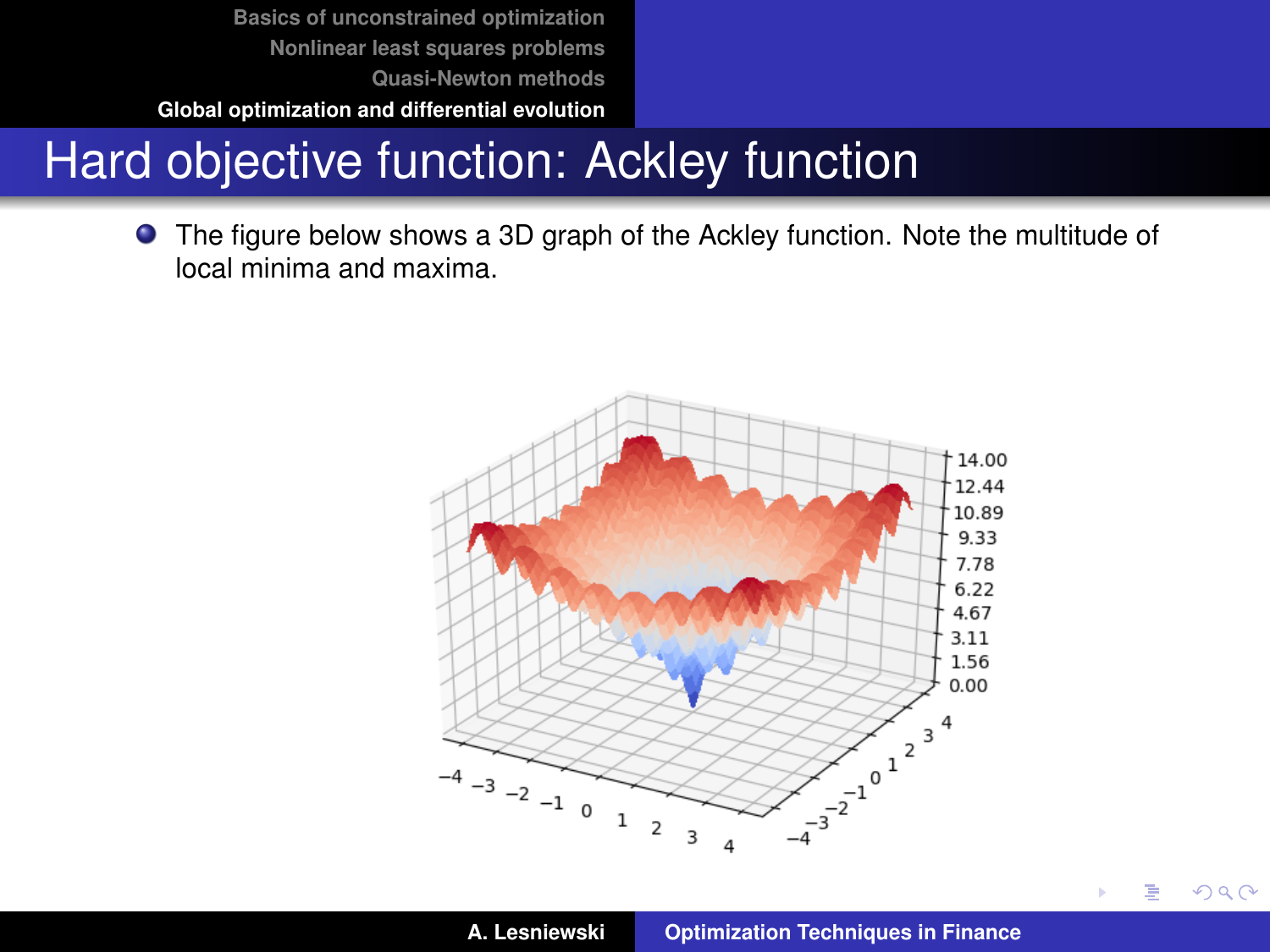# Differential evolution

- As before, let  $f(x)$ ,  $x \in \mathbb{R}^n$  be an objective function. We do not require  $f(x)$  to be differentiable.
- Each of the components of *x* is restricted to a finite interval:

$$
L_i \leq x_i \leq U_i. \tag{49}
$$

イロメ イ団メ イヨメ イヨメー

 $299$ 

重

The limits are chosen by the user. Tighter limits lead to a better performance of the algorithm.

- $\bullet$  We select the population size  $N > 4$ , and randomly generate the initial population:  $x_{1,0}, \ldots, x_{N,0}$ .
- We will evolve this population through a number of generations *G* according to the rules motivated by genetics.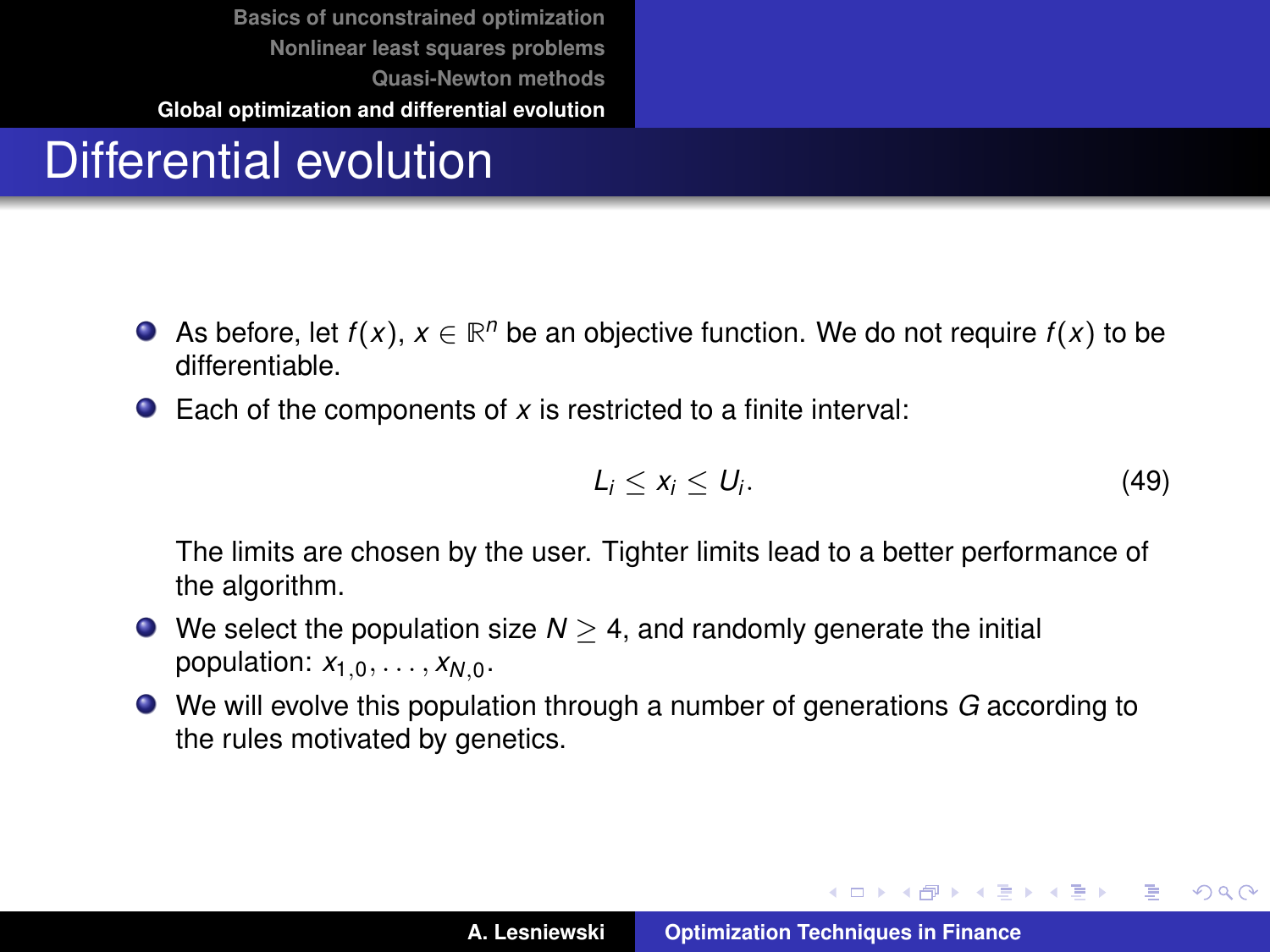#### Differential evolution

- *Mutation*. We choose a constant *mutation factor F* ∈ [0, 2], determined by the user.
- **•** For a given vector  $x_{i,G}$  (we start with  $G = 0$ ), we randomly select three vectors  $x_{r_1,G}, x_{r_2,G}, x_{r_3,G}$ , such that the four indices *i*,  $r_1, r_2, r_3$  are all distinct.
- We form the *donor (mutant) vectors*:

$$
v_{i,G+1} = x_{r_1,G} + F(x_{r_2,G} - x_{r_3,G}),
$$
\n(50)

イロメ イ団メ イヨメ イヨメー

重

 $298$ 

for each element of the population  $i = 1, \ldots, N$ .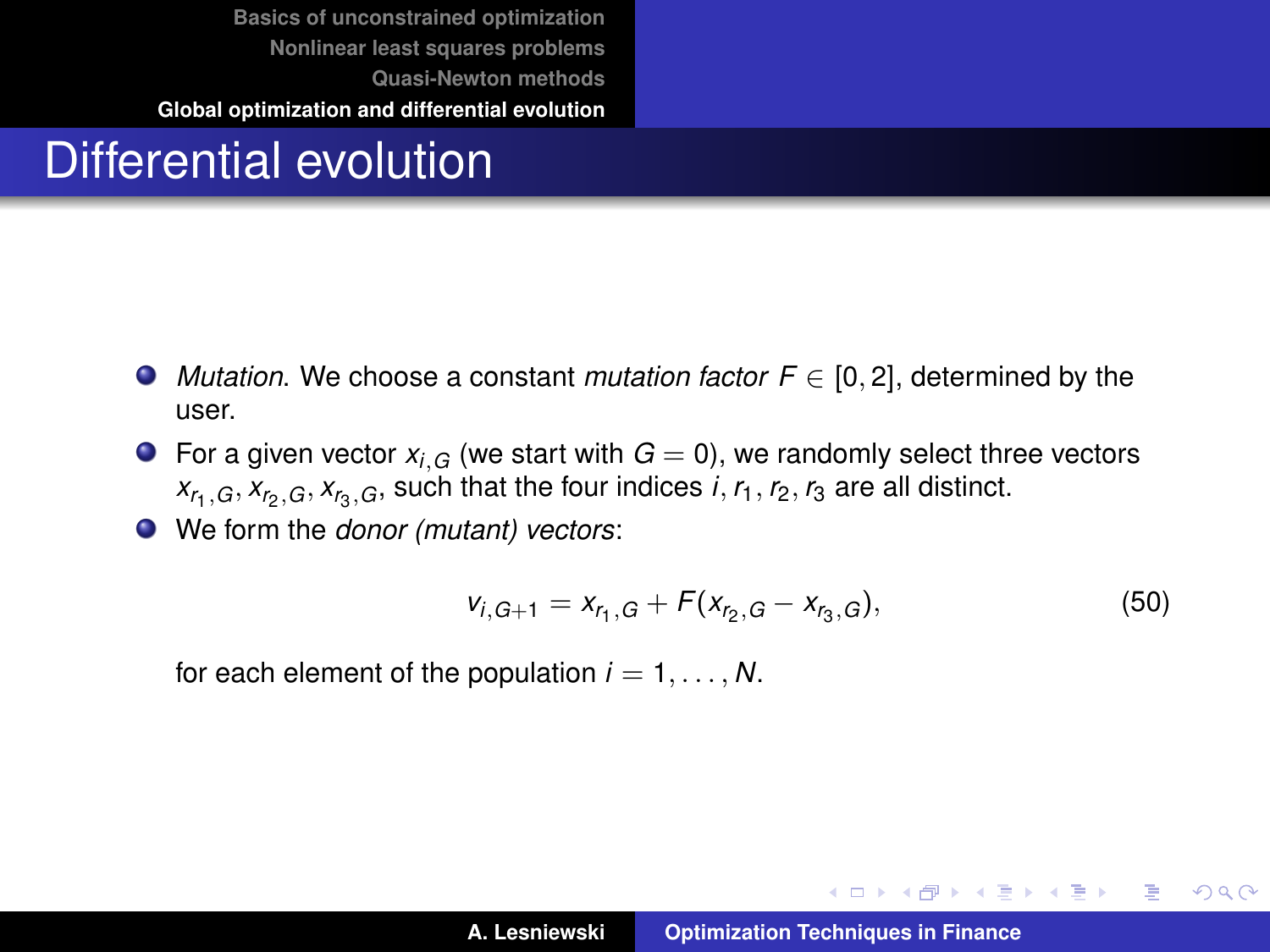#### Differential evolution

- *Crossover*. We choose a user determined *crossover constant CR* ∈ [0, 1].
- **O** For each  $i = 1, \ldots, N$  we form a *trial vector*  $u_{i,G+1}$  constructed as follows.
	- (i) Generate random numbers  $u_j$  ∼  $U(0, 1), j = 1, ..., n$ .
	- (ii) Generate a random integer *r* from the range 1, . . . , *n*.
	- (iii) For  $j = 1, \ldots, n$ , set

$$
u_{j,i,G+1} = \begin{cases} v_{j,i,G+1}, & \text{if } u_j \leq CR \text{ or } j = r, \\ x_{j,i,G}, & \text{if } u_j > CR \text{ and } j \neq r. \end{cases}
$$
(51)

イロメ イ部メ イヨメ イヨメー

重

 $298$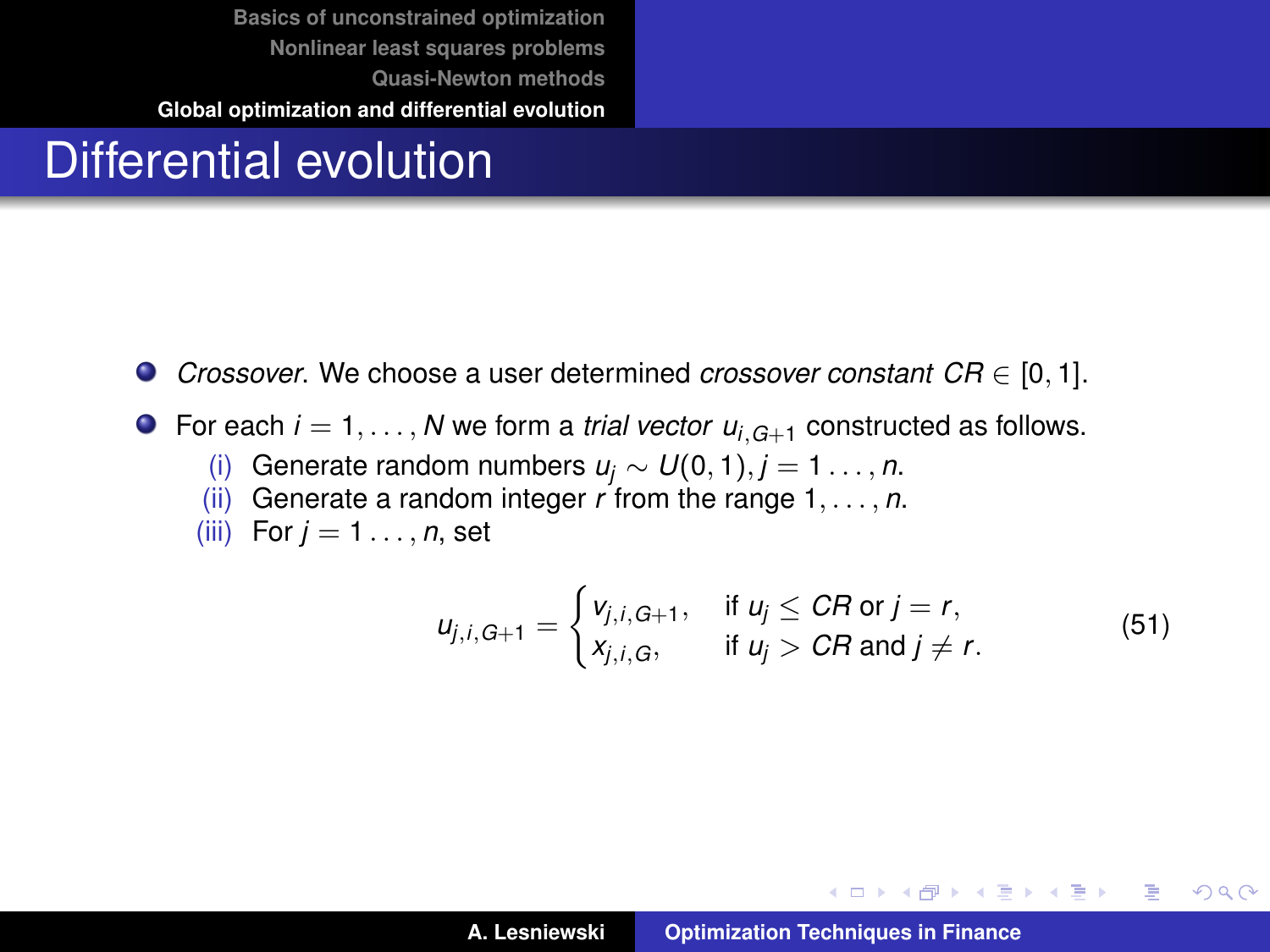#### Differential evolution

- *Selection*. The target vector  $x_i$  *G* is now compared with the trial vector  $u_i$   $G_{+1}$ , and the one with the lower value of the objective function is passed on to the next generation.
- $\bullet$  Namely, for  $i = 1, \ldots, N$ ,

$$
x_{i,G+1} = \begin{cases} u_{i,G+1}, & \text{if } f(u_{i,G+1}) < f(x_{i,G}) \\ x_{i,G} & \text{otherwise.} \end{cases}
$$
(52)

イロメ イ部メ イヨメ イヨメー

 $299$ 

重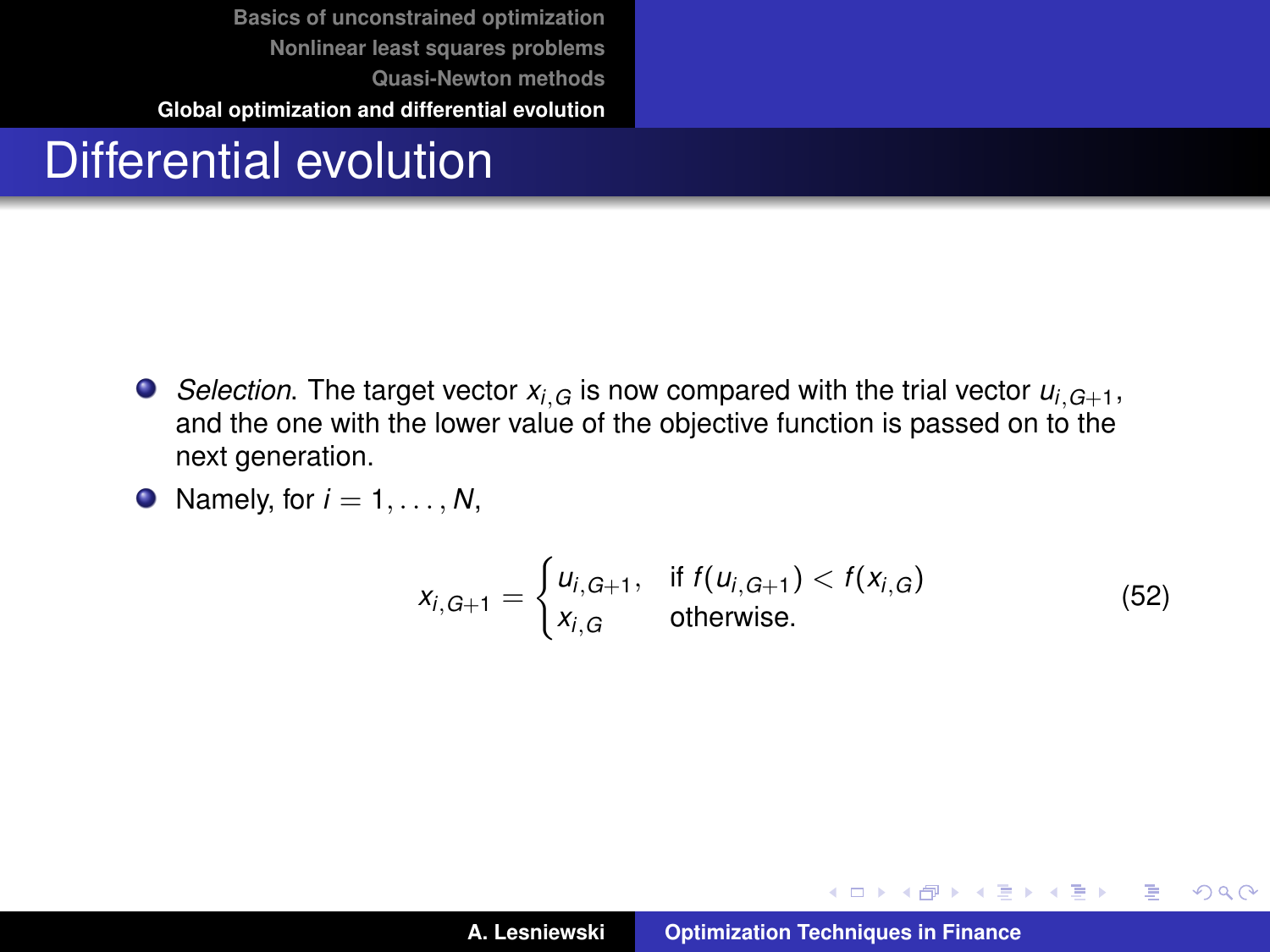### Differential evolution

- Choosing the right parameters for the differential evolution requires trial and error. Usually,  $F = 0.5$ , and  $CR = 0.1$  work well. Population size N should be a function of the dimensionality of the problem. A useful rule of thumb is  $N = 5n$ .
- Implementation of differential evolution requires exit criteria imposed by the user. One of them is (of course) the maximum number of generations *Gmax* .
- Another (more important) criterion is based on the assessment of whether  $f_G^* = \min_i f(x_{i,G})$  approximates the minimum of  $f(x)$  close enough.
- In practice, this is best done by monitoring the distribution of the values of *f*( $x_{i,G}$ ). We exit when  $\max_{i} |f(x_{i,G}) - f^*_{\overline{G}}|$  falls below a threshold  $\varepsilon$ .

イロト イ部 トイモト イモト

 $299$